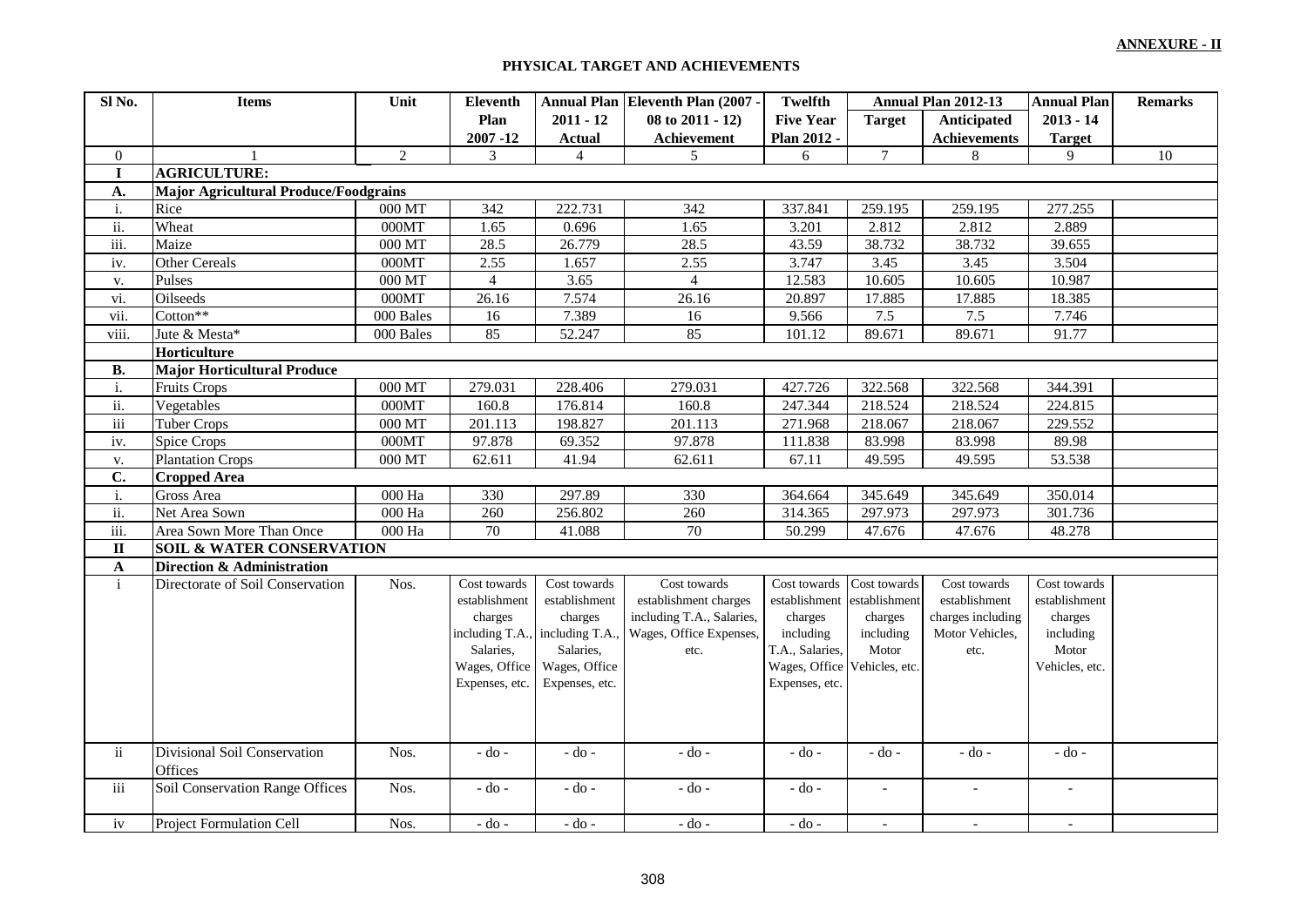| <b>ANNEXURE - II</b> |  |
|----------------------|--|
|                      |  |

| Sl No.       | <b>Items</b>                       | Unit | Eleventh      |                          | Annual Plan Eleventh Plan (2007    | <b>Twelfth</b>   |                          | Annual Plan 2012-13      | <b>Annual Plan</b>       | <b>Remarks</b> |
|--------------|------------------------------------|------|---------------|--------------------------|------------------------------------|------------------|--------------------------|--------------------------|--------------------------|----------------|
|              |                                    |      | Plan          | $2011 - 12$              | 08 to 2011 - 12)                   | <b>Five Year</b> | <b>Target</b>            | <b>Anticipated</b>       | $2013 - 14$              |                |
|              |                                    |      | $2007 - 12$   | <b>Actual</b>            | Achievement                        | Plan 2012 -      |                          | <b>Achievements</b>      | <b>Target</b>            |                |
| $\mathbf{V}$ | Soil Conservation Engineering      | Nos. | $-do$ -       | $-$ do $-$               | $-$ do $-$                         | $-do$ -          | Cost towards             | Cost towards             | Cost towards             |                |
|              | Division                           |      |               |                          |                                    |                  | establishment            | establishment            | establishment            |                |
|              |                                    |      |               |                          |                                    |                  | charges                  | charges including        | charges                  |                |
|              |                                    |      |               |                          |                                    |                  | including<br>Motor       | Motor Vehicles,          | including<br>Motor       |                |
|              |                                    |      |               |                          |                                    |                  | Vehicles, etc.           | etc.                     | Vehicles, etc.           |                |
|              |                                    |      |               |                          |                                    |                  |                          |                          |                          |                |
| vi           | Monitoring and Evaluation Unit     | Nos. | $-do -$       | - do -                   | $-do$ -                            | $-$ do $-$       | $\blacksquare$           | $\overline{\phantom{a}}$ | $\blacksquare$           |                |
| vii          | <b>Cash Crop Division</b>          | Nos. | $-$ do $-$    | - do -                   | - do -                             | $-$ do $-$       | $\overline{\phantom{a}}$ | $\overline{\phantom{a}}$ | $\overline{\phantom{a}}$ |                |
| viii         | Soil Conservation Survey           | Nos. | - do -        | - do -                   | - do -                             | $-do$ -          | Cost towards             | Cost towards             | Cost towards             |                |
|              | Division                           |      |               |                          |                                    |                  | establishment            | establishment            | establishment            |                |
|              |                                    |      |               |                          |                                    |                  | charges                  | charges including        | charges                  |                |
|              |                                    |      |               |                          |                                    |                  | including                | Motor Vehicles,          | including                |                |
|              |                                    |      |               |                          |                                    |                  | Motor                    | etc.                     | Motor                    |                |
|              |                                    |      |               |                          |                                    |                  | Vehicles, etc.           |                          | Vehicles, etc.           |                |
| B            | <b>SOIL SURVEY AND TESTING</b>     |      |               |                          |                                    |                  |                          |                          |                          |                |
| $\mathbf{i}$ | Soil Conservation Survey           |      |               |                          |                                    | $\overline{a}$   |                          | $\overline{\phantom{a}}$ | $\overline{\phantom{a}}$ |                |
|              | Scheme                             |      |               |                          |                                    |                  |                          |                          |                          |                |
| ii           | <b>Soil Testing Works</b>          | Nos. | Cost towards  | Cost towards             | Cost towards                       | Cost towards     | $\blacksquare$           | $\overline{\phantom{a}}$ | $\overline{\phantom{a}}$ |                |
|              |                                    |      | establishment | establishment            | establishment charges establishmen |                  |                          |                          |                          |                |
|              |                                    |      | charges       | charges                  | including T.A.,                    | t charges        |                          |                          |                          |                |
|              |                                    |      | including     | including                | Salaries, Wages,                   | including        |                          |                          |                          |                |
|              |                                    |      | T.A.,         | T.A., Salaries,          | Office Expenses, etc.              | T.A.,            |                          |                          |                          |                |
|              |                                    |      | Salaries,     | Wages, Office            |                                    | Salaries,        |                          |                          |                          |                |
|              |                                    |      | Wages,        | Expenses, etc.           |                                    | Wages,           |                          |                          |                          |                |
|              |                                    |      | Office        |                          |                                    | Office           |                          |                          |                          |                |
|              |                                    |      | Expenses,     |                          |                                    | Expenses,        |                          |                          |                          |                |
|              |                                    |      | etc.          |                          |                                    | etc.             |                          |                          |                          |                |
| C.           | <b>SOIL CONSERVATION SCHEME</b>    |      |               |                          |                                    |                  |                          |                          |                          |                |
| ji           | <b>Terracing Works</b>             | Ha.  | 667 Ha.       |                          |                                    | 800 Ha.          | $\overline{\phantom{a}}$ | $\overline{\phantom{a}}$ |                          |                |
| ii           | <b>Erosion Control Works</b>       | Ha.  | 4000 Ha.      | $\overline{\phantom{a}}$ |                                    | 5200 Ha.         |                          |                          |                          |                |
|              |                                    | Nos. |               |                          | 663 Nos.                           | 4000 Nos.        | 100 Nos.                 | 100 Nos.                 | 120 Nos.                 |                |
| iii          | Afforestation                      | Ha.  | 1818.94 Ha.   | M-102.64 Ha.             | 423.22 Ha.                         | 4000 Ha.         | M-88.22<br>Ha.           | M-88.22 Ha.              | M-88.22 Ha.              |                |
| iv           | Water Conservation &               | Ha.  | 4000 Ha.      | $\overline{\phantom{a}}$ | 691 Nos.                           | 5200 Ha.         | 82 Nos.                  | 82 Nos.                  | 120 Nos.                 |                |
|              | Distribution Works / Irrigation    |      |               |                          |                                    | 4000 Nos.        |                          |                          |                          |                |
| $\mathbf{V}$ | <b>Cash Crop Development Works</b> | Ha.  | 1823.18 Ha.   | P-39.90 Ha.              | 1830.05 Ha.                        | 20000 Ha.        | P-486.33                 | P-486.33 Ha.             | P-500 Ha.                |                |
|              |                                    |      |               |                          |                                    |                  | Ha.                      |                          |                          |                |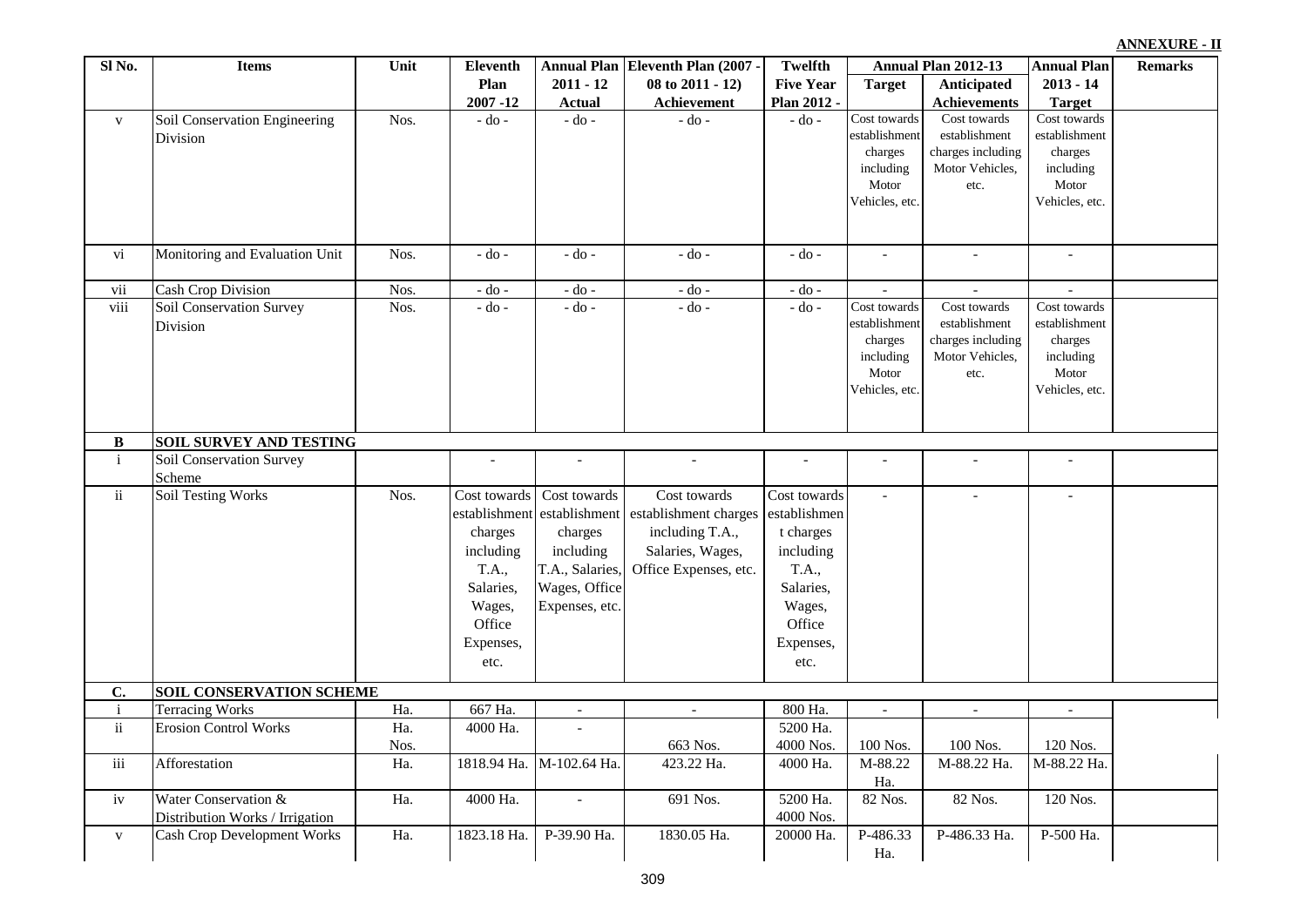| ANNEXURE - II |  |  |
|---------------|--|--|
|               |  |  |

| Sl No.        | <b>Items</b>                           | Unit | Eleventh                 |                           | <b>Annual Plan Eleventh Plan (2007 -</b>          | <b>Twelfth</b>   |                             | Annual Plan 2012-13                | <b>Annual Plan</b>       | <b>Remarks</b> |
|---------------|----------------------------------------|------|--------------------------|---------------------------|---------------------------------------------------|------------------|-----------------------------|------------------------------------|--------------------------|----------------|
|               |                                        |      | Plan                     | $2011 - 12$               | $08$ to $2011 - 12$ )                             | <b>Five Year</b> | <b>Target</b>               | Anticipated                        | $2013 - 14$              |                |
|               |                                        |      | $2007 - 12$              | <b>Actual</b>             | Achievement                                       | Plan 2012 -      |                             | <b>Achievements</b>                | <b>Target</b>            |                |
|               |                                        |      | Nursery                  | M-1595.41                 | Nursery                                           |                  | M-1650.90                   | M-1650.90 Ha.                      | M-2137.23                |                |
|               |                                        |      |                          | Ha.                       |                                                   |                  | Ha.                         |                                    | Ha.                      |                |
|               |                                        | Nos. | 1500000                  | Nursery                   | 663352 Nos.                                       |                  | Nursery                     | Nursery                            | Nursery                  |                |
|               |                                        |      | Nos.                     |                           |                                                   |                  |                             |                                    |                          |                |
|               |                                        |      |                          | M-14842                   |                                                   |                  | 27167 Nos.                  | 27167 Nos.                         | 30000 Nos.               |                |
|               |                                        |      |                          | Nos.                      |                                                   |                  |                             |                                    |                          |                |
| vi            | Construction works in Urban            | Nos. | 20 nos.                  |                           | 10 Nos.                                           | 600 Nos.         | 10 Nos.                     | 10 Nos.                            | 10 Nos.                  |                |
|               | Areas                                  |      |                          |                           |                                                   |                  |                             |                                    |                          |                |
| vii           | Water Harvesting Works / Farm          | Nos. | 2000 Nos.                | $\equiv$                  | 611 Nos.                                          | 5600 Nos.        | 91 Nos.                     | 91 Nos.                            | 120 Nos.                 |                |
|               | ponds, etc.                            |      |                          |                           |                                                   |                  |                             |                                    |                          |                |
| viii          | <b>Avenue Plantation</b>               | Ha.  | $\overline{\phantom{a}}$ | $\overline{\phantom{a}}$  | $\overline{\phantom{a}}$                          | 2000 Ha.         | $\sim$                      | $\overline{\phantom{a}}$           | $\overline{\phantom{a}}$ |                |
|               |                                        |      |                          |                           |                                                   |                  |                             |                                    |                          |                |
| $\mathbf D$   | <b>EXTENSION &amp; TRAINING</b>        |      |                          |                           |                                                   |                  |                             |                                    |                          |                |
| $\rm i$       | <b>Conservation Training Institute</b> | Nos. |                          | Cost towards Cost towards | Cost towards                                      | Cost towards     |                             | Cost towards Cost towards          | Cost towards             |                |
|               |                                        |      |                          |                           | establishment establishment establishment charges | establishmen     | establishment               | establishment<br>charges including | establishment<br>charges |                |
|               |                                        |      | charges                  | charges                   | including T.A.,                                   | t charges        | charges<br>including        | Motor Vehicles,                    | including                |                |
|               |                                        |      | including                | including                 | Salaries, Wages,                                  | including        | Motor                       | etc.                               | Motor                    |                |
|               |                                        |      | T.A.,                    |                           | T.A., Salaries, Office Expenses, etc.             | T.A.,            | Vehicles, etc.              |                                    | Vehicles, etc.           |                |
|               |                                        |      | Salaries,                | Wages, Office             |                                                   | Salaries,        |                             |                                    |                          |                |
|               |                                        |      | Wages,                   | Expenses, etc.            |                                                   | Wages,           |                             |                                    |                          |                |
|               |                                        |      | Office                   |                           |                                                   | Office           |                             |                                    |                          |                |
|               |                                        |      | Expenses,                |                           |                                                   | Expenses,        |                             |                                    |                          |                |
|               |                                        |      | etc.                     |                           |                                                   | etc.             |                             |                                    |                          |                |
|               |                                        |      |                          |                           |                                                   |                  |                             |                                    |                          |                |
| ii            | Training at Soil Conservation          | Nos. | $-$ do $-$               | $-do -$                   | $-do -$                                           | - do -           | $\overline{\phantom{a}}$    | $\overline{\phantom{a}}$           | $\overline{\phantom{a}}$ |                |
| iii           | Centre<br>Extension Programme & Info.  | Nos. | $-$ do $-$               | - do -                    | - do -                                            | $-do-$           | Cost towards                | Cost towards                       | Cost towards             |                |
|               | <b>Services</b>                        |      |                          |                           |                                                   |                  | establishment               | establishment                      | establishment            |                |
|               |                                        |      |                          |                           |                                                   |                  | charges                     | charges including                  | charges                  |                |
|               |                                        |      |                          |                           |                                                   |                  | including                   | Office Expenses,                   | including                |                |
|               |                                        |      |                          |                           |                                                   |                  | Office                      | Advertising, etc.                  | Office                   |                |
|               |                                        |      |                          |                           |                                                   |                  | Expenses,                   |                                    | Expenses,                |                |
|               |                                        |      |                          |                           |                                                   |                  | Advertising,                |                                    | Advertising,             |                |
|               |                                        |      |                          |                           |                                                   |                  | etc.                        |                                    | etc.                     |                |
|               |                                        |      |                          |                           |                                                   |                  |                             |                                    |                          |                |
| E             | <b>OTHER EXPENDITURE</b>               |      |                          |                           |                                                   |                  |                             |                                    |                          |                |
| $\mathbf{i}$  | Construction of Roads to Work          | Km.  | 33.33 Km.                | $\mathbb{L}$              |                                                   | 25.00 Km.        | $\mathcal{L}^{\mathcal{A}}$ |                                    | $\mathcal{L}$            |                |
|               | Areas                                  |      |                          |                           |                                                   |                  |                             |                                    |                          |                |
| $\mathbf{ii}$ | Construction & Maintenance of          | Nos. | 20 Nos.                  | $2$ nos.                  | 24 Nos.                                           | 50 Nos.          | 9 Nos.                      | 9 Nos.                             | 8 Nos.                   |                |
|               | Departmental Non-Residential           |      |                          |                           |                                                   |                  |                             |                                    |                          |                |
|               | <b>Buildings</b>                       |      |                          |                           |                                                   |                  |                             |                                    |                          |                |
| F             | Jhum Control Scheme                    |      |                          |                           |                                                   |                  |                             |                                    |                          |                |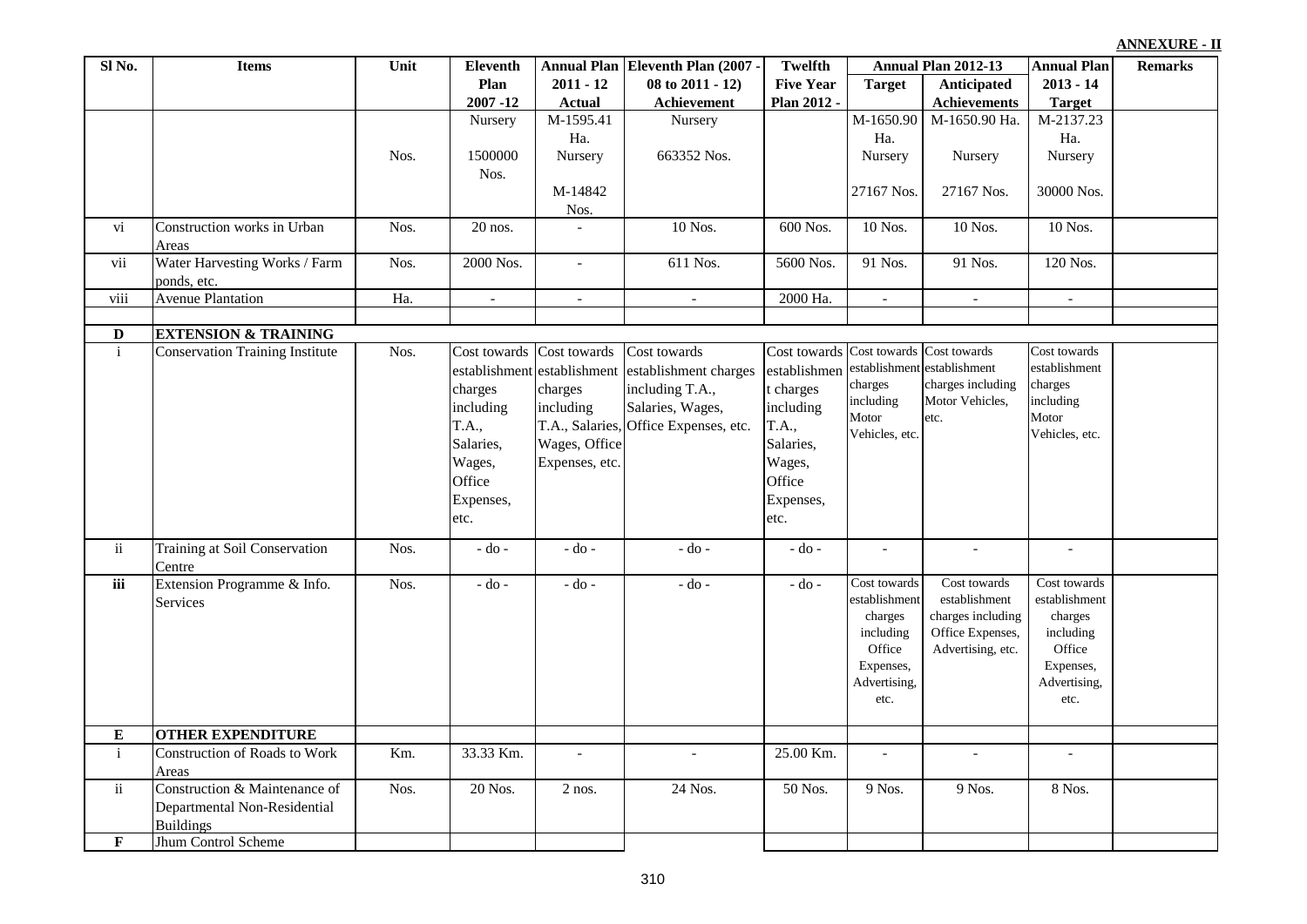| Sl <sub>No.</sub>   | <b>Items</b>                                          | Unit  | <b>Eleventh</b> |                          | Annual Plan Eleventh Plan (2007 - | <b>Twelfth</b>           | Annual Plan 2012-13         |                             | <b>Annual Plan</b>          | <b>Remarks</b> |
|---------------------|-------------------------------------------------------|-------|-----------------|--------------------------|-----------------------------------|--------------------------|-----------------------------|-----------------------------|-----------------------------|----------------|
|                     |                                                       |       | Plan            | $2011 - 12$              | 08 to 2011 - 12)                  | <b>Five Year</b>         | <b>Target</b>               | <b>Anticipated</b>          | $2013 - 14$                 |                |
|                     |                                                       |       | $2007 - 12$     | <b>Actual</b>            | Achievement                       | Plan 2012 -              |                             | <b>Achievements</b>         | <b>Target</b>               |                |
| $\mathbf{i}$        | Cash/Horticultural Crop                               | Ha.   | 4711.89 Ha.     | $\overline{a}$           | 541.61 Ha.                        | $\sim$                   | $\mathcal{L}_{\mathcal{A}}$ | $\sim$                      | $\sim$                      |                |
|                     | Development Works                                     |       |                 |                          | Nursery                           |                          |                             |                             |                             |                |
|                     |                                                       |       |                 |                          | 225059 Nos.                       |                          |                             |                             |                             |                |
| $\ddot{\mathbf{i}}$ | Afforestation                                         | Ha.   | 5041.08 Ha.     | $\mathbb{L}$             | 23.89 Ha.                         | $\blacksquare$           | $\omega$                    | $\sim$                      | $\sim$                      |                |
| iii                 | Watershed Management                                  |       |                 |                          |                                   |                          |                             |                             |                             |                |
|                     | Terracing                                             | Ha.   | 333.33 Ha.      | $\overline{\phantom{a}}$ |                                   |                          | $\overline{a}$              | $\overline{\phantom{a}}$    | $\overline{\phantom{a}}$    |                |
| iv                  | Afforestation                                         | Ha.   | 33472.36 Ha.    | M-23.19 Ha.              | 120.05 Ha.                        | 40 Ha.                   | M-18.24<br>Ha.              | M-18.24 Ha.                 | P-50 Ha.<br>M-18.24 Ha.     |                |
| $\mathbf{V}$        | Irrigation/Water Conservation<br>Works                | Ha.   | 666.87 Ha.      | $\sim$                   | $\bar{\phantom{a}}$               | $\overline{a}$           | $\overline{a}$              | $\overline{\phantom{a}}$    |                             |                |
| vi                  | Camps & Camps Equipments                              | Nos.  | 20 Nos.         | $\omega$                 | $\sim$                            | $\bar{\phantom{a}}$      | $\mathcal{L}_{\mathcal{A}}$ | $\mathcal{L}_{\mathcal{A}}$ | $\mathcal{L}_{\mathcal{A}}$ |                |
| vii                 | <b>Drinking Water</b>                                 | Nos.  | 20 Nos.         | $\sim$                   | $\overline{\phantom{a}}$          | $\overline{\phantom{0}}$ | $\overline{\phantom{a}}$    | $\overline{\phantom{a}}$    | $\overline{\phantom{a}}$    |                |
| viii                | Link road                                             | Km.   | 11.11 Km.       | $\sim$                   | $\overline{\phantom{a}}$          |                          | $\blacksquare$              | $\sim$                      | $\sim$                      |                |
| $i\mathbf{x}$       | <b>Cash Horticulture Crops</b>                        | Ha.   | 520.07 Ha.      | M-211.70 Ha.             | 297.69 Ha.                        | 535 Ha.                  | M-211.70                    | M-211.70 Ha.                | M-211.70                    |                |
|                     |                                                       |       |                 | Nursery                  | Nursery                           |                          | Ha.                         |                             | Ha.                         |                |
|                     |                                                       |       |                 | M-16075                  | 201413 Nos.                       |                          |                             |                             |                             |                |
|                     |                                                       |       |                 | nos.                     |                                   |                          |                             |                             |                             |                |
| $\mathbf X$         | <b>Erosion Control Works.</b>                         | Ha.   | 400 Ha.         | $\overline{\phantom{a}}$ | $\equiv$                          | $\overline{\phantom{a}}$ | $\overline{\phantom{a}}$    | $\pm$                       | $\equiv$                    |                |
| xi                  | Water Harvesting Works / Farm<br>ponds                | Nos.  | 280 Nos.        |                          |                                   |                          |                             |                             |                             |                |
| ${\bf G}$           | <b>Meghalaya Commercial Crops</b>                     | Nos.  | Cost towards    | Cost towards             | Cost towards                      | Cost towards             | Cost                        | Cost towards                | Cost towards                |                |
|                     | <b>Development Board</b>                              |       | establishment   | establishment            | establishment charges             | establishmen             | towards                     | establishment               | establishmen                |                |
|                     |                                                       |       | charges         | charges                  | including T.A.,                   | t charges                | establishme                 | charges                     | t charges                   |                |
|                     |                                                       |       | including       | including                | Salaries, Wages,                  | including                | nt charges                  | including T.A.,             | including                   |                |
|                     |                                                       |       | T.A.,           | T.A., Salaries,          | Office Expenses, etc.             | T.A.,                    | including                   | Salaries, Wages,            | T.A.,                       |                |
|                     |                                                       |       | Salaries,       | Wages, Office            |                                   | Salaries,                | T.A.,                       | Office Expenses,            | Salaries,                   |                |
|                     |                                                       |       | Wages,          | Expenses, etc.           |                                   | Wages,                   | Salaries,                   | etc.                        | Wages,                      |                |
|                     |                                                       |       | Office          |                          |                                   | Office                   | Wages,                      |                             | Office                      |                |
|                     |                                                       |       | Expenses,       |                          |                                   | Expenses,                | Office                      |                             | Expenses,                   |                |
|                     |                                                       |       | etc.            |                          |                                   | etc.                     | Expenses,                   |                             | etc.                        |                |
|                     |                                                       |       |                 |                          |                                   |                          | etc.                        |                             |                             |                |
| $\, {\bf H}$        | <b>Special Central Assistance On</b>                  |       |                 |                          |                                   |                          |                             |                             |                             |                |
|                     |                                                       |       |                 |                          |                                   |                          |                             |                             |                             |                |
|                     | <b>Watershed Development</b>                          |       |                 |                          |                                   |                          |                             |                             |                             |                |
|                     | <b>Project In Shifting Cultivation</b>                |       |                 |                          |                                   |                          |                             |                             |                             |                |
| $\mathbf{i}$        | <b>Areas (WDPSCA)</b><br><b>Arable Land Treatment</b> | Ha.   | 11671 ha.       | C-941 Ha.                | 29185 Ha.                         | 14500 ha.                | $\overline{a}$              | $\mathbf{r}$                | $\mathbb{L}$                |                |
|                     |                                                       |       |                 | M-60 Ha.                 |                                   |                          |                             |                             |                             |                |
| $\ddot{\mathbf{i}}$ | Productive system                                     | Ha.   | 1026 ha.        | 1217 nos.                |                                   | 25000 units              | $\sim$                      | $\sim$                      | $\overline{a}$              |                |
|                     |                                                       | Units | 21327 units     |                          |                                   |                          |                             |                             |                             |                |
| iii                 | Non-Arable Land Treatment                             | Ha.   | 8284 ha.        | M-2289                   |                                   | 18889 ha.                | $\overline{\phantom{a}}$    | $\overline{\phantom{a}}$    | $\overline{\phantom{a}}$    |                |
| $\mathbf{V}$        | Drainage Line Treatment                               | Ha.   | 10619 ha.       | C-4059 Ha.               |                                   | 8278 ha.                 | $\blacksquare$              | $\overline{\phantom{a}}$    | $\blacksquare$              |                |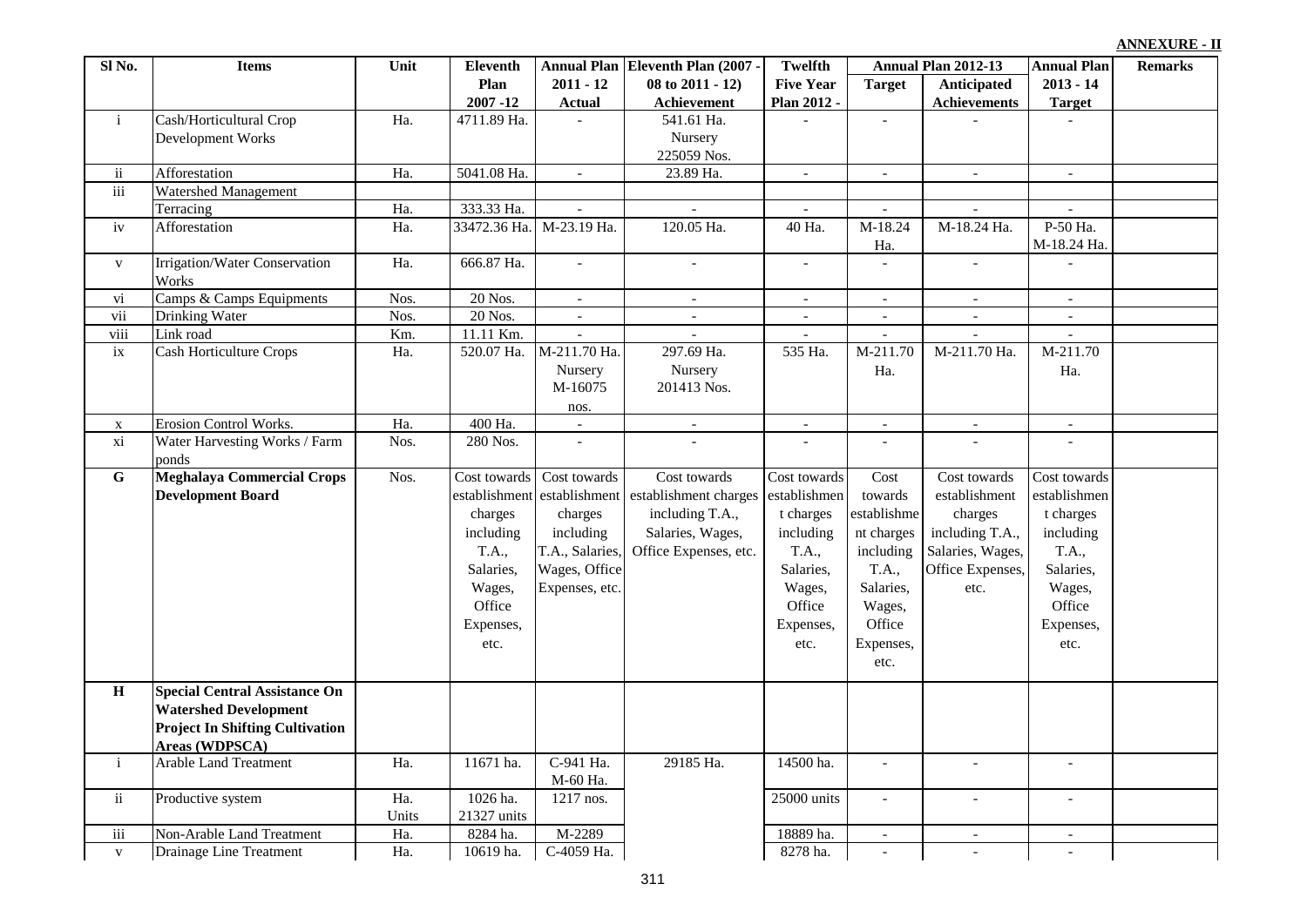| Sl <sub>No.</sub> | <b>Items</b>                                                                             | Unit   | Eleventh                                                                     |                                                                           | Annual Plan Eleventh Plan (2007 -                                  | Twelfth                         |                                                                   | Annual Plan 2012-13                                             | <b>Annual Plan</b>           | <b>Remarks</b> |
|-------------------|------------------------------------------------------------------------------------------|--------|------------------------------------------------------------------------------|---------------------------------------------------------------------------|--------------------------------------------------------------------|---------------------------------|-------------------------------------------------------------------|-----------------------------------------------------------------|------------------------------|----------------|
|                   |                                                                                          |        | Plan<br>$2007 - 12$                                                          | $2011 - 12$<br><b>Actual</b>                                              | 08 to 2011 - 12)<br>Achievement                                    | <b>Five Year</b><br>Plan 2012 - | <b>Target</b>                                                     | Anticipated<br><b>Achievements</b>                              | $2013 - 14$<br><b>Target</b> |                |
|                   |                                                                                          | Nos.   | 4148 nos.                                                                    | 1182 nos.                                                                 |                                                                    | 15007 nos.                      |                                                                   |                                                                 |                              |                |
|                   |                                                                                          | Rm.    |                                                                              | 87698 Rm                                                                  |                                                                    |                                 |                                                                   |                                                                 |                              |                |
| $\bf{I}$          | Soil Conservation Scheme under<br><b>NABARD</b> Loan                                     | Ha.    | 3418 Ha.                                                                     | 2180 Ha.                                                                  | 8360 Ha.                                                           | 18000 Ha.                       | 2545 Ha.                                                          | 2545 Ha.                                                        | 4000 Ha.                     |                |
| J                 | Jatropha Plantation                                                                      | Ha.    | 8000 Ha.                                                                     |                                                                           | $\overline{a}$                                                     |                                 | $\blacksquare$                                                    | $\mathbb{L}$                                                    | $\sim$                       |                |
| $\bf K$           | <b>Improved Shifting Cultivation</b>                                                     | Ha.    | 15000 Ha.                                                                    | M-1062 ha.                                                                | 1606 Ha.                                                           | 1000 ha.                        | $\blacksquare$                                                    | $\blacksquare$                                                  | $\blacksquare$               |                |
| $\mathbf L$       | Rain Water Harvesting Mission                                                            | Nos.   | 1000 Nos.                                                                    | $\mathbb{L}$                                                              | $\mathbb{L}$                                                       | $\sim$                          | $\mathbf{r}$                                                      | $\equiv$                                                        | $\blacksquare$               |                |
| $\overline{M}$    | <b>Accelerated Irrigation Benefit</b><br>Programme (AIBP)                                | Ha.    | $\bar{\phantom{a}}$                                                          | 9927 ha.                                                                  | 20402 Ha.                                                          | 40000 ha.                       | 7700 Ha.                                                          | 7700 Ha.                                                        | 8600 Ha.                     |                |
| $\overline{N}$    | <b>Integrated Watershed</b><br>Management Programme<br>(IWMP)                            | Ha.    | $\overline{a}$                                                               | 953 Ha.                                                                   | 1865 Ha.                                                           | 26000 ha.                       | 2667 Ha.                                                          | 2667 Ha.                                                        | 4087 Ha.                     |                |
| $\overline{0}$    | Cherrapunjee Ecological Project<br>- Restoration of Degraded Land<br>under Sohra Plateau | Ha.    | $\overline{a}$                                                               | C-762 Ha.<br>M-624 Ha.                                                    | C-1398 Ha.<br>M-624 Ha.                                            | 4301 ha.                        | $C-1913.50$<br>Ha.<br>M-1324<br>Ha.                               | C-1913.50 Ha.<br>M-1324 Ha.                                     | 1600 Ha.                     |                |
|                   |                                                                                          |        |                                                                              | 16068.38 Rm<br>9105 Units<br>428 Nos.<br><b>Nurseries</b><br>1100000 Nos. | 34935.38 Rm<br>9804 Units<br>687 Nos.<br>Nurseries<br>1100000 Nos. |                                 | 11470 Rm<br>7069 Units<br>125 Nos.<br><b>Nurseries</b><br>1100000 | 11470 Rm<br>7069 Units<br>125 Nos.<br>Nurseries<br>1100000 Nos. |                              |                |
| $\, {\bf P}$      | Development of Villages<br><b>Bordering Assam</b>                                        | Ha.    | $\overline{\phantom{a}}$                                                     | $\overline{\phantom{a}}$                                                  | $\sim$                                                             | 1600 ha.                        | Nos.<br>$\mathbb{L}$                                              | $\equiv$                                                        | $\overline{\phantom{a}}$     |                |
| Q                 | Non-Lapsable Central Pool of<br>Resources - Eco Tourism in Tura                          |        | $\mathbb{L}$                                                                 | $\mathcal{L}$                                                             | $\mathbb{Z}^2$                                                     | $\mathbb{Z}^2$                  | $\mathbf{r}$                                                      | $\mathbb{Z}^2$                                                  | $\mathcal{L}$                |                |
| ${\bf R}$         | Repair, Renovation &<br><b>Restoration of Water Bodies</b>                               | Ha.    | $\mathcal{L}^{\mathcal{A}}$                                                  | $\sim$                                                                    | $\mathcal{L}_{\mathcal{A}}$                                        | 34000 ha.                       | $\mathbb{L}$                                                      | $\mathcal{L}$                                                   | $\sim$                       |                |
| ${\bf S}$         | AGRICULTURAL RESEARCH<br>& EDUCATION                                                     |        |                                                                              |                                                                           |                                                                    |                                 |                                                                   |                                                                 |                              |                |
| $\mathbf{i}$      | Soil Conservation Research<br>Centre                                                     | Ha.    | 40 Ha.<br>Research and<br>Demonstration<br>plots in<br>different<br>District | M-6.94                                                                    | M-6.94                                                             | M-6.94                          | M-6.94                                                            | M-6.94                                                          | M-6.94                       |                |
| $\mathbf{ii}$     | Field Trial & Experiment                                                                 | $\sim$ | $\mathbb{L}^+$                                                               | $\sim$                                                                    | $\sim$                                                             | $\mathcal{L}$                   | $\sim$                                                            | $\sim$                                                          | $\mathbb{L}$                 |                |
| ${\bf T}$         | HOUSING GOVT. RESIDENTIAL BUILDING                                                       |        |                                                                              |                                                                           |                                                                    |                                 |                                                                   |                                                                 |                              |                |
| $\mathbf{i}$      | Construction                                                                             | Nos.   | 20 Nos.                                                                      |                                                                           |                                                                    | 50 Nos.                         | Constructio<br>$\bf n$                                            | Construction                                                    | 10 Nos.                      |                |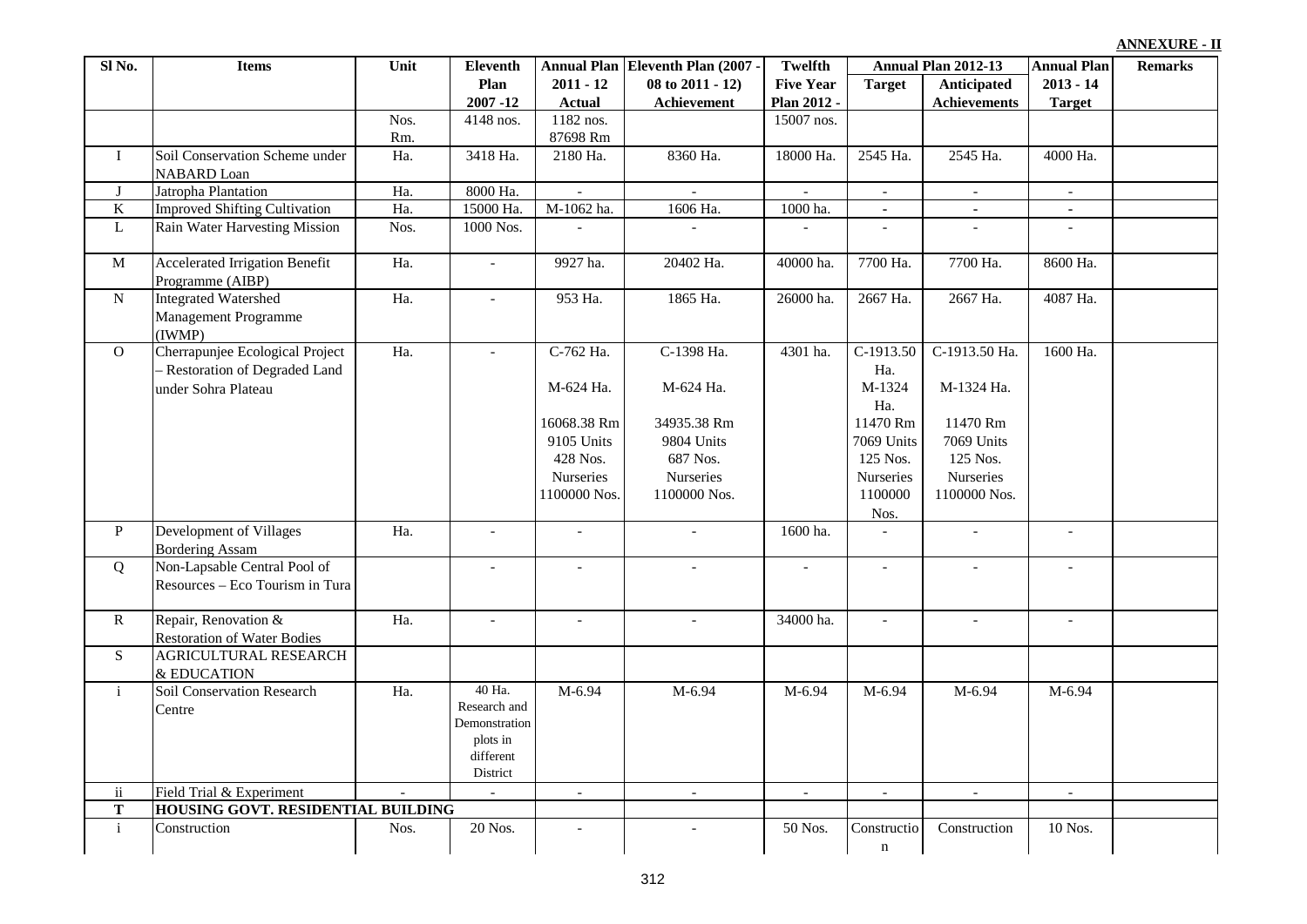| ANNEXURE - II |  |  |  |
|---------------|--|--|--|
|               |  |  |  |

| Plan<br>08 to 2011 - 12)<br><b>Five Year</b><br><b>Target</b><br>Anticipated<br>$2011 - 12$<br>$2013 - 14$<br>Plan 2012 -<br><b>Achievements</b><br>$2007 - 12$<br><b>Actual</b><br>Achievement<br><b>Target</b><br>6 Nos.<br>6 Nos.<br>Renovation<br>Renovation<br>$7$ Nos.<br>7 Nos.<br>Extension<br>Extension<br>1 No.<br>1 No.<br>UNDER RURAL DEVELOPMENT SECTOR<br>U<br><b>Integrated Wastelands</b><br>16867 ha.<br>11587.39 Ha.<br>$\mathbf{i}$<br>2002 Ha.<br>2500 ha.<br>3333 Ha.<br>3333 Ha.<br>667 Ha.<br>Ha.<br><b>Development Programme</b><br>(IWDP)<br>ANIMAL HUSBANDRY & VETERINARY:<br>$\rm III$<br><b>Animal Husbandry Programme</b><br>$\mathbf{A}$<br>Veterinary Hospital<br><b>Nos</b><br>$\mathbf{1}$<br>$\overline{4}$<br>$\overline{4}$<br>$\overline{4}$<br>$\overline{4}$<br>$\overline{4}$<br>$\overline{4}$<br>$\overline{4}$<br>Cumulative<br>94<br>97<br>147<br>105<br>105<br>75<br>$\overline{2}$<br>Veterinary Dispensaries<br><b>Nos</b><br>97<br>Progressive<br>52<br>47<br>47<br>30<br>43<br>43<br>25<br>Reduced due to to<br>3<br>Veterinary Aid Centres<br><b>Nos</b><br>up gradation<br>15<br>15<br>15<br>15<br><b>Mobile Dispensaries</b><br><b>Nos</b><br>15<br>15<br>9<br>Cumulative<br>$\overline{4}$<br>$\overline{4}$<br><b>Nos</b><br>$\overline{4}$<br>$\overline{4}$<br>$\overline{4}$<br>$\overline{4}$<br>$\overline{4}$<br>5<br><b>Check Posts</b><br>$\overline{4}$<br>Cumulative<br>Vaccination done<br>1akh<br>81.69<br>23.49<br>85.49<br>95<br>27.3<br>27.3<br>19<br>Progressive<br>6<br>11<br>$\tau$<br>lakh<br>41.72<br>95.991<br>16.65<br>16.65<br>Progressive<br>Treatment<br>$\overline{\phantom{0}}$<br>1.23<br>1.5<br>0.22<br>$\,8\,$<br>lakh<br>0.2<br>0.2<br>Progressive<br>$\mathbf{1}$<br>Castration<br>B<br><b>Cattle &amp; Buffalo Development</b><br>$\overline{2}$<br><b>Nos</b><br>$\overline{c}$<br>$\overline{2}$<br>$\mathbf{1}$<br>Intensive Cattle Development Project<br>2<br>$\overline{2}$<br>$\overline{2}$<br>$\overline{2}$<br>Cumulative<br>2<br>OOO'Nos<br>136.5<br>27.62<br>135.4<br>146.65<br>29.33<br>29.33<br>19<br>Artificial Insemination to be covered<br>Progressive<br>$\overline{4}$<br>$\overline{4}$<br>$\overline{4}$<br>3<br><b>Cattle Breeding Farm</b><br><b>Nos</b><br>5<br>5<br>5<br>5<br>Progressive<br><b>Buffalo Fanm</b><br><b>Nos</b><br>$\overline{4}$<br>Cumulative<br>$\mathbf{1}$<br>1<br>$\overline{\phantom{a}}$<br>5<br>Improved Calves to be produced<br>$000'$ Nos<br>69.2<br>77.01<br>83.45<br>18.43<br>18.43<br>13<br>16.96<br>Progressive<br>Milk production with Govt. Cattle<br>$\tau$<br>000' litres<br>1194.9<br>259.49<br>1335.6<br>1293<br>242.25<br>242.25<br>173<br>Progressive<br>Farm<br>$\mathbf C$<br><b>Poultry Development</b><br><b>Poultry Fanms</b><br><b>Nos</b><br>12<br>13<br>$10\,$<br>13<br>14<br>16<br>16<br>-1<br>32.6<br>$\overline{2}$<br>Chick/Growers reared<br>000' Nos<br>17.82<br>63.36<br>61.8<br>13.3<br>13.3<br>$\tau$<br>Progressive<br>3<br>000' Nos<br>18.8<br>9.5<br>67.29<br>22<br>9.82<br>9.82<br>6<br>Pro gressive<br>Layers reared<br>30<br>$\overline{4}$<br>000' Nos<br>123.4<br>28.59<br>199.03<br>133.85<br>36.58<br>36.58<br>Cumulative<br><b>Broiler</b> reared<br>5<br>Day Old Chick Production (Layer<br>324<br>$\omega$<br>627.6<br>39.9<br>27<br>000' Nos<br>0.8<br>39.9<br>Progressive<br>birds)<br>Day Old Chick Production (Broiler<br>$\overline{6}$<br>$000'$ Nos<br>270<br>134.25<br>26.69<br>18<br>Progressive<br>$\blacksquare$<br>51.69<br>26.69<br>birds)<br>$\tau$<br>Egg Production (Both Layer &<br>727<br>000' Nos<br>3236.2<br>765.01<br>5279.23 4716.7<br>1065.3<br>1065.3<br>Progressive<br>Broiler) | Sl No. | <b>Items</b> | Unit | Eleventh | Annual Plan Eleventh Plan (2007 - | Twelfth | Annual Plan 2012-13 | <b>Annual Plan</b> | <b>Remarks</b> |
|-------------------------------------------------------------------------------------------------------------------------------------------------------------------------------------------------------------------------------------------------------------------------------------------------------------------------------------------------------------------------------------------------------------------------------------------------------------------------------------------------------------------------------------------------------------------------------------------------------------------------------------------------------------------------------------------------------------------------------------------------------------------------------------------------------------------------------------------------------------------------------------------------------------------------------------------------------------------------------------------------------------------------------------------------------------------------------------------------------------------------------------------------------------------------------------------------------------------------------------------------------------------------------------------------------------------------------------------------------------------------------------------------------------------------------------------------------------------------------------------------------------------------------------------------------------------------------------------------------------------------------------------------------------------------------------------------------------------------------------------------------------------------------------------------------------------------------------------------------------------------------------------------------------------------------------------------------------------------------------------------------------------------------------------------------------------------------------------------------------------------------------------------------------------------------------------------------------------------------------------------------------------------------------------------------------------------------------------------------------------------------------------------------------------------------------------------------------------------------------------------------------------------------------------------------------------------------------------------------------------------------------------------------------------------------------------------------------------------------------------------------------------------------------------------------------------------------------------------------------------------------------------------------------------------------------------------------------------------------------------------------------------------------------------------------------------------------------------------------------------------------------------------------------------------------------------------------------------------------------------------------------------------------------------------------------------------------------------------------------------------------------------------------------------------------------------------------------------------------------------------------------------------------------------------------------------------------------------------------------------------------------------------------------------------------------------------|--------|--------------|------|----------|-----------------------------------|---------|---------------------|--------------------|----------------|
|                                                                                                                                                                                                                                                                                                                                                                                                                                                                                                                                                                                                                                                                                                                                                                                                                                                                                                                                                                                                                                                                                                                                                                                                                                                                                                                                                                                                                                                                                                                                                                                                                                                                                                                                                                                                                                                                                                                                                                                                                                                                                                                                                                                                                                                                                                                                                                                                                                                                                                                                                                                                                                                                                                                                                                                                                                                                                                                                                                                                                                                                                                                                                                                                                                                                                                                                                                                                                                                                                                                                                                                                                                                                                                 |        |              |      |          |                                   |         |                     |                    |                |
|                                                                                                                                                                                                                                                                                                                                                                                                                                                                                                                                                                                                                                                                                                                                                                                                                                                                                                                                                                                                                                                                                                                                                                                                                                                                                                                                                                                                                                                                                                                                                                                                                                                                                                                                                                                                                                                                                                                                                                                                                                                                                                                                                                                                                                                                                                                                                                                                                                                                                                                                                                                                                                                                                                                                                                                                                                                                                                                                                                                                                                                                                                                                                                                                                                                                                                                                                                                                                                                                                                                                                                                                                                                                                                 |        |              |      |          |                                   |         |                     |                    |                |
|                                                                                                                                                                                                                                                                                                                                                                                                                                                                                                                                                                                                                                                                                                                                                                                                                                                                                                                                                                                                                                                                                                                                                                                                                                                                                                                                                                                                                                                                                                                                                                                                                                                                                                                                                                                                                                                                                                                                                                                                                                                                                                                                                                                                                                                                                                                                                                                                                                                                                                                                                                                                                                                                                                                                                                                                                                                                                                                                                                                                                                                                                                                                                                                                                                                                                                                                                                                                                                                                                                                                                                                                                                                                                                 |        |              |      |          |                                   |         |                     |                    |                |
|                                                                                                                                                                                                                                                                                                                                                                                                                                                                                                                                                                                                                                                                                                                                                                                                                                                                                                                                                                                                                                                                                                                                                                                                                                                                                                                                                                                                                                                                                                                                                                                                                                                                                                                                                                                                                                                                                                                                                                                                                                                                                                                                                                                                                                                                                                                                                                                                                                                                                                                                                                                                                                                                                                                                                                                                                                                                                                                                                                                                                                                                                                                                                                                                                                                                                                                                                                                                                                                                                                                                                                                                                                                                                                 |        |              |      |          |                                   |         |                     |                    |                |
|                                                                                                                                                                                                                                                                                                                                                                                                                                                                                                                                                                                                                                                                                                                                                                                                                                                                                                                                                                                                                                                                                                                                                                                                                                                                                                                                                                                                                                                                                                                                                                                                                                                                                                                                                                                                                                                                                                                                                                                                                                                                                                                                                                                                                                                                                                                                                                                                                                                                                                                                                                                                                                                                                                                                                                                                                                                                                                                                                                                                                                                                                                                                                                                                                                                                                                                                                                                                                                                                                                                                                                                                                                                                                                 |        |              |      |          |                                   |         |                     |                    |                |
|                                                                                                                                                                                                                                                                                                                                                                                                                                                                                                                                                                                                                                                                                                                                                                                                                                                                                                                                                                                                                                                                                                                                                                                                                                                                                                                                                                                                                                                                                                                                                                                                                                                                                                                                                                                                                                                                                                                                                                                                                                                                                                                                                                                                                                                                                                                                                                                                                                                                                                                                                                                                                                                                                                                                                                                                                                                                                                                                                                                                                                                                                                                                                                                                                                                                                                                                                                                                                                                                                                                                                                                                                                                                                                 |        |              |      |          |                                   |         |                     |                    |                |
|                                                                                                                                                                                                                                                                                                                                                                                                                                                                                                                                                                                                                                                                                                                                                                                                                                                                                                                                                                                                                                                                                                                                                                                                                                                                                                                                                                                                                                                                                                                                                                                                                                                                                                                                                                                                                                                                                                                                                                                                                                                                                                                                                                                                                                                                                                                                                                                                                                                                                                                                                                                                                                                                                                                                                                                                                                                                                                                                                                                                                                                                                                                                                                                                                                                                                                                                                                                                                                                                                                                                                                                                                                                                                                 |        |              |      |          |                                   |         |                     |                    |                |
|                                                                                                                                                                                                                                                                                                                                                                                                                                                                                                                                                                                                                                                                                                                                                                                                                                                                                                                                                                                                                                                                                                                                                                                                                                                                                                                                                                                                                                                                                                                                                                                                                                                                                                                                                                                                                                                                                                                                                                                                                                                                                                                                                                                                                                                                                                                                                                                                                                                                                                                                                                                                                                                                                                                                                                                                                                                                                                                                                                                                                                                                                                                                                                                                                                                                                                                                                                                                                                                                                                                                                                                                                                                                                                 |        |              |      |          |                                   |         |                     |                    |                |
|                                                                                                                                                                                                                                                                                                                                                                                                                                                                                                                                                                                                                                                                                                                                                                                                                                                                                                                                                                                                                                                                                                                                                                                                                                                                                                                                                                                                                                                                                                                                                                                                                                                                                                                                                                                                                                                                                                                                                                                                                                                                                                                                                                                                                                                                                                                                                                                                                                                                                                                                                                                                                                                                                                                                                                                                                                                                                                                                                                                                                                                                                                                                                                                                                                                                                                                                                                                                                                                                                                                                                                                                                                                                                                 |        |              |      |          |                                   |         |                     |                    |                |
|                                                                                                                                                                                                                                                                                                                                                                                                                                                                                                                                                                                                                                                                                                                                                                                                                                                                                                                                                                                                                                                                                                                                                                                                                                                                                                                                                                                                                                                                                                                                                                                                                                                                                                                                                                                                                                                                                                                                                                                                                                                                                                                                                                                                                                                                                                                                                                                                                                                                                                                                                                                                                                                                                                                                                                                                                                                                                                                                                                                                                                                                                                                                                                                                                                                                                                                                                                                                                                                                                                                                                                                                                                                                                                 |        |              |      |          |                                   |         |                     |                    |                |
|                                                                                                                                                                                                                                                                                                                                                                                                                                                                                                                                                                                                                                                                                                                                                                                                                                                                                                                                                                                                                                                                                                                                                                                                                                                                                                                                                                                                                                                                                                                                                                                                                                                                                                                                                                                                                                                                                                                                                                                                                                                                                                                                                                                                                                                                                                                                                                                                                                                                                                                                                                                                                                                                                                                                                                                                                                                                                                                                                                                                                                                                                                                                                                                                                                                                                                                                                                                                                                                                                                                                                                                                                                                                                                 |        |              |      |          |                                   |         |                     |                    |                |
|                                                                                                                                                                                                                                                                                                                                                                                                                                                                                                                                                                                                                                                                                                                                                                                                                                                                                                                                                                                                                                                                                                                                                                                                                                                                                                                                                                                                                                                                                                                                                                                                                                                                                                                                                                                                                                                                                                                                                                                                                                                                                                                                                                                                                                                                                                                                                                                                                                                                                                                                                                                                                                                                                                                                                                                                                                                                                                                                                                                                                                                                                                                                                                                                                                                                                                                                                                                                                                                                                                                                                                                                                                                                                                 |        |              |      |          |                                   |         |                     |                    |                |
|                                                                                                                                                                                                                                                                                                                                                                                                                                                                                                                                                                                                                                                                                                                                                                                                                                                                                                                                                                                                                                                                                                                                                                                                                                                                                                                                                                                                                                                                                                                                                                                                                                                                                                                                                                                                                                                                                                                                                                                                                                                                                                                                                                                                                                                                                                                                                                                                                                                                                                                                                                                                                                                                                                                                                                                                                                                                                                                                                                                                                                                                                                                                                                                                                                                                                                                                                                                                                                                                                                                                                                                                                                                                                                 |        |              |      |          |                                   |         |                     |                    |                |
|                                                                                                                                                                                                                                                                                                                                                                                                                                                                                                                                                                                                                                                                                                                                                                                                                                                                                                                                                                                                                                                                                                                                                                                                                                                                                                                                                                                                                                                                                                                                                                                                                                                                                                                                                                                                                                                                                                                                                                                                                                                                                                                                                                                                                                                                                                                                                                                                                                                                                                                                                                                                                                                                                                                                                                                                                                                                                                                                                                                                                                                                                                                                                                                                                                                                                                                                                                                                                                                                                                                                                                                                                                                                                                 |        |              |      |          |                                   |         |                     |                    |                |
|                                                                                                                                                                                                                                                                                                                                                                                                                                                                                                                                                                                                                                                                                                                                                                                                                                                                                                                                                                                                                                                                                                                                                                                                                                                                                                                                                                                                                                                                                                                                                                                                                                                                                                                                                                                                                                                                                                                                                                                                                                                                                                                                                                                                                                                                                                                                                                                                                                                                                                                                                                                                                                                                                                                                                                                                                                                                                                                                                                                                                                                                                                                                                                                                                                                                                                                                                                                                                                                                                                                                                                                                                                                                                                 |        |              |      |          |                                   |         |                     |                    |                |
|                                                                                                                                                                                                                                                                                                                                                                                                                                                                                                                                                                                                                                                                                                                                                                                                                                                                                                                                                                                                                                                                                                                                                                                                                                                                                                                                                                                                                                                                                                                                                                                                                                                                                                                                                                                                                                                                                                                                                                                                                                                                                                                                                                                                                                                                                                                                                                                                                                                                                                                                                                                                                                                                                                                                                                                                                                                                                                                                                                                                                                                                                                                                                                                                                                                                                                                                                                                                                                                                                                                                                                                                                                                                                                 |        |              |      |          |                                   |         |                     |                    |                |
|                                                                                                                                                                                                                                                                                                                                                                                                                                                                                                                                                                                                                                                                                                                                                                                                                                                                                                                                                                                                                                                                                                                                                                                                                                                                                                                                                                                                                                                                                                                                                                                                                                                                                                                                                                                                                                                                                                                                                                                                                                                                                                                                                                                                                                                                                                                                                                                                                                                                                                                                                                                                                                                                                                                                                                                                                                                                                                                                                                                                                                                                                                                                                                                                                                                                                                                                                                                                                                                                                                                                                                                                                                                                                                 |        |              |      |          |                                   |         |                     |                    |                |
|                                                                                                                                                                                                                                                                                                                                                                                                                                                                                                                                                                                                                                                                                                                                                                                                                                                                                                                                                                                                                                                                                                                                                                                                                                                                                                                                                                                                                                                                                                                                                                                                                                                                                                                                                                                                                                                                                                                                                                                                                                                                                                                                                                                                                                                                                                                                                                                                                                                                                                                                                                                                                                                                                                                                                                                                                                                                                                                                                                                                                                                                                                                                                                                                                                                                                                                                                                                                                                                                                                                                                                                                                                                                                                 |        |              |      |          |                                   |         |                     |                    |                |
|                                                                                                                                                                                                                                                                                                                                                                                                                                                                                                                                                                                                                                                                                                                                                                                                                                                                                                                                                                                                                                                                                                                                                                                                                                                                                                                                                                                                                                                                                                                                                                                                                                                                                                                                                                                                                                                                                                                                                                                                                                                                                                                                                                                                                                                                                                                                                                                                                                                                                                                                                                                                                                                                                                                                                                                                                                                                                                                                                                                                                                                                                                                                                                                                                                                                                                                                                                                                                                                                                                                                                                                                                                                                                                 |        |              |      |          |                                   |         |                     |                    |                |
|                                                                                                                                                                                                                                                                                                                                                                                                                                                                                                                                                                                                                                                                                                                                                                                                                                                                                                                                                                                                                                                                                                                                                                                                                                                                                                                                                                                                                                                                                                                                                                                                                                                                                                                                                                                                                                                                                                                                                                                                                                                                                                                                                                                                                                                                                                                                                                                                                                                                                                                                                                                                                                                                                                                                                                                                                                                                                                                                                                                                                                                                                                                                                                                                                                                                                                                                                                                                                                                                                                                                                                                                                                                                                                 |        |              |      |          |                                   |         |                     |                    |                |
|                                                                                                                                                                                                                                                                                                                                                                                                                                                                                                                                                                                                                                                                                                                                                                                                                                                                                                                                                                                                                                                                                                                                                                                                                                                                                                                                                                                                                                                                                                                                                                                                                                                                                                                                                                                                                                                                                                                                                                                                                                                                                                                                                                                                                                                                                                                                                                                                                                                                                                                                                                                                                                                                                                                                                                                                                                                                                                                                                                                                                                                                                                                                                                                                                                                                                                                                                                                                                                                                                                                                                                                                                                                                                                 |        |              |      |          |                                   |         |                     |                    |                |
|                                                                                                                                                                                                                                                                                                                                                                                                                                                                                                                                                                                                                                                                                                                                                                                                                                                                                                                                                                                                                                                                                                                                                                                                                                                                                                                                                                                                                                                                                                                                                                                                                                                                                                                                                                                                                                                                                                                                                                                                                                                                                                                                                                                                                                                                                                                                                                                                                                                                                                                                                                                                                                                                                                                                                                                                                                                                                                                                                                                                                                                                                                                                                                                                                                                                                                                                                                                                                                                                                                                                                                                                                                                                                                 |        |              |      |          |                                   |         |                     |                    |                |
|                                                                                                                                                                                                                                                                                                                                                                                                                                                                                                                                                                                                                                                                                                                                                                                                                                                                                                                                                                                                                                                                                                                                                                                                                                                                                                                                                                                                                                                                                                                                                                                                                                                                                                                                                                                                                                                                                                                                                                                                                                                                                                                                                                                                                                                                                                                                                                                                                                                                                                                                                                                                                                                                                                                                                                                                                                                                                                                                                                                                                                                                                                                                                                                                                                                                                                                                                                                                                                                                                                                                                                                                                                                                                                 |        |              |      |          |                                   |         |                     |                    |                |
|                                                                                                                                                                                                                                                                                                                                                                                                                                                                                                                                                                                                                                                                                                                                                                                                                                                                                                                                                                                                                                                                                                                                                                                                                                                                                                                                                                                                                                                                                                                                                                                                                                                                                                                                                                                                                                                                                                                                                                                                                                                                                                                                                                                                                                                                                                                                                                                                                                                                                                                                                                                                                                                                                                                                                                                                                                                                                                                                                                                                                                                                                                                                                                                                                                                                                                                                                                                                                                                                                                                                                                                                                                                                                                 |        |              |      |          |                                   |         |                     |                    |                |
|                                                                                                                                                                                                                                                                                                                                                                                                                                                                                                                                                                                                                                                                                                                                                                                                                                                                                                                                                                                                                                                                                                                                                                                                                                                                                                                                                                                                                                                                                                                                                                                                                                                                                                                                                                                                                                                                                                                                                                                                                                                                                                                                                                                                                                                                                                                                                                                                                                                                                                                                                                                                                                                                                                                                                                                                                                                                                                                                                                                                                                                                                                                                                                                                                                                                                                                                                                                                                                                                                                                                                                                                                                                                                                 |        |              |      |          |                                   |         |                     |                    |                |
|                                                                                                                                                                                                                                                                                                                                                                                                                                                                                                                                                                                                                                                                                                                                                                                                                                                                                                                                                                                                                                                                                                                                                                                                                                                                                                                                                                                                                                                                                                                                                                                                                                                                                                                                                                                                                                                                                                                                                                                                                                                                                                                                                                                                                                                                                                                                                                                                                                                                                                                                                                                                                                                                                                                                                                                                                                                                                                                                                                                                                                                                                                                                                                                                                                                                                                                                                                                                                                                                                                                                                                                                                                                                                                 |        |              |      |          |                                   |         |                     |                    |                |
|                                                                                                                                                                                                                                                                                                                                                                                                                                                                                                                                                                                                                                                                                                                                                                                                                                                                                                                                                                                                                                                                                                                                                                                                                                                                                                                                                                                                                                                                                                                                                                                                                                                                                                                                                                                                                                                                                                                                                                                                                                                                                                                                                                                                                                                                                                                                                                                                                                                                                                                                                                                                                                                                                                                                                                                                                                                                                                                                                                                                                                                                                                                                                                                                                                                                                                                                                                                                                                                                                                                                                                                                                                                                                                 |        |              |      |          |                                   |         |                     |                    |                |
|                                                                                                                                                                                                                                                                                                                                                                                                                                                                                                                                                                                                                                                                                                                                                                                                                                                                                                                                                                                                                                                                                                                                                                                                                                                                                                                                                                                                                                                                                                                                                                                                                                                                                                                                                                                                                                                                                                                                                                                                                                                                                                                                                                                                                                                                                                                                                                                                                                                                                                                                                                                                                                                                                                                                                                                                                                                                                                                                                                                                                                                                                                                                                                                                                                                                                                                                                                                                                                                                                                                                                                                                                                                                                                 |        |              |      |          |                                   |         |                     |                    |                |
|                                                                                                                                                                                                                                                                                                                                                                                                                                                                                                                                                                                                                                                                                                                                                                                                                                                                                                                                                                                                                                                                                                                                                                                                                                                                                                                                                                                                                                                                                                                                                                                                                                                                                                                                                                                                                                                                                                                                                                                                                                                                                                                                                                                                                                                                                                                                                                                                                                                                                                                                                                                                                                                                                                                                                                                                                                                                                                                                                                                                                                                                                                                                                                                                                                                                                                                                                                                                                                                                                                                                                                                                                                                                                                 |        |              |      |          |                                   |         |                     |                    |                |
|                                                                                                                                                                                                                                                                                                                                                                                                                                                                                                                                                                                                                                                                                                                                                                                                                                                                                                                                                                                                                                                                                                                                                                                                                                                                                                                                                                                                                                                                                                                                                                                                                                                                                                                                                                                                                                                                                                                                                                                                                                                                                                                                                                                                                                                                                                                                                                                                                                                                                                                                                                                                                                                                                                                                                                                                                                                                                                                                                                                                                                                                                                                                                                                                                                                                                                                                                                                                                                                                                                                                                                                                                                                                                                 |        |              |      |          |                                   |         |                     |                    |                |
|                                                                                                                                                                                                                                                                                                                                                                                                                                                                                                                                                                                                                                                                                                                                                                                                                                                                                                                                                                                                                                                                                                                                                                                                                                                                                                                                                                                                                                                                                                                                                                                                                                                                                                                                                                                                                                                                                                                                                                                                                                                                                                                                                                                                                                                                                                                                                                                                                                                                                                                                                                                                                                                                                                                                                                                                                                                                                                                                                                                                                                                                                                                                                                                                                                                                                                                                                                                                                                                                                                                                                                                                                                                                                                 |        |              |      |          |                                   |         |                     |                    |                |
|                                                                                                                                                                                                                                                                                                                                                                                                                                                                                                                                                                                                                                                                                                                                                                                                                                                                                                                                                                                                                                                                                                                                                                                                                                                                                                                                                                                                                                                                                                                                                                                                                                                                                                                                                                                                                                                                                                                                                                                                                                                                                                                                                                                                                                                                                                                                                                                                                                                                                                                                                                                                                                                                                                                                                                                                                                                                                                                                                                                                                                                                                                                                                                                                                                                                                                                                                                                                                                                                                                                                                                                                                                                                                                 |        |              |      |          |                                   |         |                     |                    |                |
|                                                                                                                                                                                                                                                                                                                                                                                                                                                                                                                                                                                                                                                                                                                                                                                                                                                                                                                                                                                                                                                                                                                                                                                                                                                                                                                                                                                                                                                                                                                                                                                                                                                                                                                                                                                                                                                                                                                                                                                                                                                                                                                                                                                                                                                                                                                                                                                                                                                                                                                                                                                                                                                                                                                                                                                                                                                                                                                                                                                                                                                                                                                                                                                                                                                                                                                                                                                                                                                                                                                                                                                                                                                                                                 |        |              |      |          |                                   |         |                     |                    |                |
|                                                                                                                                                                                                                                                                                                                                                                                                                                                                                                                                                                                                                                                                                                                                                                                                                                                                                                                                                                                                                                                                                                                                                                                                                                                                                                                                                                                                                                                                                                                                                                                                                                                                                                                                                                                                                                                                                                                                                                                                                                                                                                                                                                                                                                                                                                                                                                                                                                                                                                                                                                                                                                                                                                                                                                                                                                                                                                                                                                                                                                                                                                                                                                                                                                                                                                                                                                                                                                                                                                                                                                                                                                                                                                 |        |              |      |          |                                   |         |                     |                    |                |
|                                                                                                                                                                                                                                                                                                                                                                                                                                                                                                                                                                                                                                                                                                                                                                                                                                                                                                                                                                                                                                                                                                                                                                                                                                                                                                                                                                                                                                                                                                                                                                                                                                                                                                                                                                                                                                                                                                                                                                                                                                                                                                                                                                                                                                                                                                                                                                                                                                                                                                                                                                                                                                                                                                                                                                                                                                                                                                                                                                                                                                                                                                                                                                                                                                                                                                                                                                                                                                                                                                                                                                                                                                                                                                 |        |              |      |          |                                   |         |                     |                    |                |
|                                                                                                                                                                                                                                                                                                                                                                                                                                                                                                                                                                                                                                                                                                                                                                                                                                                                                                                                                                                                                                                                                                                                                                                                                                                                                                                                                                                                                                                                                                                                                                                                                                                                                                                                                                                                                                                                                                                                                                                                                                                                                                                                                                                                                                                                                                                                                                                                                                                                                                                                                                                                                                                                                                                                                                                                                                                                                                                                                                                                                                                                                                                                                                                                                                                                                                                                                                                                                                                                                                                                                                                                                                                                                                 |        |              |      |          |                                   |         |                     |                    |                |
|                                                                                                                                                                                                                                                                                                                                                                                                                                                                                                                                                                                                                                                                                                                                                                                                                                                                                                                                                                                                                                                                                                                                                                                                                                                                                                                                                                                                                                                                                                                                                                                                                                                                                                                                                                                                                                                                                                                                                                                                                                                                                                                                                                                                                                                                                                                                                                                                                                                                                                                                                                                                                                                                                                                                                                                                                                                                                                                                                                                                                                                                                                                                                                                                                                                                                                                                                                                                                                                                                                                                                                                                                                                                                                 |        |              |      |          |                                   |         |                     |                    |                |
|                                                                                                                                                                                                                                                                                                                                                                                                                                                                                                                                                                                                                                                                                                                                                                                                                                                                                                                                                                                                                                                                                                                                                                                                                                                                                                                                                                                                                                                                                                                                                                                                                                                                                                                                                                                                                                                                                                                                                                                                                                                                                                                                                                                                                                                                                                                                                                                                                                                                                                                                                                                                                                                                                                                                                                                                                                                                                                                                                                                                                                                                                                                                                                                                                                                                                                                                                                                                                                                                                                                                                                                                                                                                                                 |        |              |      |          |                                   |         |                     |                    |                |
|                                                                                                                                                                                                                                                                                                                                                                                                                                                                                                                                                                                                                                                                                                                                                                                                                                                                                                                                                                                                                                                                                                                                                                                                                                                                                                                                                                                                                                                                                                                                                                                                                                                                                                                                                                                                                                                                                                                                                                                                                                                                                                                                                                                                                                                                                                                                                                                                                                                                                                                                                                                                                                                                                                                                                                                                                                                                                                                                                                                                                                                                                                                                                                                                                                                                                                                                                                                                                                                                                                                                                                                                                                                                                                 |        |              |      |          |                                   |         |                     |                    |                |
|                                                                                                                                                                                                                                                                                                                                                                                                                                                                                                                                                                                                                                                                                                                                                                                                                                                                                                                                                                                                                                                                                                                                                                                                                                                                                                                                                                                                                                                                                                                                                                                                                                                                                                                                                                                                                                                                                                                                                                                                                                                                                                                                                                                                                                                                                                                                                                                                                                                                                                                                                                                                                                                                                                                                                                                                                                                                                                                                                                                                                                                                                                                                                                                                                                                                                                                                                                                                                                                                                                                                                                                                                                                                                                 |        |              |      |          |                                   |         |                     |                    |                |
|                                                                                                                                                                                                                                                                                                                                                                                                                                                                                                                                                                                                                                                                                                                                                                                                                                                                                                                                                                                                                                                                                                                                                                                                                                                                                                                                                                                                                                                                                                                                                                                                                                                                                                                                                                                                                                                                                                                                                                                                                                                                                                                                                                                                                                                                                                                                                                                                                                                                                                                                                                                                                                                                                                                                                                                                                                                                                                                                                                                                                                                                                                                                                                                                                                                                                                                                                                                                                                                                                                                                                                                                                                                                                                 |        |              |      |          |                                   |         |                     |                    |                |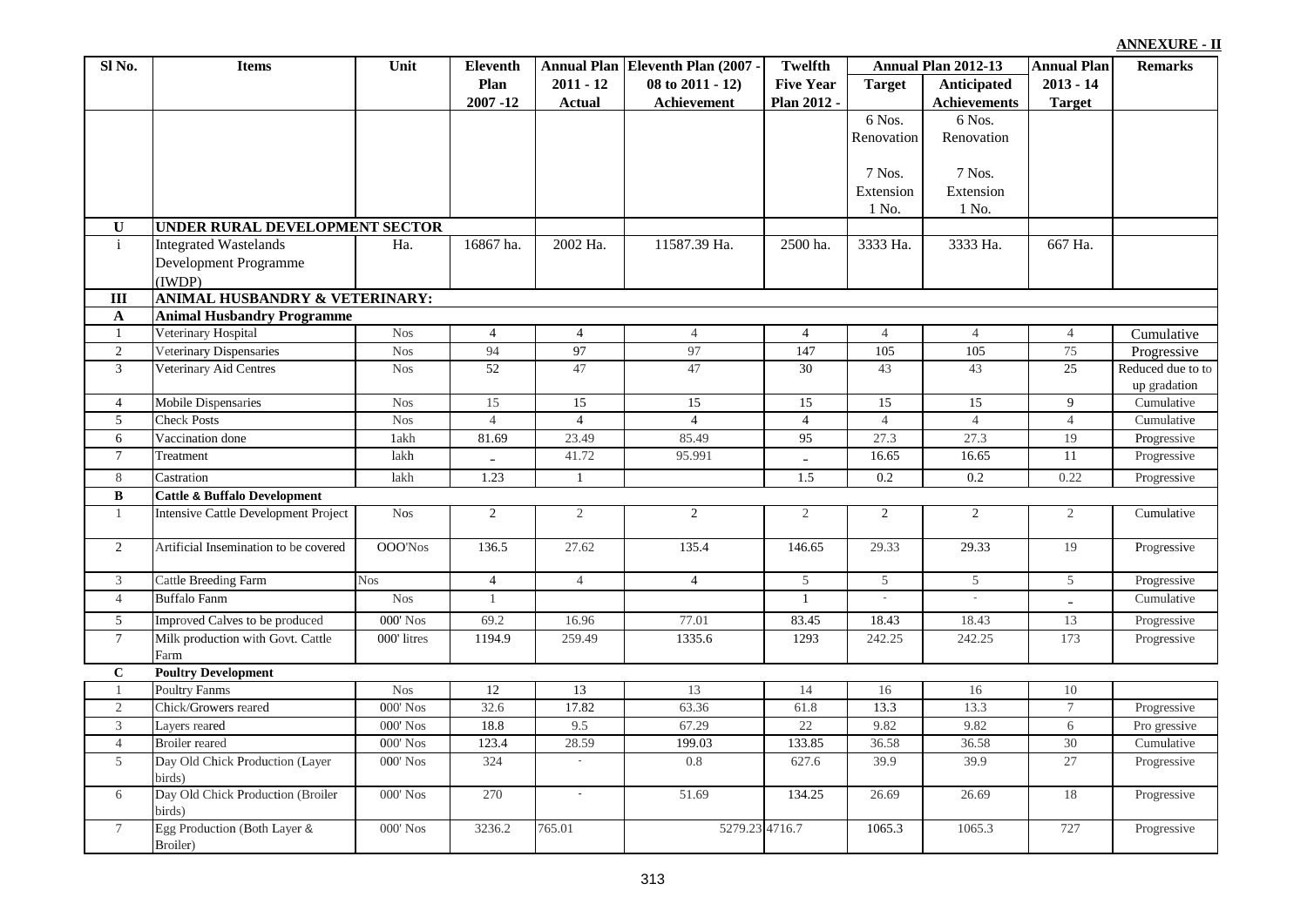| Sl No.                      | <b>Items</b>                                                  | Unit       | <b>Eleventh</b> |                | Annual Plan Eleventh Plan (2007 - | <b>Twelfth</b>   |                 | Annual Plan 2012-13 | <b>Annual Plan</b> | <b>Remarks</b>                       |
|-----------------------------|---------------------------------------------------------------|------------|-----------------|----------------|-----------------------------------|------------------|-----------------|---------------------|--------------------|--------------------------------------|
|                             |                                                               |            | Plan            | $2011 - 12$    | 08 to 2011 - 12)                  | <b>Five Year</b> | <b>Target</b>   | Anticipated         | $2013 - 14$        |                                      |
|                             |                                                               |            | $2007 - 12$     | <b>Actual</b>  | <b>Achievement</b>                | Plan 2012 -      |                 | <b>Achievements</b> | <b>Target</b>      |                                      |
| D                           | <b>Sheep &amp; Goat &amp; Rabbit Development</b>              |            |                 |                |                                   |                  |                 |                     |                    |                                      |
| -1                          | Sheep & Goat Farms                                            | <b>Nos</b> | $\mathbf{2}$    | 2              | $\overline{2}$                    | 2                | 2               | $\overline{2}$      | 2                  | Cumulative                           |
| $\overline{2}$              | Rabbit Fqrrn                                                  | <b>Nos</b> |                 | $\mathbf{1}$   | $\mathbf{1}$                      | $\mathbf{1}$     | $\overline{1}$  | $\overline{1}$      |                    | Cumulative                           |
| $\overline{3}$              | Production 'Of, kids                                          | <b>Nos</b> | 226             | 42             | 142                               | 250              | $\overline{17}$ | 17                  | 11                 | Progressive                          |
| $\overline{4}$              | Production <b>df</b> Rabbit                                   | <b>Nos</b> | 5535            | 1532           | 5509                              | 7000             | 2218            | 2218                | 1585               | Progressive                          |
| ${\bf E}$                   | <b>Piggery Development</b>                                    |            |                 |                |                                   |                  |                 |                     |                    |                                      |
| $\mathbf{1}$                | Pig Farms                                                     | <b>Nos</b> | 13              | 14             | 14                                | 14               | 16              | 16                  | 10                 | Cumulative                           |
| $\overline{2}$              | Piglets to be produced                                        | <b>Nos</b> | 16000           | 2542           | 13318                             | 16000            | 1770            | 1770                | 12655              | Progressive                          |
| $\mathbf F$                 | <b>Feed &amp; Fodder Development</b>                          |            |                 |                |                                   |                  |                 |                     |                    |                                      |
| $\mathbf{1}$                | Fodder & Seed Production Farms                                | <b>Nos</b> | $\sqrt{2}$      | $\sqrt{2}$     | $\overline{2}$                    | $\sqrt{2}$       | $\overline{2}$  | $\overline{2}$      | $\overline{2}$     | Cumulative                           |
| $\sqrt{2}$                  | <b>Fodder Demonstration Farms</b>                             | <b>Nos</b> | $\sqrt{3}$      | $\overline{2}$ | $\overline{2}$                    | $\mathfrak{Z}$   | $\sqrt{2}$      | $\sqrt{2}$          | $\sqrt{2}$         | Cumulative                           |
| $\overline{3}$              | <b>Feed Mills</b>                                             | <b>Nos</b> | $\overline{2}$  | $\overline{2}$ | $\overline{2}$                    | $\overline{2}$   | $\overline{2}$  | 2                   | $\overline{2}$     | Cumulative                           |
| $\overline{4}$              | <b>Fodder Production</b>                                      | Tonnes     | 21984           | 3958.3         | 26341.74                          | 14000            | 2845.2          | 2845.2              | 2033               | Progressive                          |
| $\mathfrak{S}$              | <b>Feed Distribution</b>                                      | Tonnes     | 4890            |                |                                   | 7462             |                 |                     |                    | Progressive                          |
| 6                           | Feed ingredients                                              | Tonnes     | 2850            | 1343           | 3685                              | 3445             | 1772            | 1772                | 1266               | Progressive                          |
| $\mathbf G$                 | <b>Administrative Investigation &amp; Statistics</b>          |            |                 |                |                                   |                  |                 |                     |                    |                                      |
| $\mathbf{1}$                | No. of Villages covered for details                           | <b>Nos</b> | 525             | 105            | 525                               | 540              | 105             | 105                 | 74                 | Progressive                          |
|                             | study on Milk, Meat and eggs                                  |            |                 |                |                                   |                  |                 |                     |                    |                                      |
|                             | production                                                    |            |                 |                |                                   |                  |                 |                     |                    |                                      |
| $\overline{2}$              | Weekly/Daily Market covered for                               | <b>Nos</b> | 1440            | 288            | 1440                              | 1480             | 288             | 288                 | 244                | Progressive                          |
|                             | detail study on meat Production                               |            |                 |                |                                   |                  |                 |                     |                    |                                      |
| $\mathbf H$<br>$\mathbf{1}$ | <b>Agricultural Research &amp; Education</b><br>Vaccine Depot | <b>Nos</b> |                 | $\mathbf{1}$   | $\mathbf{1}$                      | $\mathbf{1}$     | $\overline{1}$  | $\mathbf{1}$        |                    | Cumulative                           |
| 2                           | <b>Disease Diagnostic Laboratory</b>                          | <b>Nos</b> |                 | $\mathbf{1}$   | $\mathbf{1}$                      | 1                | $\overline{1}$  | -1                  | 1                  | Cumulative                           |
| $\overline{3}$              | <b>District Clinical Laboratory</b>                           | <b>Nos</b> | $\overline{6}$  | 6              | $\overline{6}$                    | $\mathbf{1}$     | $\mathbf{1}$    | $\mathbf{1}$        | $\mathbf{1}$       |                                      |
|                             |                                                               |            |                 |                |                                   | 6                |                 |                     |                    | Cumulative                           |
| $\overline{4}$              | Blood/Stool/Urine Test                                        | <b>Nos</b> | $\blacksquare$  |                |                                   |                  |                 |                     |                    | Progressive                          |
| $\mathbf I$                 | <b>Education &amp; Training</b>                               |            |                 |                |                                   |                  |                 |                     |                    |                                      |
| $\mathbf{1}$                | Veterinary Field Assistant Training<br>Institute              | <b>Nos</b> |                 | $\mathbf{1}$   | $\mathbf{1}$                      | $\mathbf{1}$     | $\overline{1}$  | $\overline{1}$      |                    | Cumulative                           |
| 2                           | <b>Vocational Training Centres</b>                            | <b>Nos</b> | $\overline{4}$  | $\overline{4}$ | $\overline{4}$                    | $\overline{4}$   | 2               | 2                   | $\overline{4}$     | Cumulative                           |
| $\overline{3}$              | Student Trained under VFA                                     | <b>Nos</b> | 125             | 125            | 125                               | 125              | 30              | $\overline{30}$     | 19                 | Progressive                          |
|                             | Training Inst!.<br>Student sponsored for BV.SC &              |            | 50              | 10             | 54                                |                  | 10              | 10                  | $7\overline{ }$    | Progressive                          |
| $\overline{4}$              | AHDegree course                                               | <b>Nos</b> |                 |                |                                   | 50               |                 |                     |                    |                                      |
| 5                           | Farmers Trained under Vocational                              | <b>Nos</b> | 5740            | 956            | 5937                              | 4790             | 796             | 796                 | 517                | Progressive                          |
|                             | <b>Training Centres</b>                                       |            |                 |                |                                   |                  |                 |                     |                    |                                      |
| $\mathbf{J}$                | <b>Dairy Development Programme</b>                            |            |                 |                |                                   |                  |                 |                     |                    |                                      |
|                             |                                                               |            |                 |                |                                   |                  |                 |                     |                    |                                      |
| $\mathbf{i}$                | Milk                                                          | 000 litres | 95              | 79.67          | 97.67                             | 85               | 80.06           | 80.06               | 52                 | Commulative                          |
| $\mathbf K$                 | Dairy Institution & other infrastructure                      |            |                 |                |                                   |                  |                 |                     |                    |                                      |
| $\mathbf{1}$                | Dairy Plant                                                   | <b>Nos</b> | 3               | $\mathfrak{Z}$ | $\mathfrak{Z}$                    | $\overline{4}$   | $\overline{4}$  | $\overline{4}$      | 3                  | One Chilling Plant<br>to be upgraded |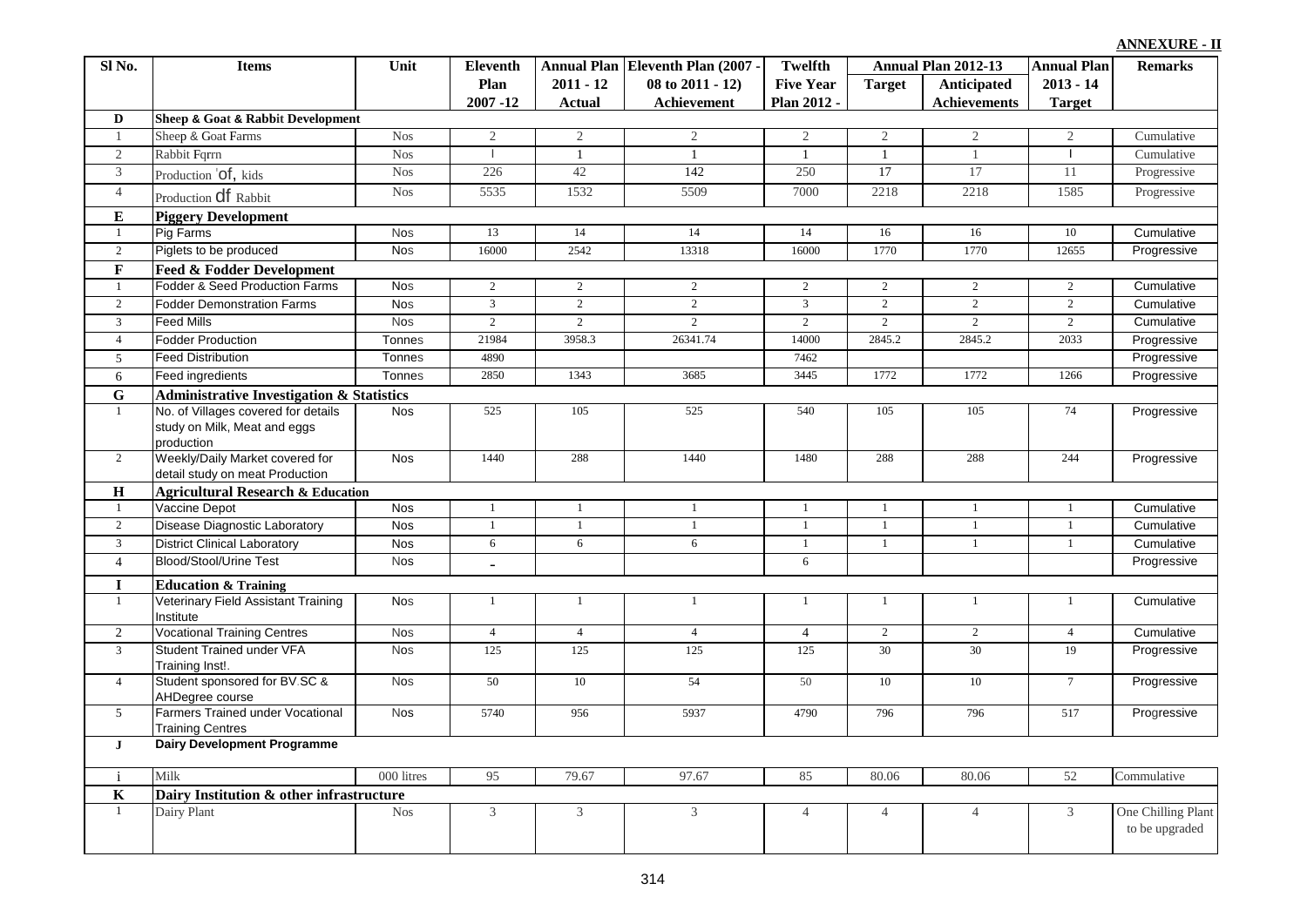#### **Target Anticipated Achievements Annual Plan 2011 - 12 Actual Eleventh Plan (2007) 08 to 2011 - 12) Achievement Twelfth Five Year Plan 2012 - Annual Plan 2012-13 Annual Plan Eleventh Remarks 2013 - 14 Target Plan**   $\frac{2007 - 12}{2}$ **Sl No. Items Unit** 2 Chilling Plant 1 Nos 2 2 2 1 1 1 1 1 1 3 Creamery & Ghee Making Centre Nos 1 1 1 1 1 1 1 1 1 1 1 1 1 **IV** i Fish 000' tonnes 6.5 4.8 21.413 9.6 8.01 8.01 (anti.) 8.61 ii Fish seed Million 3.5 3.2 9.448 161.75 46.25 46.25 (anti) 87 iii Fish feed  $MT$  MT 15000 2400 iv Feed mills 35 7 7 v Area Expansion Ha. 10000 1500 vi Private hatcheries Nos. Nos. 15 7 vii Portable FRP Hatcheries Nos. Nos. 1 20 viii Establishment of sanctuaries Nos. 40 8 ix Culture and breeding of Ornamental fishes Units 25 5 x Settign of Aquarium manufacturing units Units 10 2 **V** i Co-operative Storage. Lacs / Tonnes. 0.10 - 0.025 0.09 0.04 0.04 0.04 0.045 **VI** i Short-term loan issued. Rs. in lakhs 500.00 477.67 1768.10 1500.00 350.00 350.00 350.00 350.00 ii Medium-term loan issued. do 350.00 612.09 1680.14 1000.00 250.00 250.00 300.00 iii Long-term loan issued. do do 150.00 20.31 315.53 300.00 100.00 100.00 100.00 100.00 iv Agricultural Produced Marketed. do 700.00 160.74 1062.52 1000.00 300.00 300.00 300.00 300.00 300.00 300.00 300.00 300.00 300.00 300.00 300.00 300.00 300.00 300.00 300.00 300.00 300.00 300.00 300.00 300.00 300.00 300.00 v Retail-sale of Fertilizers. 1 do 750.00 729.01 3031.885 2000.00 550.00 550.00 600.00 vi Retail-sale of Consumer Goods through Cooperative in Urban Areas. do 900.00 767.19 3583.19 2000.00 600.00 600.00 650.00 vii Retail-sale of Consumer Goods through Cooperative in Rural Areas. do 800.00 360.19 2597.333 2000.00 500.00 500.00 500.00 viii Co-operative Storage. Lakhs / Tonnes 0.07 - 0.05 0.01 0.01 0.01 0.01 0.01 0.01 **VII A.** No. of SGH 7500 SHGs 507 SHGs 4613 SHGs 10000 SHGs 2000 SHGs 2000 SHGs 2200 SHGs No. of Individual Swarozgaris 4000 (Individual) 75 individual 225(individual) 1500 Individual 300 Individual 300 Individual 330 Individual ii I.A.Y. (New Construction No. of houses 45222 12550 40234 iii I.A.Y. (Upgradation)  $\qquad \qquad$  No. of houses  $24872 \qquad 0 \qquad 3741$ iv N.R.E.G.A. Lakh No. Mandays 461.05 175.37 658.14 2404.01 307.8 307.8 338.58 v R.S.V.Y./B.R.G.F. vi I.G.N.O.A.P.S. No. of beneficiaries 120000 48112 48112 48112 126000 50000 50000 52500 i 93000 14000 S.G.S.Y./N.R.L.M. 15400 Target could not be fixed for the Schemeas the items are varied in nature and not uniform. The scheme/itemof works are selected and approved by 14000 **RURAL DEVELOPMENT** The target of 9.6 and 161.75 shown at Col.6 item 1 & 2 are not commulative figure of the Plan Period but being the target fixed for the final year 2016- 17 **Centrally Sponsored Schemes: FISHERIES CO-OPERATION FOOD STORAGE & WAREHOUSING**<br>Co-operative Storage. [Lacs / Tonnes.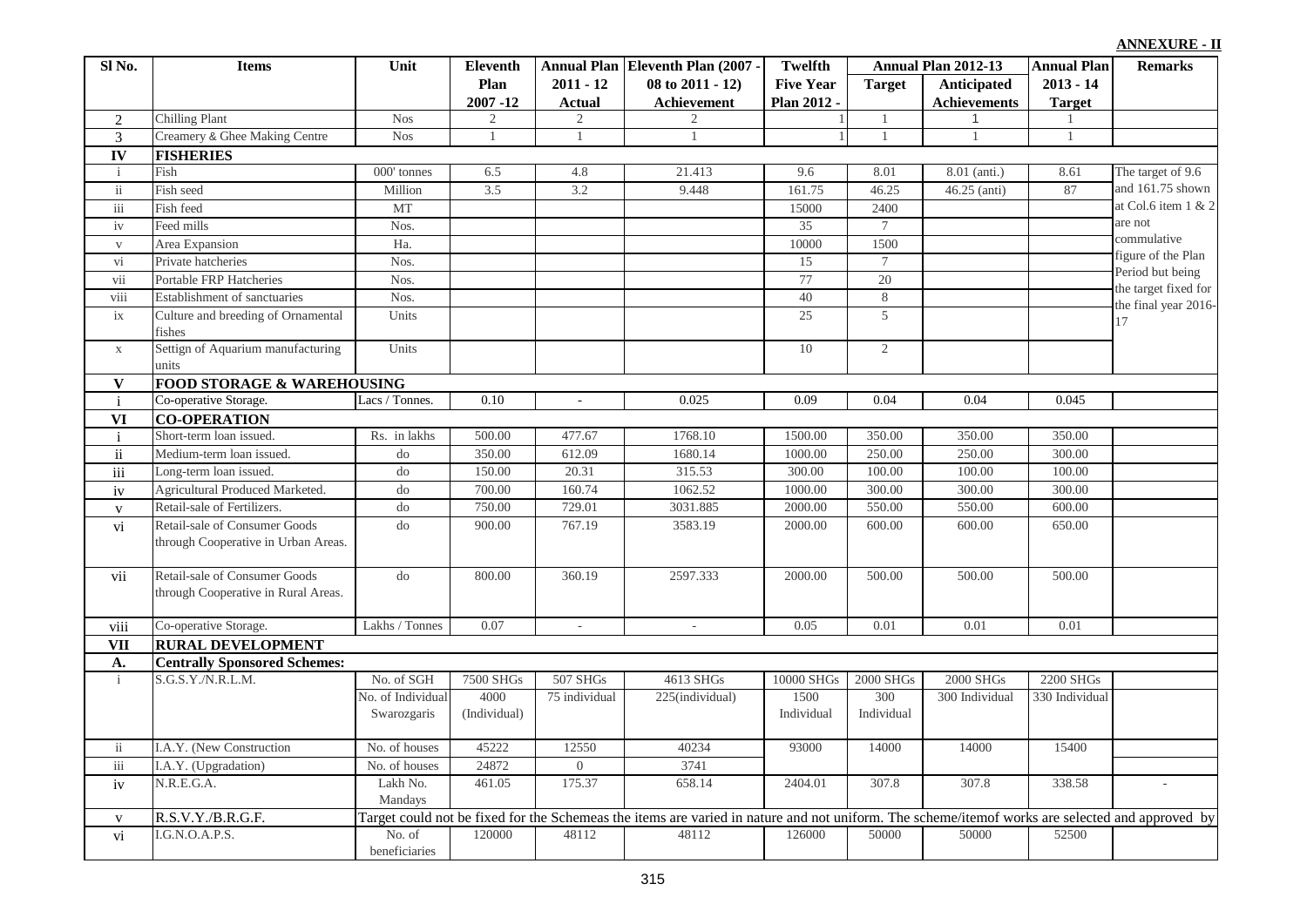| Sl No.                   | <b>Items</b>                                             | Unit                           |                 | <b>Eleventh</b><br>Annual Plan Eleventh Plan (2007 - |                                                                                                                                          | Twelfth          | Annual Plan 2012-13 |                     | <b>Annual Plan</b> | <b>Remarks</b>                    |
|--------------------------|----------------------------------------------------------|--------------------------------|-----------------|------------------------------------------------------|------------------------------------------------------------------------------------------------------------------------------------------|------------------|---------------------|---------------------|--------------------|-----------------------------------|
|                          |                                                          |                                | Plan            | $2011 - 12$                                          | 08 to 2011 - 12)                                                                                                                         | <b>Five Year</b> | <b>Target</b>       | Anticipated         | $2013 - 14$        |                                   |
|                          |                                                          |                                | $2007 - 12$     | Actual                                               | Achievement                                                                                                                              | Plan 2012 -      |                     | <b>Achievements</b> | <b>Target</b>      |                                   |
| vii                      | I.G.N.W.P.S.                                             | No. of<br>beneficiaries        |                 | 6749                                                 | 6749                                                                                                                                     | 7700             | 7700                | 7700                | 8500               |                                   |
| ix                       | I.G.N.D.P.S.                                             | No. of<br>beneficiaries        | $\sim$          | 1341                                                 | 1341                                                                                                                                     | 1650             | 1650                | 1650                | 1850               |                                   |
| $\bf{B}$                 | <b>State Plan Schemes:</b>                               |                                |                 |                                                      |                                                                                                                                          |                  |                     |                     |                    |                                   |
| ii                       | A.S., F/M.F.                                             | No. of<br>beneficiaries        | 11160           | 561                                                  | 5000                                                                                                                                     | 12280            | 5000                | 5000                | 5500               |                                   |
| iii                      | C.R.R.P.                                                 |                                |                 |                                                      | Targets could not be fixed for the schemes as the items are varied in nature and not uniform. The Schemes/item of works are selected and |                  |                     |                     |                    |                                   |
| iv                       | S.R.W.P. & C.M.S.R.D.F.                                  |                                |                 |                                                      | approved by the Committee depending on the felt needs of the people/villages etc.                                                        |                  |                     |                     |                    |                                   |
| $\mathbf{V}$             | C.D.Schemes                                              |                                |                 |                                                      |                                                                                                                                          |                  |                     |                     |                    |                                   |
| VIII                     | <b>LAND REFORMS</b>                                      |                                |                 |                                                      |                                                                                                                                          |                  |                     |                     |                    |                                   |
| $\mathbf{1}$             | <b>CADASTRAL SURVEY</b>                                  |                                |                 |                                                      |                                                                                                                                          |                  |                     |                     |                    |                                   |
| $\mathbf A$              | <b>Conduct of Modern</b>                                 |                                |                 |                                                      |                                                                                                                                          |                  |                     |                     |                    | Suvey and                         |
|                          | <b>Technology</b>                                        |                                |                 |                                                      |                                                                                                                                          |                  |                     |                     |                    | preparation of                    |
| $\mathbf{1}$             | <b>Provision of GPS Control</b>                          |                                |                 |                                                      |                                                                                                                                          |                  |                     |                     |                    | maps using                        |
|                          | <b>Points and GPS Networking</b>                         |                                |                 |                                                      |                                                                                                                                          |                  |                     |                     |                    | modern survey                     |
| $\mathbf{i}$             | Village/Akhing/Town                                      | No. of Survey<br><b>Blocks</b> | 65              |                                                      | 58                                                                                                                                       | 5000             | 1000                | 1745.859            | 1000               | instruments<br>i.e.Differential   |
| ii                       | <b>Government Land</b>                                   | No. of Survey<br><b>Blocks</b> | $\overline{35}$ |                                                      | 36                                                                                                                                       | 2000             | 400                 | 400                 | 400                | Global<br>Positioning             |
| iii                      | Survey and demarcation of                                |                                |                 |                                                      | 18 Plots                                                                                                                                 | 250              | 50                  | 8.90441             | 50                 | System (DGPS)                     |
|                          | Government land(lease land)                              |                                |                 |                                                      |                                                                                                                                          |                  |                     |                     |                    | and Electronic                    |
| iv                       | <b>Survey of Land Acquisition</b>                        |                                |                 |                                                      | 1 Block&40 Plots                                                                                                                         | 3000             | 600                 | 650.02192           | 600                | Total                             |
| $\overline{2}$           | Processing of GPS data.                                  |                                |                 |                                                      |                                                                                                                                          |                  |                     |                     |                    | Station(ETS)                      |
| $\mathbf{i}$             | Village/Akhing/Town                                      | No. of Survey<br><b>Blocks</b> | 65              |                                                      | 57                                                                                                                                       | 5000             | 1000                | 1642.664            | 1000               | was adopted by<br>the Office inly |
| $\overline{\mathbf{ii}}$ | Government Land                                          | No. of Survey<br><b>Blocks</b> | 35              |                                                      | $\overline{30}$                                                                                                                          | 2000             | 400                 | 400                 | 400                | from 2008-09.                     |
| iii                      | Survey and demarcation of<br>Government land(lease land) |                                |                 |                                                      | 18 Plots                                                                                                                                 | 250              | 50                  | 15.3801456          | 50                 |                                   |
| iv                       | Survey of Land Acquisition                               |                                |                 |                                                      | 1 Block & 72 Plots                                                                                                                       | 3000             | 600                 | 1.292               | 600                |                                   |
| $\overline{\mathbf{3}}$  | <b>Ground Truthing/Detail</b><br><b>Survey by ETS</b>    |                                |                 |                                                      |                                                                                                                                          |                  |                     |                     |                    |                                   |
| $\mathbf{i}$             | Village/Akhing/Town                                      | No. of Survey<br><b>Blocks</b> | $\overline{65}$ |                                                      | 42                                                                                                                                       | 5000             | 1000                | 1745.859            | 1000               |                                   |
| ii                       | <b>Government Land</b>                                   | No. of Survey<br><b>Blocks</b> | $\overline{35}$ |                                                      | $\overline{31}$                                                                                                                          | 2000             | 400                 | 400                 | 400                |                                   |
| iii                      | Survey and demarcation of                                |                                |                 |                                                      | 38 Plots                                                                                                                                 | 250              | 50                  | 15.380146           | 50                 |                                   |
|                          | Government land(lease land)                              |                                |                 |                                                      |                                                                                                                                          |                  |                     |                     |                    |                                   |
| iv                       | <b>Survey of Land Acquisition</b>                        |                                |                 |                                                      | 3 Block& 72 Plots                                                                                                                        | 3000             | 600                 | 1.292               | $\overline{600}$   |                                   |
| $\overline{\mathbf{4}}$  | <b>Processing &amp;Preparation of</b>                    |                                |                 |                                                      |                                                                                                                                          |                  |                     |                     |                    |                                   |
|                          | Map                                                      |                                |                 |                                                      |                                                                                                                                          |                  |                     |                     |                    |                                   |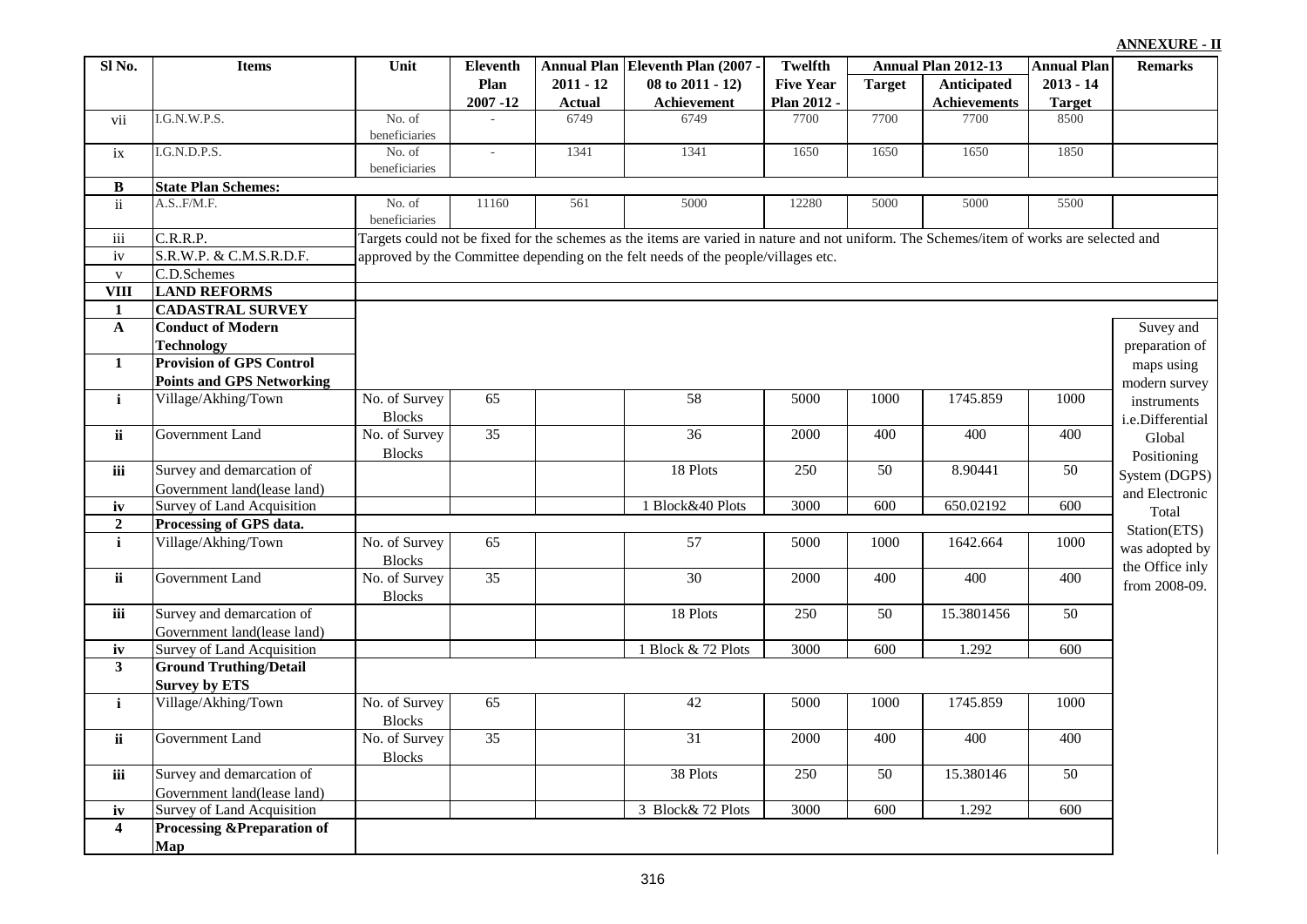| Sl No.              | <b>Items</b>                                    | Unit                           | <b>Eleventh</b>     |                              | Annual Plan Eleventh Plan (2007 -                                         | Twelfth                         |               | Annual Plan 2012-13                | <b>Annual Plan</b>           | <b>Remarks</b> |
|---------------------|-------------------------------------------------|--------------------------------|---------------------|------------------------------|---------------------------------------------------------------------------|---------------------------------|---------------|------------------------------------|------------------------------|----------------|
|                     |                                                 |                                | Plan<br>$2007 - 12$ | $2011 - 12$<br><b>Actual</b> | $08$ to $2011 - 12$ )<br>Achievement                                      | <b>Five Year</b><br>Plan 2012 - | <b>Target</b> | Anticipated<br><b>Achievements</b> | $2013 - 14$<br><b>Target</b> |                |
| $\mathbf{i}$        | Village/Akhing/Town                             | No. of Survey                  | 65                  |                              | 17                                                                        | 5000                            | 1000          | 1745.859                           | 1000                         |                |
|                     |                                                 | <b>Blocks</b>                  |                     |                              |                                                                           |                                 |               |                                    |                              |                |
| ii                  | <b>Government Land</b>                          | No. of Survey                  | 35                  |                              | 33                                                                        | 2000                            | 400           | 400                                | 400                          |                |
|                     |                                                 | <b>Blocks</b>                  |                     |                              |                                                                           |                                 |               |                                    |                              |                |
| iii                 | Survey and demarcation of                       |                                |                     |                              | 96 Plots                                                                  | 250                             | 50            | 15.380146                          | 50                           |                |
|                     | Government land(lease land)                     |                                |                     |                              |                                                                           |                                 |               |                                    |                              |                |
| iv                  | <b>Survey of Land Acquisition</b>               |                                |                     |                              | 1 Block&30 Plots                                                          | 3000                            | 600           | 1.292                              | 600                          |                |
| $\, {\bf B}$        | <b>Conduct of Survey by</b>                     |                                |                     |                              |                                                                           |                                 |               |                                    |                              |                |
|                     | <b>Conventional Method</b>                      |                                |                     |                              |                                                                           |                                 |               |                                    |                              |                |
| 1                   | <b>Theodolite traverse</b>                      |                                |                     |                              |                                                                           |                                 |               |                                    |                              |                |
| $\mathbf{i}$        | Village/Akhing/Town                             | No. of Survey<br><b>Blocks</b> | 45                  |                              | 53                                                                        | 2000                            | 400           | 61 Angles                          | 400                          |                |
| $\overline{ii}$     | <b>Government Land</b>                          | No. of Survey<br><b>Blocks</b> | 20                  |                              | 9 (Modern technology<br>has been recently<br>adopted by using GPS<br>&ETS |                                 |               |                                    |                              |                |
| $\overline{2}$      | <b>Computation &amp; Plotting</b>               |                                |                     |                              |                                                                           |                                 |               |                                    |                              |                |
| $\mathbf{i}$        | Village/Akhing/Town                             | No. of Survey<br><b>Blocks</b> | 45                  |                              | 43                                                                        | 2000                            | 400           | 145 Plots                          | 400                          |                |
| ii                  | Government Land                                 | No. of Survey                  | 20                  |                              | 9 (Modern technology                                                      |                                 |               |                                    |                              |                |
|                     |                                                 | <b>Blocks</b>                  |                     |                              | has been recently                                                         |                                 |               |                                    |                              |                |
|                     |                                                 |                                |                     |                              | adopted by using GPS                                                      |                                 |               |                                    |                              |                |
|                     |                                                 |                                |                     |                              | &ETS                                                                      |                                 |               |                                    |                              |                |
| $\mathbf{3}$        | <b>Plane Table Survey</b>                       |                                |                     |                              |                                                                           |                                 |               |                                    |                              |                |
| $\mathbf{i}$        | Village/Akhing/Town                             | No. of Survey<br><b>Blocks</b> | 60                  |                              | 73                                                                        | 2000                            | 400           | 456 Plots                          | 400                          |                |
| ii                  | Government Land                                 | No. of Survey                  | 20                  |                              | 29 (Modern                                                                |                                 |               |                                    |                              |                |
|                     |                                                 | <b>Blocks</b>                  |                     |                              | technology has been                                                       |                                 |               |                                    |                              |                |
|                     |                                                 |                                |                     |                              | recently adopted by                                                       |                                 |               |                                    |                              |                |
|                     |                                                 |                                |                     |                              | using ETS)                                                                |                                 |               |                                    |                              |                |
| $\boldsymbol{4}$    | <b>Digitization of Maps</b>                     |                                |                     |                              |                                                                           |                                 |               |                                    |                              |                |
| IX                  | <b>BORDER AREA DEVELOPMENT PROGRAMME (BADP)</b> |                                |                     |                              |                                                                           |                                 |               |                                    |                              |                |
| $\mathbf{i}$        | <b>EDUCATION:</b>                               | <b>Nos</b>                     | 20500               | 14876                        | 23150                                                                     | 15070                           | 3328          | 3328                               | 2782                         |                |
|                     | Border Areas Programmes under                   |                                |                     |                              |                                                                           |                                 |               |                                    |                              |                |
|                     | Education-34- Scholarship and                   |                                |                     |                              |                                                                           |                                 |               |                                    |                              |                |
|                     | Stipend General Plan.                           |                                |                     |                              |                                                                           |                                 |               |                                    |                              |                |
| $\ddot{\mathbf{i}}$ | <b>ROAD PROGRAMME PWD (R)</b>                   |                                |                     |                              |                                                                           |                                 |               |                                    |                              |                |
| a                   | New Construction                                | Km                             | 75                  | 0.705                        | 21.27                                                                     | 25                              | 3.59          | 3.59                               | 3                            |                |
| $\mathbf b$         | Metalling & Black Topping                       | Km                             | 75                  | 1.59                         | 19.797                                                                    | $\overline{20}$                 | 2.775         | 2.775                              | $\overline{2}$               |                |
| iii                 | <b>BORDER AREAS DEVELOPMENT (DIRECTORATE)</b>   |                                |                     |                              |                                                                           |                                 |               |                                    |                              |                |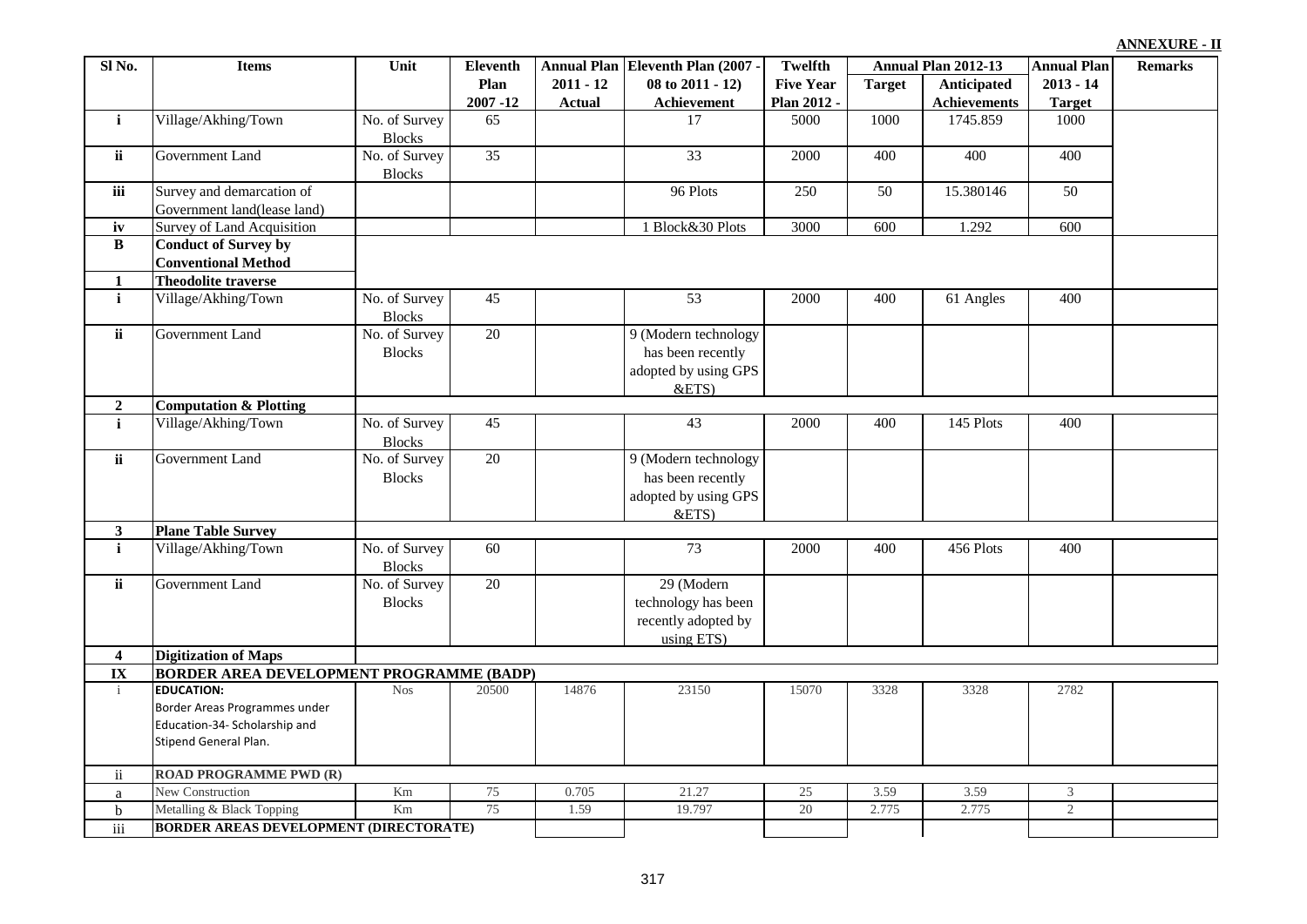| Sl No.   | <b>Items</b>                      | Unit       | <b>Eleventh</b>            |               | Annual Plan Eleventh Plan (2007 - | Twelfth                         |                         | Annual Plan 2012-13                | <b>Annual Plan</b> | <b>Remarks</b> |
|----------|-----------------------------------|------------|----------------------------|---------------|-----------------------------------|---------------------------------|-------------------------|------------------------------------|--------------------|----------------|
|          |                                   |            | Plan                       | $2011 - 12$   | 08 to 2011 - 12)                  | <b>Five Year</b>                | <b>Target</b>           | Anticipated                        | $2013 - 14$        |                |
|          |                                   |            | $2007 - 12$                | <b>Actual</b> | Achievement                       | Plan 2012 -                     |                         | Achievements                       | <b>Target</b>      |                |
| $\rm{a}$ | Special Central Assistance (BADP) | <b>Nos</b> | Ropeways $= 18$            | 255           | $Ropeways = 18$                   | Depending on                    | $Ropeways =$            | Ropeways $= 6$                     | 260                |                |
|          |                                   |            |                            |               |                                   | the Schemes                     |                         |                                    |                    |                |
|          |                                   |            | Godown $=3$                |               | Godown $=3$                       | received                        | Footbridges             | Footbridges $=50$                  |                    |                |
|          |                                   |            |                            |               |                                   | from the                        | $= 50$                  |                                    |                    |                |
|          |                                   |            | Footbridges                |               | Footbridges = 204                 | Deputy                          |                         | Play grounds Play grounds = 24     |                    |                |
|          |                                   |            | $= 234$                    |               |                                   | Commissioner<br><b>BADO</b> and | $=24$                   |                                    |                    |                |
|          |                                   |            |                            |               | Play grounds $=88$                | MLA/MP                          | <b>Link Roads</b>       | Link Roads $=36$                   |                    |                |
|          |                                   |            | Play grounds $=$<br>107    |               |                                   |                                 | $=$ 36                  |                                    |                    |                |
|          |                                   |            | <b>Link Roads</b>          |               | Link Roads $=163$                 |                                 | Community               | <b>Community Halls</b>             |                    |                |
|          |                                   |            | $=172$                     |               |                                   |                                 | Halls $=13$             | $=13$                              |                    |                |
|          |                                   |            | Community                  |               | Community Halls =86               |                                 | AH & Vety.              | AH & Vety. $= 3$                   |                    |                |
|          |                                   |            | Halls $=96$                |               |                                   |                                 | $=$ 3                   |                                    |                    |                |
|          |                                   |            | AH & Vety. $=$             |               | AH & Vety. $= 32$                 |                                 | Footpaths               | Footpaths $=19$                    |                    |                |
|          |                                   |            | 35                         |               |                                   |                                 | $=19$                   |                                    |                    |                |
|          |                                   |            | Footpaths $=$ 139          |               | Footpaths $=120$                  |                                 | Parks $=2$              | Parks $=2$                         |                    |                |
|          |                                   |            |                            |               |                                   |                                 |                         |                                    |                    |                |
|          |                                   |            | Parks $= 5$                |               | Parks $=4$                        |                                 | School                  | School Bldgs.=44                   |                    |                |
|          |                                   |            |                            |               |                                   |                                 | Bldgs.=44               |                                    |                    |                |
|          |                                   |            | School                     |               | School Bldgs.=227                 |                                 | Health &                | Health &                           |                    |                |
|          |                                   |            | $Bldgs.=258$               |               |                                   |                                 | Sanitation=1            | Sanitation=1                       |                    |                |
|          |                                   |            | Health &                   |               | Health & Sanitation=35            |                                 | Waiting                 | Waiting sheds $=1$                 |                    |                |
|          |                                   |            | Sanitation=35              |               |                                   |                                 | sheds $=1$              |                                    |                    |                |
|          |                                   |            | Waiting sheds              |               | Waiting sheds $=7$                |                                 | Soaking                 | Soaking Ponds = $3$                |                    |                |
|          |                                   |            | $= 8$                      |               |                                   |                                 | Ponds = $3$             |                                    |                    |                |
|          |                                   |            | <b>Soaking Ponds</b>       |               | Soaking Ponds = $7$               |                                 | Water                   | Water harvesting                   |                    |                |
|          |                                   |            | $= 10$                     |               |                                   |                                 | harvesting              | $system = 1$                       |                    |                |
|          |                                   |            |                            |               |                                   |                                 | $system = 1$            |                                    |                    |                |
|          |                                   |            | <b>Fishery Ponds</b>       |               | Fishery Ponds $=107$              |                                 | Small Scale             | Small Scale                        |                    |                |
|          |                                   |            | $=107$                     |               |                                   |                                 | Industrial              | <b>Industrial Sector</b>           |                    |                |
|          |                                   |            |                            |               |                                   |                                 | Sector $=3$             | $=$ 3                              |                    |                |
|          |                                   |            | <b>Market Stalls</b><br>-9 |               | Market Stalls =9                  |                                 | Embankmen<br>Protection | Embankment /<br>Protection wall =5 |                    |                |
|          |                                   |            |                            |               |                                   |                                 | wall $=5$               |                                    |                    |                |
|          |                                   |            |                            |               |                                   |                                 |                         |                                    |                    |                |
|          |                                   |            | Small Scale                |               | Small Scale Industrial            |                                 | Water                   | Water Supply $= 10$                |                    |                |
|          |                                   |            | Industrial                 |               | Sector $=12$                      |                                 | $Supply = 10$           |                                    |                    |                |
|          |                                   |            | Sector $=14$               |               |                                   |                                 |                         |                                    |                    |                |
|          |                                   |            | Embankment /               |               | Embankment / Protection           |                                 | Sport Club              | Sport Club Office                  |                    |                |
|          |                                   |            | Protection wall            |               | wall $=19$                        |                                 | Office $= 1$            | $=1$                               |                    |                |
|          |                                   |            | $=22$                      |               |                                   |                                 |                         |                                    |                    |                |
|          |                                   |            | Water Supply               |               | Water Supply $= 42$               |                                 | $Stadium = 1$           | $Stadium = 1$                      |                    |                |
|          |                                   |            | $= 52$                     |               |                                   |                                 |                         |                                    |                    |                |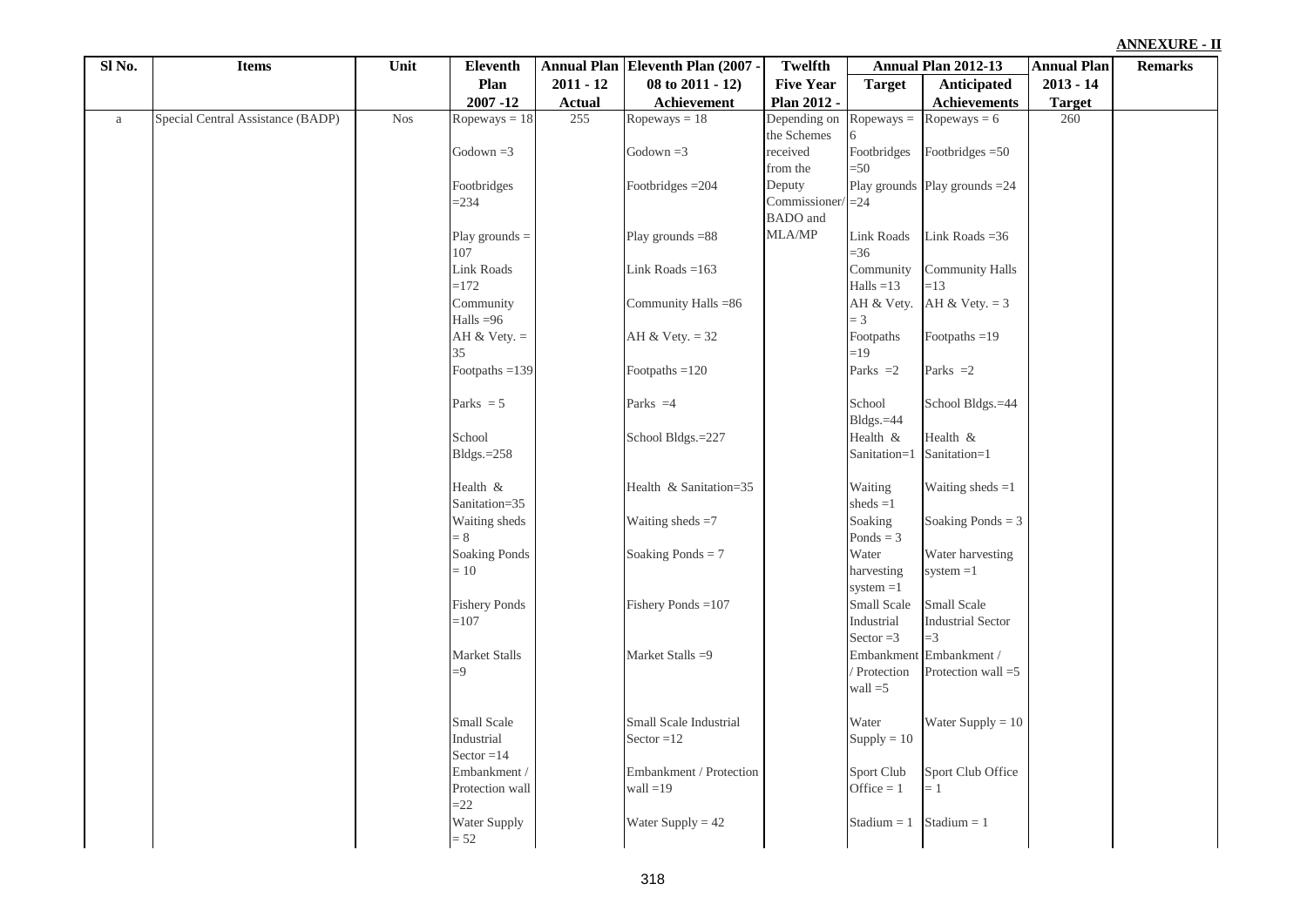|  | ANNEXURE - II |  |  |
|--|---------------|--|--|
|  |               |  |  |

| Sl No.                  | <b>Items</b>                                                                                                                | Unit       | Eleventh      |                          | Annual Plan Eleventh Plan (2007 -                                                                                                                                                                                                                | Twelfth          |                          | Annual Plan 2012-13          | <b>Annual Plan</b> | <b>Remarks</b> |
|-------------------------|-----------------------------------------------------------------------------------------------------------------------------|------------|---------------|--------------------------|--------------------------------------------------------------------------------------------------------------------------------------------------------------------------------------------------------------------------------------------------|------------------|--------------------------|------------------------------|--------------------|----------------|
|                         |                                                                                                                             |            | Plan          | $2011 - 12$              | $08$ to $2011 - 12$ )                                                                                                                                                                                                                            | <b>Five Year</b> | <b>Target</b>            | Anticipated                  | $2013 - 14$        |                |
|                         |                                                                                                                             |            | $2007 - 12$   | <b>Actual</b>            | Achievement                                                                                                                                                                                                                                      | Plan 2012 -      |                          | <b>Achievements</b>          | <b>Target</b>      |                |
|                         |                                                                                                                             |            | Others $=128$ |                          | Stadium $= 1$                                                                                                                                                                                                                                    |                  | Solar<br>streetlight $=$ | Solar streetlight $=$        |                    |                |
|                         |                                                                                                                             |            |               |                          | Multifacility Centre = $1$                                                                                                                                                                                                                       |                  | $CC$ Dam $=$ 4           | $CC$ Dam= $4$                |                    |                |
|                         |                                                                                                                             |            |               |                          | Others $=122$                                                                                                                                                                                                                                    |                  | Others $=8$              | Others $=8$<br>Others $=122$ |                    |                |
| $\mathbf b$             | C.A under Article 275(i)                                                                                                    | <b>Nos</b> |               | $\sim$                   | i) CC footpath, Ampati =                                                                                                                                                                                                                         | 25               | 11                       | 11                           | 15                 |                |
|                         |                                                                                                                             |            |               |                          | ii) CC footpath<br>connecting Ampati = $1$<br>iii) CC footbridge with<br>approaches at Amkahoh<br>at Sohkha=1<br>iv) Sanitary latrine @<br>Rs.15.00 lakh each=2<br>v) Childen park, Nirgini=<br>vi) Bus waiting sheds in<br>all districts $= 50$ |                  |                          |                              |                    |                |
| $\rm{c}$                | Land Acquisition and Construction of                                                                                        | <b>Nos</b> | 45            | 16                       | 41                                                                                                                                                                                                                                               | 57               | 35                       | 35                           | 39                 |                |
|                         | Office                                                                                                                      |            |               |                          |                                                                                                                                                                                                                                                  |                  |                          |                              |                    |                |
|                         | Building for the offices of BADO.                                                                                           |            |               |                          |                                                                                                                                                                                                                                                  |                  |                          |                              |                    |                |
| $\mathbf d$             | <b>Construction of Ropeways</b>                                                                                             | <b>Nos</b> | $\tau$        | $\omega$                 | $\overline{7}$                                                                                                                                                                                                                                   | 40               | 8                        | 8                            | 9                  |                |
| ${\rm e}$               | Village Development Programme in<br>Areas bordering Assam.                                                                  | <b>Nos</b> | $\mathbf{1}$  | $\sim$                   | $\mathbf{1}$                                                                                                                                                                                                                                     | 255              | 51                       | 51                           | 56                 |                |
| iv                      | <b>Special Central Assistance (BAD):</b>                                                                                    |            |               |                          |                                                                                                                                                                                                                                                  |                  |                          |                              |                    |                |
| a                       | Last Mile Connectivity.                                                                                                     | $Nos$      | nil           | $\overline{\phantom{a}}$ | nil                                                                                                                                                                                                                                              | 45               | 9                        | $\overline{9}$               | 10                 |                |
| $\mathbf b$             | <b>Internal village Connectivity</b><br>including construction of Missing<br>Culvert.                                       | <b>Nos</b> | nil           | ÷,                       | nil                                                                                                                                                                                                                                              | 380              | 76                       | 76                           | 84                 |                |
| $\mathbf d$             | Additional for other schemes                                                                                                | <b>Nos</b> | nil           | $\sim$                   | nil                                                                                                                                                                                                                                              | 30               | $6\overline{6}$          | 6                            | $7\overline{ }$    |                |
| ${\rm e}$               | <b>Special Plan Assistance:</b>                                                                                             |            |               |                          |                                                                                                                                                                                                                                                  |                  |                          |                              |                    |                |
| i)                      | Roads in Border Areas                                                                                                       | <b>Nos</b> | 15            | 15                       | 15                                                                                                                                                                                                                                               | 17               | 20                       | 20                           | 20                 |                |
| $\overline{ii}$ )       | <b>Multi Facility Centres</b>                                                                                               | <b>Nos</b> | 24            | 24                       | 24                                                                                                                                                                                                                                               | 26               | 30                       | 30                           | 30                 |                |
| $\overline{\mathbf{X}}$ | <b>MINOR IRRIGATION</b>                                                                                                     |            |               |                          |                                                                                                                                                                                                                                                  |                  |                          |                              |                    |                |
| $\mathbf i$             | Minor Irrigation (M.I) including<br>AIBP, NABARD, MTA, Water<br>Harvesting, State Plan Scheme,<br>Ground Water, ERM & Drip. | Ha         | 16500         | 6074.8                   | 15570.71                                                                                                                                                                                                                                         | 30000            | 5250                     | 5250                         | 5775               |                |
| $\mathbf{ii}$           | <b>Command Area Development</b>                                                                                             | Ha         | 2500          | 65                       | 168                                                                                                                                                                                                                                              | 3000             | 150                      | 150                          | 160                |                |
| XI                      | <b>FLOOD CONTROL</b>                                                                                                        |            |               |                          |                                                                                                                                                                                                                                                  |                  |                          |                              |                    |                |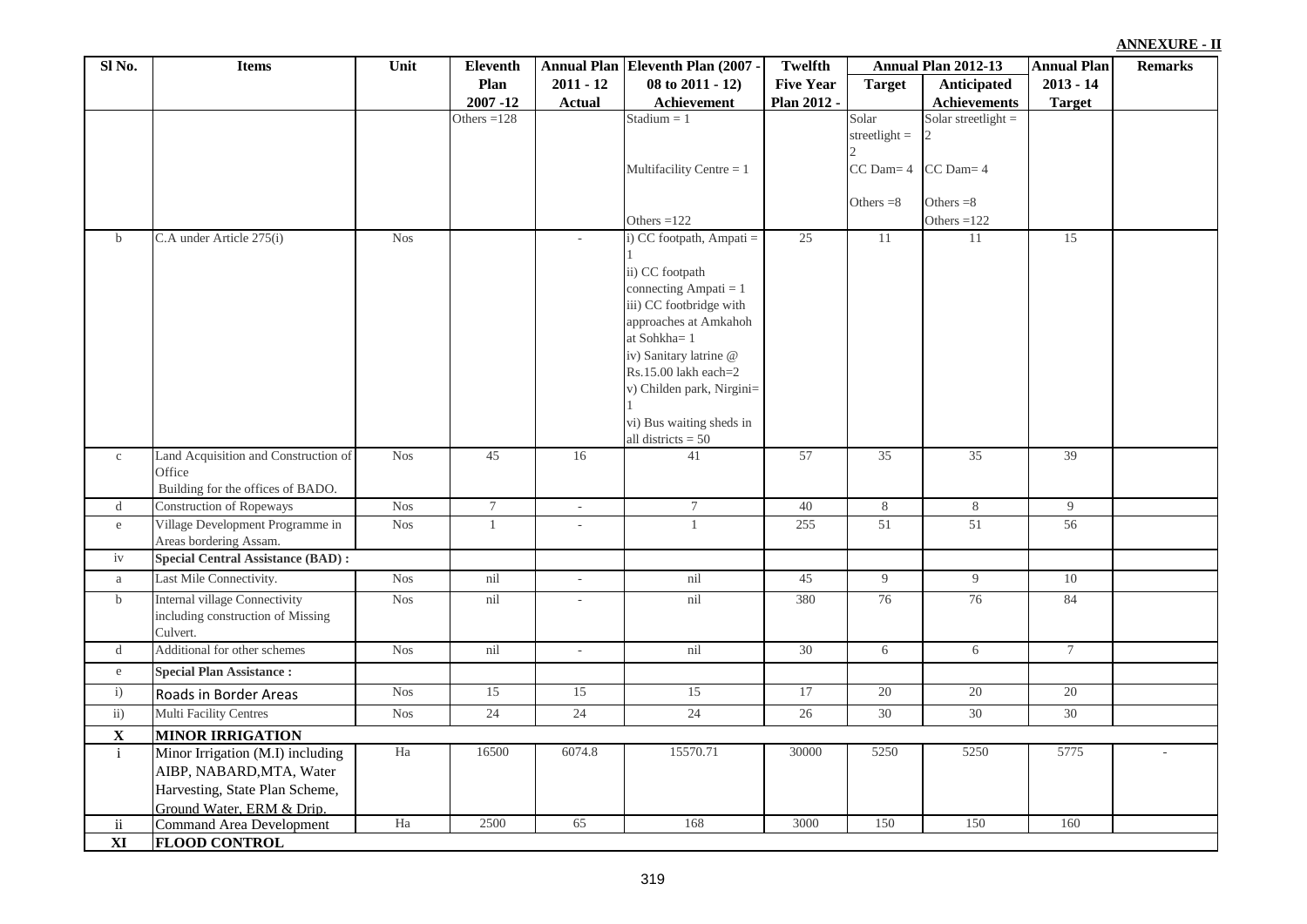|               |                                                                                   |                                 |                                                  |                                                                                                                       |                                                           |                                                  |                                                            |                                                    |                                                  | <b>ANNEXURE - II</b> |
|---------------|-----------------------------------------------------------------------------------|---------------------------------|--------------------------------------------------|-----------------------------------------------------------------------------------------------------------------------|-----------------------------------------------------------|--------------------------------------------------|------------------------------------------------------------|----------------------------------------------------|--------------------------------------------------|----------------------|
| Sl No.        | <b>Items</b>                                                                      | Unit                            | <b>Eleventh</b>                                  |                                                                                                                       | Annual Plan Eleventh Plan (2007 -                         | <b>Twelfth</b>                                   |                                                            | Annual Plan 2012-13                                | <b>Annual Plan</b>                               | <b>Remarks</b>       |
|               |                                                                                   |                                 | Plan                                             | $2011 - 12$                                                                                                           | $08$ to $2011 - 12$ )                                     | <b>Five Year</b>                                 | <b>Target</b>                                              | Anticipated                                        | $2013 - 14$                                      |                      |
|               |                                                                                   |                                 | $2007 - 12$                                      | <b>Actual</b>                                                                                                         | Achievement                                               | Plan 2012 -                                      |                                                            | <b>Achievements</b>                                | <b>Target</b>                                    |                      |
| $\mathbf{i}$  | Flood Control (including flood                                                    | <b>Nos</b>                      | 86                                               | 10                                                                                                                    | 78                                                        | 50                                               | 10                                                         | 10                                                 | 9                                                |                      |
|               | protection works)                                                                 |                                 |                                                  |                                                                                                                       |                                                           |                                                  |                                                            |                                                    |                                                  |                      |
| <b>XII</b>    | <b>POWER</b>                                                                      |                                 |                                                  |                                                                                                                       |                                                           |                                                  |                                                            |                                                    |                                                  |                      |
| 1             | <b>On-going State Plan Schemes</b>                                                |                                 |                                                  |                                                                                                                       |                                                           |                                                  |                                                            |                                                    |                                                  |                      |
| $\mathbf A$   | <b>Generation Projects:</b>                                                       |                                 |                                                  |                                                                                                                       |                                                           |                                                  |                                                            |                                                    |                                                  |                      |
| a             | <b>Construction of HEPs:</b>                                                      |                                 |                                                  |                                                                                                                       |                                                           |                                                  |                                                            |                                                    |                                                  |                      |
| $\mathbf{i}$  | Construction of the Myntdu Leshka<br>Stage I HEP $(2 \times 42 + 1 \times 42)$ MW | $\ensuremath{\text{MW}}\xspace$ | Completion &<br>commissioning<br>of the Project. | Unit-I<br>completed in<br>November,<br>2011. Unit-II<br>completed by<br>March, 2012<br>and both were<br>commissioned. | Completion and<br>commissioning of Unit-I<br>and Unit-II. | Completion &<br>commissioning<br>of Unit-III.    | Completion<br>$\&$<br>commissioni<br>ng of the<br>Project. | Completion &<br>commissioning of<br>Unit-III.      | Completion &<br>commissioning<br>of Unit-III.    |                      |
| $\mathbf{ii}$ | New Umtru HEP (2 x 20 MW)                                                         | <b>MW</b>                       | Completion &<br>commissioning<br>of the Project. |                                                                                                                       |                                                           | Completion &<br>commissioning<br>of the Project. | Completion<br>$\&$<br>commissioni<br>ng of the<br>Project. | Completion $&$<br>commissioning of<br>the Project. | Completion &<br>commissioning<br>of the Project. |                      |
| iii           | Ganol HEP (2 x 7.50 MW)                                                           | <b>MW</b>                       | Completion &<br>commissioning<br>of the Project. |                                                                                                                       |                                                           | Completion &<br>commissioning<br>of the Project. | Completion<br>$\&$<br>commissioni<br>ng of the<br>Project. | Completion &<br>commissioning of<br>the Project.   | Completion &<br>commissioning<br>of the Project. |                      |
| iv            | Lakroh HEP (1.50 MW)                                                              | <b>MW</b>                       | Completion &<br>commissioning<br>of the Project. |                                                                                                                       |                                                           | Completion &<br>commissioning<br>of the Project. | Completion<br>$\&$<br>commissioni<br>ng of the<br>Project. | Completion $&$<br>commissioning of<br>the Project. | Completion &<br>commissioning<br>of the Project. |                      |
| b             | <b>Survey &amp; Investigation Schemes</b>                                         |                                 |                                                  |                                                                                                                       |                                                           |                                                  |                                                            |                                                    |                                                  |                      |
| $\mathbf{i}$  | Umngot (2 x 130 MW)                                                               | MW                              | Completion &                                     | Survey $\&$                                                                                                           | Survey & Investigation                                    | Completion &                                     | Completion                                                 | DPR completed.                                     | Completion &                                     |                      |
| $\rm ii$      | MLHEP St-II (280 MW)                                                              |                                 | commissioning                                    | Investigation                                                                                                         | works in progress                                         | commissioning                                    | &                                                          | Completion &                                       | commissioning                                    |                      |
| iii           | Selim HEP $(2 \times 85 \text{ MW})$                                              |                                 | of the Project.                                  | works in                                                                                                              |                                                           | of the Project.                                  | commissioni                                                | commissioning of                                   | of the Project.                                  |                      |
| iv            | Ganol Stage II HEP (3 x 5 MW)                                                     |                                 |                                                  | progress                                                                                                              |                                                           |                                                  | ng of the<br>Project.                                      | the Project.                                       |                                                  |                      |
| $\mathbf{V}$  | Mawblei (2 x 70 MW)                                                               |                                 |                                                  |                                                                                                                       |                                                           |                                                  |                                                            |                                                    |                                                  |                      |
| vi            | <b>Upper Khri HEP</b>                                                             |                                 |                                                  |                                                                                                                       |                                                           |                                                  |                                                            |                                                    |                                                  |                      |
| $\mathbf c$   | <b>Renovation &amp; Modernisation Scheme (EAP)</b>                                |                                 |                                                  |                                                                                                                       |                                                           |                                                  |                                                            |                                                    |                                                  |                      |
| $\mathbf{i}$  | Renovation & Modernisation of the                                                 | <b>MW</b>                       | Completion & Unit-II was                         |                                                                                                                       | Completion &                                              |                                                  |                                                            |                                                    |                                                  |                      |
|               | Umiam Stage II HEP: (2 x 9 MW)                                                    |                                 | commissioning synchronized<br>of the Project.    | on 21st<br>December,<br>2011 and Unit-I<br>on 6th January,                                                            | commissioning of the<br>Project.                          |                                                  |                                                            |                                                    |                                                  |                      |
|               |                                                                                   |                                 |                                                  | 2012.                                                                                                                 |                                                           |                                                  |                                                            |                                                    |                                                  |                      |

320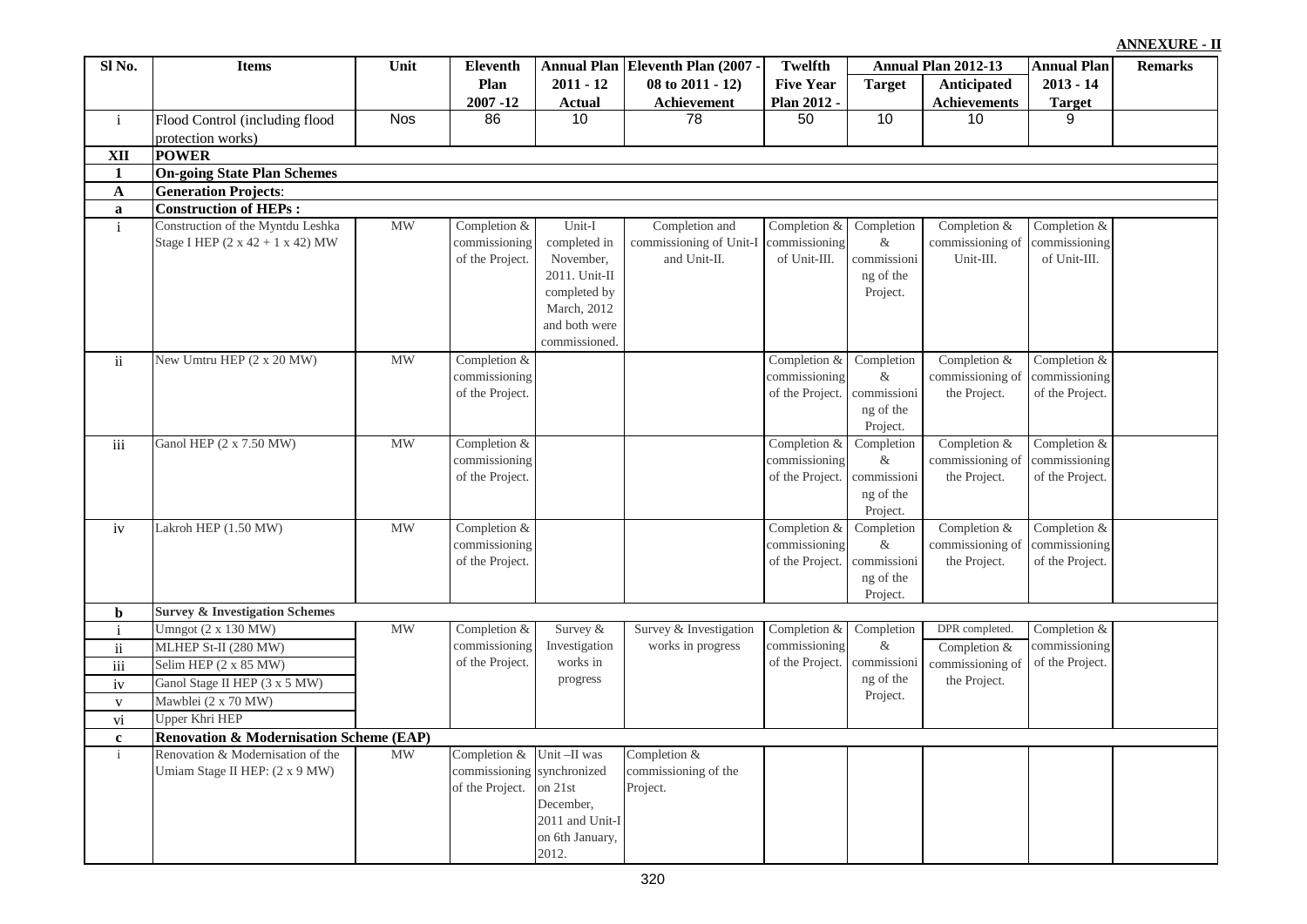| Eleventh                   |             | Annual Plan   Eleventh Plan (2007 - | Twelfth                                                            |                                                   | Annual Plan 2012-13                                | <b>Annual Plan</b>                                 | <b>Remarks</b> |
|----------------------------|-------------|-------------------------------------|--------------------------------------------------------------------|---------------------------------------------------|----------------------------------------------------|----------------------------------------------------|----------------|
| Plan                       | $2011 - 12$ | 08 to $2011 - 12$                   | <b>Five Year</b>                                                   | <b>Target</b>                                     | Anticipated                                        | $2013 - 14$                                        |                |
| $2007 - 12$                | Actual      | Achievement                         | <b>Plan 2012 -</b>                                                 |                                                   | Achievements                                       | <b>Target</b>                                      |                |
|                            |             |                                     | Completion $&$ Completion<br>commissioning $\&$<br>of the Project. | commissioni<br>ng of the                          | Completion $&$<br>commissioning of<br>the Project. | Completion $&$<br>commissioning<br>of the Project. |                |
|                            |             |                                     |                                                                    | Project.                                          |                                                    |                                                    |                |
|                            |             |                                     |                                                                    |                                                   |                                                    |                                                    |                |
| ompletion &<br>mmissioning |             |                                     | Completion & Completion<br>commissioning $\&$                      |                                                   | Completion &<br>commissioning of                   | Completion &<br>commissioning                      |                |
| the Project.               |             |                                     | of the Project.                                                    | commissioni the Project.<br>ng of the<br>Project. |                                                    | of the Project.                                    |                |
|                            |             |                                     | Completion of<br>the Project.                                      | Completion<br>of the                              | Completion of the<br>Project.                      | Completion of<br>the Project.                      |                |
|                            |             |                                     |                                                                    | Project.                                          |                                                    |                                                    |                |
|                            |             |                                     | Completion & Completion<br>commissionino R                         |                                                   | Completion $&$<br>commissioning of                 | Completion &<br>commissioning                      |                |

|                     |                                        |            | $2007 - 12$     | <b>Actual</b>  | Achievement               | Plan 2012 -        |             | Achievements      | <b>Target</b>   |  |
|---------------------|----------------------------------------|------------|-----------------|----------------|---------------------------|--------------------|-------------|-------------------|-----------------|--|
| ii                  | Renovation & Modernisation of the      | <b>MW</b>  |                 |                |                           | Completion &       | Completion  | Completion $&$    | Completion &    |  |
|                     | Umiam Stage III HEP: (2 x 30 MW)       |            |                 |                |                           | commissioning $\&$ |             | commissioning of  | commissioning   |  |
|                     |                                        |            |                 |                |                           | of the Project.    | commissioni | the Project.      | of the Project. |  |
|                     |                                        |            |                 |                |                           |                    | ng of the   |                   |                 |  |
|                     |                                        |            |                 |                |                           |                    | Project.    |                   |                 |  |
| d                   | <b>Generation Scheme (SCA/SPA)</b>     |            |                 |                |                           |                    |             |                   |                 |  |
| $\mathbf{i}$        | Wind Energy                            |            | Completion $&$  |                |                           | Completion &       | Completion  | Completion $&$    | Completion $&$  |  |
|                     |                                        |            | commissioning   |                |                           | commissioning $\&$ |             | commissioning of  | commissioning   |  |
|                     |                                        |            | of the Project. |                |                           | of the Project.    | commissioni | the Project.      | of the Project. |  |
|                     |                                        |            |                 |                |                           |                    | ng of the   |                   |                 |  |
|                     |                                        |            |                 |                |                           |                    | Project.    |                   |                 |  |
| $\ddot{\mathbf{i}}$ | Re-engineering Works of Stage-IV       |            |                 |                |                           | Completion of      | Completion  | Completion of the | Completion of   |  |
|                     | Power Station, Nongkhyllem.            |            |                 |                |                           | the Project.       | of the      | Project.          | the Project.    |  |
| $\rm iii$           | Re-engineering Works of Umiam          |            |                 |                |                           |                    | Project.    |                   |                 |  |
|                     | Stage-I Power Station, Sumer.          |            |                 |                |                           |                    |             |                   |                 |  |
| iv                  | Garo Hills Thermal Project (2 x 60     |            |                 |                |                           | Completion &       | Completion  | Completion &      | Completion $&$  |  |
|                     | MW) equity participation               |            |                 |                |                           | commissioning $\&$ |             | commissioning of  | commissioning   |  |
|                     |                                        |            |                 |                |                           | of the Project.    | commissioni | the Project.      | of the Project. |  |
|                     |                                        |            |                 |                |                           |                    | ng of the   |                   |                 |  |
|                     |                                        |            |                 |                |                           |                    | Project.    |                   |                 |  |
| $\bf{B}$            | <b>Transmission Schemes</b>            |            |                 |                |                           |                    |             |                   |                 |  |
| (a)                 | <b>State Plan/SPA/SCA</b>              |            |                 |                |                           |                    |             |                   |                 |  |
| $\mathbf{i}$        | Construction of 132 kV D/C line        | KM         | Completion $&$  |                | Work completed & kept     |                    |             |                   |                 |  |
|                     | from Myntdu Leshka Stage I HEP to      |            | commissioning   |                | in charged condition in   |                    |             |                   |                 |  |
|                     | the 132/33 kV Sub - station at         |            | of the Project. |                | Dec'2009. Formal          |                    |             |                   |                 |  |
|                     | Khliehriat.                            |            |                 |                | commissioning will be     |                    |             |                   |                 |  |
|                     |                                        |            |                 |                | done together with the    |                    |             |                   |                 |  |
|                     |                                        |            |                 |                | Hydel Project.            |                    |             |                   |                 |  |
| $\ddot{\mathbf{i}}$ | Construction of the 220 KV Double      | KM.        | Completion $&$  |                | The transmission line and |                    | $\sim$      | $\sim$            |                 |  |
|                     | Circuit transmission line from Misa to | <b>MVA</b> | commissioning   |                | sub-station was           |                    |             |                   |                 |  |
|                     | Byrnihat, along with the construction  |            | of the Project. |                | commissioned & charged    |                    |             |                   |                 |  |
|                     | of the 220 KV/132 KV, 2 x 160          |            |                 |                | on the 25th January,      |                    |             |                   |                 |  |
|                     | MVA Sub Station at Byrnihat & the      |            |                 |                | 2011.                     |                    |             |                   |                 |  |
|                     | 220 KV bay extensions at Misa.         |            |                 |                |                           |                    |             |                   |                 |  |
|                     |                                        |            |                 |                |                           |                    |             |                   |                 |  |
| $\rm iii$           | Construction of the 132 KV Double      | KM,        | Completion &    | One circuit of | Completion &              |                    |             |                   |                 |  |
|                     | Circuit line from the Umiam Stage I    | <b>MVA</b> | commissioning   | the line has   | commissioning of the      |                    |             |                   |                 |  |
|                     | Power Station to Mawngap, along        |            | of the Project. | been charged   | Project.                  |                    |             |                   |                 |  |
|                     | with the construction of the 132 KV/   |            |                 | on the 21st    |                           |                    |             |                   |                 |  |
|                     | 33 KV, 2 x 20 MVA Sub Station at       |            |                 | December,      |                           |                    |             |                   |                 |  |
|                     | Mawngap                                |            |                 | 2011 and the   |                           |                    |             |                   |                 |  |
|                     |                                        |            |                 | second circuit |                           |                    |             |                   |                 |  |
|                     |                                        |            |                 | on the 25th    |                           |                    |             |                   |                 |  |
|                     |                                        |            |                 | January, 2012. |                           |                    |             |                   |                 |  |

**Sl No. Items Unit**

 $\blacksquare$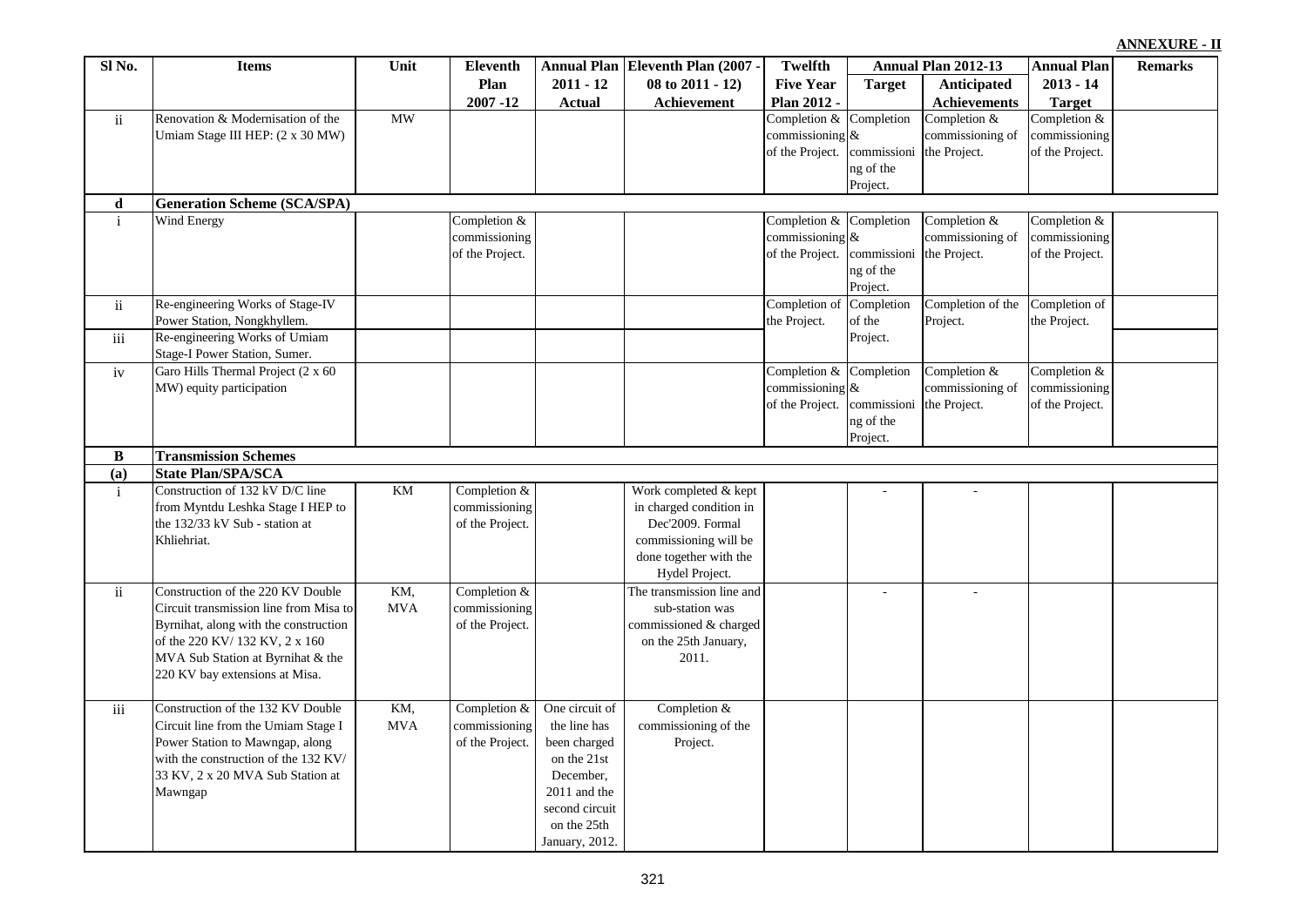| iv           | Construction of 132 kV 3 circuits on<br>4 circuit tower from Killing<br>(Byrnihat) 220/132 KV Sub-station to<br>EPIP I & 132 kV D/C Line from<br>Killing Sub - station to EPIP II. | KM               | Completion $&$<br>commissioning<br>of the Project. | Work in<br>progress for<br>Killing-EPIP-I<br>multi-circuit<br>line. | The Killing to EPIP-II<br>D/C line was test charged<br>on the 10th January, 2011<br>and loaded on the 29th<br>January, 2011. For the<br>multi-circuit line from<br>Killing to EPIP-I, work is<br>in progress. | Completion of<br>the balance<br>work for<br>Killing-EPIP-I<br>multi-circuit<br>line. | Completion<br>of the<br>balance work<br>for Killing-<br>EPIP-I multi-<br>circuit line. | Completion of the<br>balance work for<br>Killing-EPIP-I<br>multi-circuit line. |              |  |
|--------------|------------------------------------------------------------------------------------------------------------------------------------------------------------------------------------|------------------|----------------------------------------------------|---------------------------------------------------------------------|---------------------------------------------------------------------------------------------------------------------------------------------------------------------------------------------------------------|--------------------------------------------------------------------------------------|----------------------------------------------------------------------------------------|--------------------------------------------------------------------------------|--------------|--|
| $\mathbf{V}$ | Modification of 132/33 kV<br>Substation at Mawngap from Single<br>Bus to Main & Transfer Bus for<br>flexibility and reliability of operation                                       | <b>MVA</b>       | Completion $&$<br>commissioning<br>of the Project. | Modification<br>work<br>completed.                                  | Completion $&$<br>commissioning of the<br>Project.                                                                                                                                                            |                                                                                      |                                                                                        |                                                                                |              |  |
| vi           | Construction of 400 kV D/C Line (7<br>Kms) in Meghalaya which is a part of<br>the Power Evacuation from Pallatana<br>GBPP (Tripura).                                               |                  |                                                    |                                                                     |                                                                                                                                                                                                               |                                                                                      | Completion<br>&<br>commissioni<br>ng of the<br>Project.                                | Completion &<br>commissioning of<br>the Project.                               |              |  |
| vii          | Stringing of second circuit of 132kV<br>Nangalbibra- Agia line with OPGW                                                                                                           | <b>KM</b>        |                                                    |                                                                     |                                                                                                                                                                                                               | Completion &<br>commissioning<br>of the Project.                                     | Completion<br>$\&$<br>commissioni                                                      | Completion $&$<br>commissioning of<br>the Project.                             |              |  |
| viii         | Construction of LILO of 132 KV D/C<br>NEHU - Khliehriat line at Jowai<br>(Mustem) along with construction of<br>2 x 20 MVA, 132/33 KV Substation<br>at Mustem                      | KM<br><b>MVA</b> |                                                    |                                                                     |                                                                                                                                                                                                               |                                                                                      | ng of the<br>Project.                                                                  |                                                                                |              |  |
| ix           | Construction of 132/33 kV, 2 x 20<br>MVA sub-station with LILO of<br>NEIGHRIM-Khliehriat Line at Lad<br>Nongkrem                                                                   | KM<br><b>MVA</b> |                                                    |                                                                     |                                                                                                                                                                                                               |                                                                                      |                                                                                        |                                                                                |              |  |
| $\mathbf{X}$ | Const. of 132 KV S/C line from New<br>Umtru to EPIP-II and from New<br>Umtru HEP to Old Umtru HEP.                                                                                 | KM               |                                                    |                                                                     |                                                                                                                                                                                                               |                                                                                      |                                                                                        |                                                                                |              |  |
| (b)          | <b>NLCPR Schemes</b>                                                                                                                                                               |                  |                                                    |                                                                     |                                                                                                                                                                                                               |                                                                                      |                                                                                        |                                                                                |              |  |
|              | Construction of 132KV D/C line<br>from Rongkhon to Ampati alongwith                                                                                                                | KM<br><b>MVA</b> | Completion &<br>commissioning                      |                                                                     |                                                                                                                                                                                                               | Completion &<br>commissioning                                                        | Completion<br>$\&$                                                                     | Completion &<br>commissioning of commissioning                                 | Completion & |  |

**Eleventh Plan (2007) 08 to 2011 - 12) Achievement**

**Twelfth Five Year Plan 2012 -** 

**Annual Plan 2012-13 Annual Plan Eleventh Remarks**

of the Project. commissioni

ng of the Project.

the Project.

of the Project.

**Annual Plan 2011 - 12 Actual** 

**Plan 2007 -12** 

of the Project.

**Sl No. Items Unit**

2 x 25 MVA, 132/33 kV sub-station

at Ampati.

**Target Anticipated** 

**Achievements**

**2013 - 14 Target**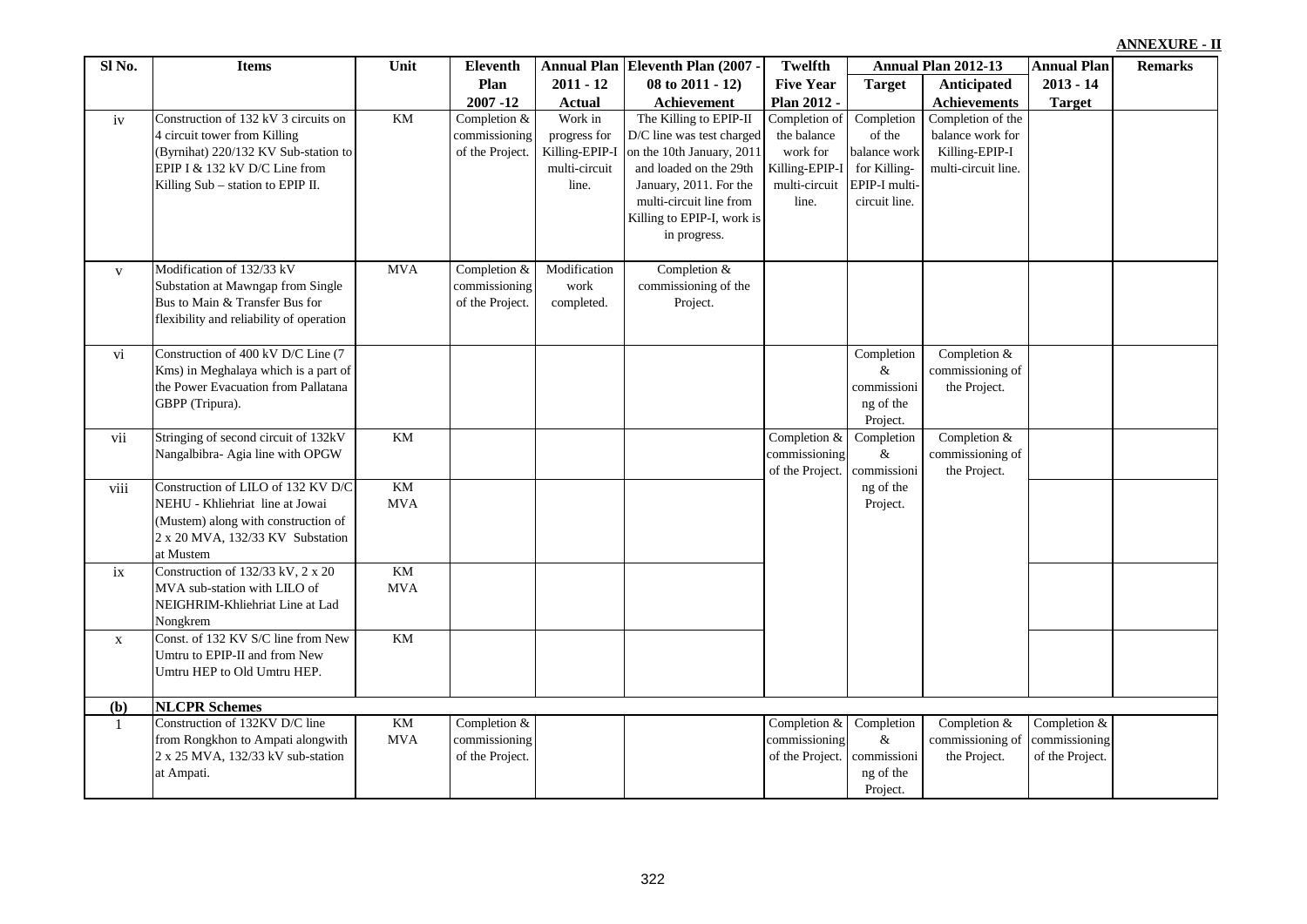| Sl No.         | <b>Items</b>                                                                                                                                                                                                                                            | Unit                    | <b>Eleventh</b>                                            |                | Annual Plan Eleventh Plan (2007 -                                                                                                                                                                                         | Twelfth                                               |                                                                      | Annual Plan 2012-13                                | <b>Annual Plan</b>                                 | <b>Remarks</b> |
|----------------|---------------------------------------------------------------------------------------------------------------------------------------------------------------------------------------------------------------------------------------------------------|-------------------------|------------------------------------------------------------|----------------|---------------------------------------------------------------------------------------------------------------------------------------------------------------------------------------------------------------------------|-------------------------------------------------------|----------------------------------------------------------------------|----------------------------------------------------|----------------------------------------------------|----------------|
|                |                                                                                                                                                                                                                                                         |                         | Plan                                                       | $2011 - 12$    | 08 to 2011 - 12)                                                                                                                                                                                                          | <b>Five Year</b>                                      | <b>Target</b>                                                        | Anticipated                                        | $2013 - 14$                                        |                |
|                |                                                                                                                                                                                                                                                         |                         | $2007 - 12$                                                | <b>Actual</b>  | Achievement                                                                                                                                                                                                               | Plan 2012 -                                           |                                                                      | <b>Achievements</b>                                | <b>Target</b>                                      |                |
| $\overline{2}$ | LILO of 400kV Pallatana -<br>Bongaigaon line along with a<br>400/220kV, 2x 315 MVA GIS Sub<br>Station at Killing.                                                                                                                                       | <b>KM</b><br><b>MVA</b> | Completion $&$<br>commissioning<br>of the Project.         |                |                                                                                                                                                                                                                           | Completion &<br>commissioning<br>of the Project.      | Completion<br>&<br>commissioni<br>ng of the<br>Project.              | Completion $&$<br>commissioning of<br>the Project. | Completion $&$<br>commissioning<br>of the Project. |                |
| $\mathbf C$    | <b>Distribution Schemes</b>                                                                                                                                                                                                                             |                         |                                                            |                |                                                                                                                                                                                                                           |                                                       |                                                                      |                                                    |                                                    |                |
| $\mathbf{i}$   | Accelerated Power Development &<br>Reforms Program (APDRP).                                                                                                                                                                                             |                         | Completion &<br>commissioning<br>of the Project.           |                | All categories of work in<br>all the Circles including<br><b>SCADA/DMS</b> were<br>completed in February,<br>2009. Short closure of the<br>scheme was made<br>effective in March, 2009,<br>as per the GOI's<br>directive. |                                                       |                                                                      |                                                    |                                                    |                |
| ii             | <b>Restructured Accelerated Power</b><br>Development & Reforms Program (R-KVA<br>APDRP).                                                                                                                                                                | KM,                     | Completion &<br>commissioning progress.<br>of the Project. | The work is in | The work is in progress.                                                                                                                                                                                                  | Completion &<br>commissioning<br>of the Project.      | Completion<br>&<br>commissioni the Project.<br>ng of the<br>Project. | Completion $&$<br>commissioning of                 | Completion &<br>commissioning<br>of the Project.   |                |
| iii            | <b>Green City Project</b>                                                                                                                                                                                                                               |                         | Completion of                                              | The work is in | The work is in progress.                                                                                                                                                                                                  | Completion of                                         | Completion                                                           | Completion of the                                  | Completion of                                      |                |
| iv             | <b>Consumer Metering</b>                                                                                                                                                                                                                                |                         | the project                                                | progress.      |                                                                                                                                                                                                                           | the project                                           | of the project                                                       | project                                            | the project                                        |                |
| $\mathbf{V}$   | Construction of new 33KV D/C line<br>on Wolf Conductor from 132/33KV<br>Mawphlang Substation to 33/11KV<br>Airforce Substation via 33/11 kV<br>PHE GSWS Substation, Mawphlang<br>with terminal equipments at PHE<br>Mawphlang and Airforce Substations. | <b>KM</b>               |                                                            |                |                                                                                                                                                                                                                           | Completion &<br>commissioning<br>of the Project.      | Completion<br>$\&$<br>commissioni<br>ng of the<br>Project.           | Completion &<br>commissioning of<br>the Project.   | Completion &<br>commissioning<br>of the Project.   |                |
| vi             | Construction of new 33KV line on<br>Wolf Conductor from Dakopgre to<br>Praharinagar and construction of<br>33/11KV, 2.5MVA substation at<br>Praharinagar with Control Room.                                                                             | KM<br><b>MVA</b>        |                                                            |                |                                                                                                                                                                                                                           | Completion &<br>commissioning $\&$<br>of the Project. | Completion<br>commissioni the Project.<br>ng of the<br>Project.      | Completion $&$<br>commissioning of                 | Completion $&$<br>commissioning<br>of the Project. |                |
| vii            | Construction of new 33KV line<br>alongwith 33/11KV, 2.5MVA at<br>Bajengdoba S/S No. 2                                                                                                                                                                   | KM<br><b>MVA</b>        |                                                            |                |                                                                                                                                                                                                                           | Completion $&$<br>commissioning<br>of the Project.    | Completion<br>&<br>commissioni<br>ng of the<br>Project.              | Completion $&$<br>commissioning of<br>the Project. | Completion $&$<br>commissioning<br>of the Project. |                |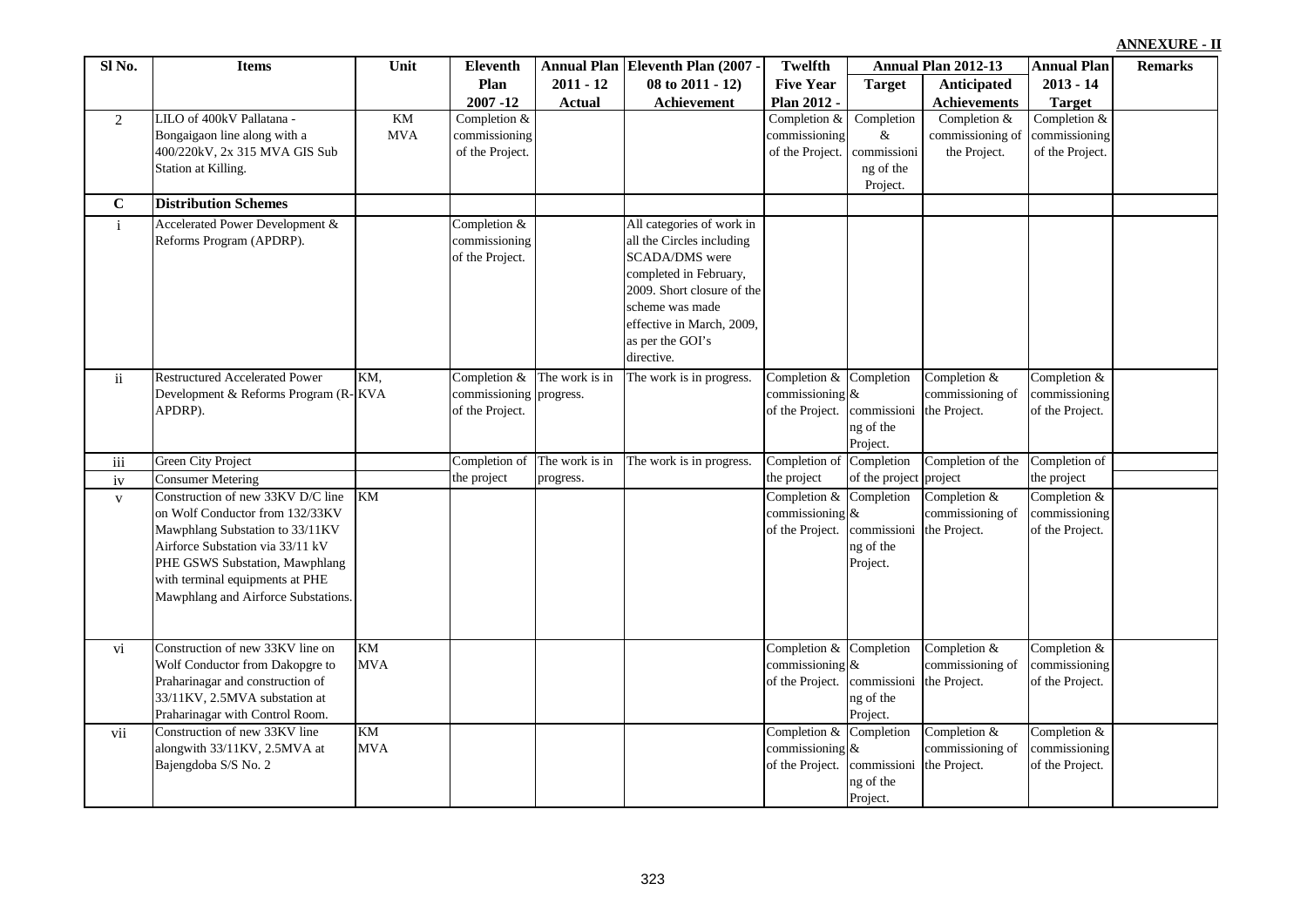|  | ANNEXURE - II |  |  |
|--|---------------|--|--|
|  |               |  |  |

| Sl No.                         | <b>Items</b>                           | Unit   | Eleventh       |               | Annual Plan Eleventh Plan (2007 - | <b>Twelfth</b>                        |                          | Annual Plan 2012-13              | <b>Annual Plan</b>            | <b>Remarks</b> |
|--------------------------------|----------------------------------------|--------|----------------|---------------|-----------------------------------|---------------------------------------|--------------------------|----------------------------------|-------------------------------|----------------|
|                                |                                        |        | Plan           | $2011 - 12$   | 08 to 2011 - 12)                  | <b>Five Year</b>                      | <b>Target</b>            | Anticipated                      | $2013 - 14$                   |                |
|                                |                                        |        | $2007 - 12$    | <b>Actual</b> | Achievement                       | Plan 2012 -                           |                          | Achievements                     | <b>Target</b>                 |                |
| viii                           | R&M of 5 Nos. of 33/11 kV              |        |                |               |                                   | Completion $&$                        |                          |                                  |                               |                |
|                                | Substations in Shillong                |        |                |               |                                   | commissioning                         |                          |                                  |                               |                |
|                                |                                        |        |                |               |                                   | of the Project.                       |                          |                                  |                               |                |
|                                |                                        |        |                |               |                                   |                                       |                          |                                  |                               |                |
|                                |                                        |        |                |               |                                   |                                       |                          |                                  |                               |                |
| ix                             | <b>Smart Metering</b>                  |        |                |               |                                   | Completion &                          | Completion               | Completion &                     | Completion &                  |                |
|                                |                                        |        |                |               |                                   | commissioning &                       |                          | commissioning of                 | commissioning                 |                |
|                                |                                        |        |                |               |                                   | of the Project.                       | commissioni the Project. |                                  | of the Project.               |                |
|                                |                                        |        |                |               |                                   |                                       | ng of the<br>Project.    |                                  |                               |                |
| $\mathbf X$                    | Insulated Rubber Matting for           |        |                |               |                                   | Completion & Completion               |                          | Completion $&$                   | Completion $&$                |                |
|                                | substations                            |        |                |               |                                   | commissioning $\&$                    |                          | commissioning of                 | commissioning                 |                |
|                                |                                        |        |                |               |                                   | of the Project.                       | commissioni              | the Project.                     | of the Project.               |                |
|                                |                                        |        |                |               |                                   |                                       | ng of the                |                                  |                               |                |
|                                |                                        |        |                |               |                                   |                                       | Project.                 |                                  |                               |                |
| xi                             | Re-engineering and re-conductoring     |        |                |               |                                   | Completion & Completion               |                          | Completion $&$                   | Completion $&$                |                |
|                                | of 33KV single circuit Happy Valley    |        |                |               |                                   | commissioning $\&$                    |                          | commissioning of                 | commissioning                 |                |
|                                | line from A.C.S.R. Raccoon to          |        |                |               |                                   | of the Project.                       | commissioni              | the Project.                     | of the Project.               |                |
|                                | A.C.S.R. Wolf from Belfonte 4 Poles    |        |                |               |                                   |                                       | ng of the                |                                  |                               |                |
|                                | structure upto the 3 Pole structure at |        |                |               |                                   |                                       | Project.                 |                                  |                               |                |
|                                | Power Grid, Lapalang in Shillong.      |        |                |               |                                   |                                       |                          |                                  |                               |                |
|                                |                                        |        |                |               |                                   |                                       |                          |                                  |                               |                |
| xii                            | Shifting of 33 KV line from Lailad to  |        |                |               |                                   | Completion & Completion               |                          | Completion &<br>commissioning of | Completion &<br>commissioning |                |
|                                | Nongladew in Ri-Bhoi.                  |        |                |               |                                   | commissioning $\&$<br>of the Project. | commissioni              | the Project.                     | of the Project.               |                |
|                                |                                        |        |                |               |                                   |                                       | ng of the                |                                  |                               |                |
|                                |                                        |        |                |               |                                   |                                       | Project.                 |                                  |                               |                |
| xiii                           | Renovation, Re-engineering and re-     |        |                |               |                                   | Completion & Completion               |                          | Completion $&$                   | Completion &                  |                |
|                                | conductoring of 33 KV Nangalbibra-     |        |                |               |                                   | commissioning $\&$                    |                          | commissioning of                 | commissioning                 |                |
|                                | Baghmara line in East Garo Hills(D)    |        |                |               |                                   | of the Project.                       | commissioni the Project. |                                  | of the Project.               |                |
|                                | Division.                              |        |                |               |                                   |                                       | ng of the                |                                  |                               |                |
|                                |                                        |        |                |               |                                   |                                       | Project.                 |                                  |                               |                |
| xiv                            | Construction of 33 KV line to          | KM     |                |               |                                   | Completion & Completion               |                          | Completion &                     | Completion &                  |                |
|                                | Evacuate power from 132/33 KV          |        |                |               |                                   | commissioning $\&$                    |                          | commissioning of                 | commissioning                 |                |
|                                | Ampati Substation to different         |        |                |               |                                   | of the Project.                       | commissioni              | the Project.                     | of the Project.               |                |
|                                | locations in West Garo Hills(D)        |        |                |               |                                   |                                       | ng of the                |                                  |                               |                |
|                                | Division.                              |        |                |               |                                   |                                       | Project.                 |                                  |                               |                |
| <b>XIII</b>                    | <b>NCSE</b>                            |        |                |               |                                   |                                       |                          |                                  |                               |                |
| $\mathbf{1}$                   | Solar Photovoltaic                     |        |                |               |                                   |                                       |                          |                                  |                               |                |
| $\mathbf{i}$<br>$\ddot{\rm n}$ | Solar Lantern                          | Nos/KW | 30,000<br>5000 | 3350          | 4400<br>4850                      | 25,000                                | 17000<br>5000            | 17000                            |                               |                |
| iii                            | Home lighting system                   |        |                |               | 1550                              |                                       |                          | 2000                             |                               |                |
|                                | Street lighting system                 |        | 1000           |               |                                   |                                       |                          |                                  |                               |                |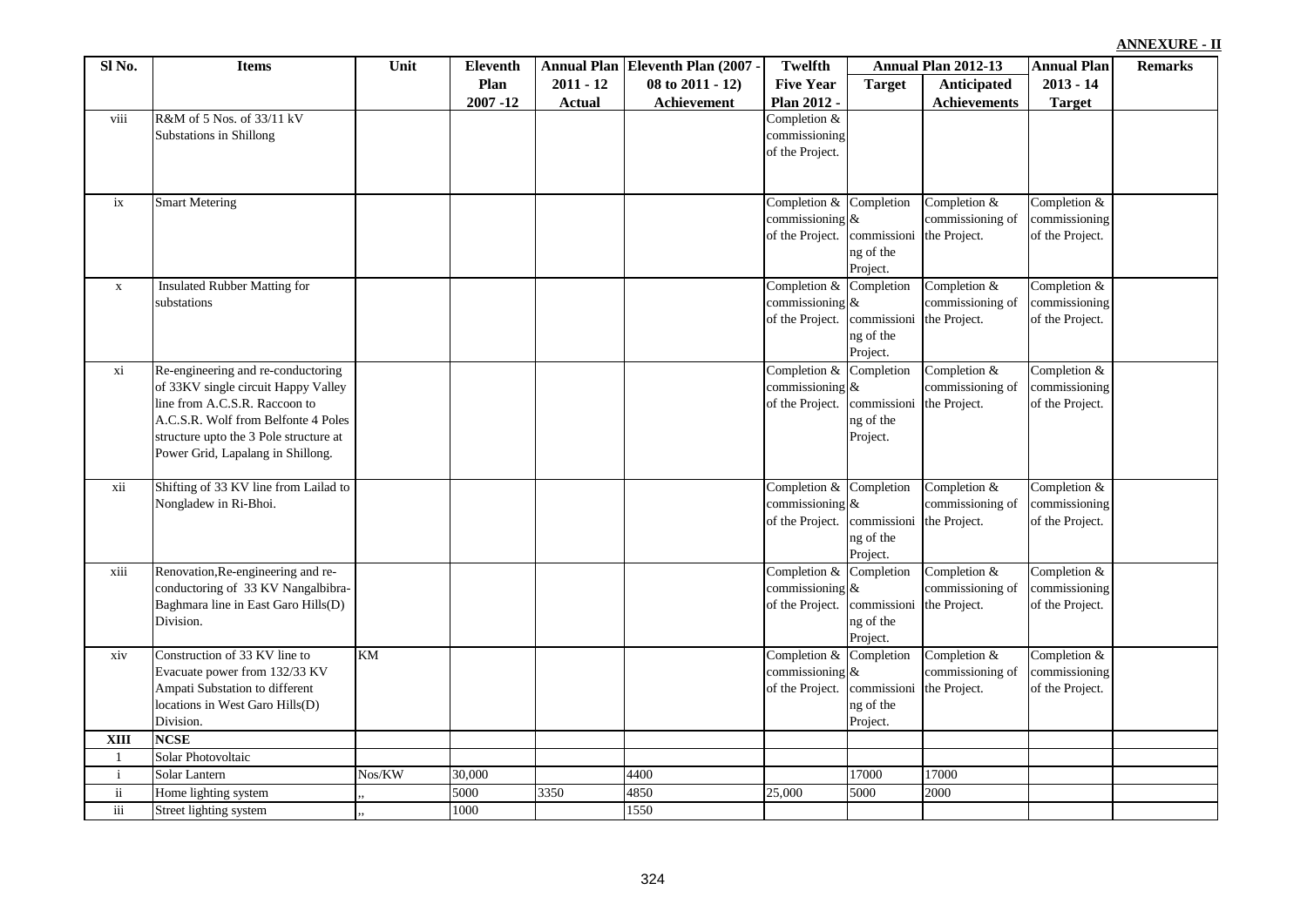|  | ANNEXURE - II |  |  |
|--|---------------|--|--|
|  |               |  |  |

| Sl No.              | <b>Items</b>                   | Unit            | <b>Eleventh</b>   |                          | Annual Plan Eleventh Plan (2007 -                    | <b>Twelfth</b>           |                   | Annual Plan 2012-13           | <b>Annual Plan</b> | <b>Remarks</b> |
|---------------------|--------------------------------|-----------------|-------------------|--------------------------|------------------------------------------------------|--------------------------|-------------------|-------------------------------|--------------------|----------------|
|                     |                                |                 | Plan              | $2011 - 12$              | 08 to 2011 - 12)                                     | <b>Five Year</b>         | <b>Target</b>     | Anticipated                   | $2013 - 14$        |                |
|                     |                                |                 | $2007 - 12$       | <b>Actual</b>            | Achievement                                          | Plan 2012 -              |                   | <b>Achievements</b>           | <b>Target</b>      |                |
| iv                  | Power plant                    |                 | 100/1.0 KW        | 1*5 KW                   | $1*5$ KW                                             | $2.5$ MW                 | $0.5$ MW          | 1*30 KW                       | 1.0 KW to 250      |                |
|                     |                                |                 |                   |                          |                                                      | (capacity 1 to           |                   |                               | <b>KW</b>          |                |
|                     |                                |                 |                   |                          |                                                      | 250 KW)                  |                   |                               |                    |                |
| 2                   | <b>BIO-ENERGY</b>              |                 |                   |                          |                                                      |                          |                   |                               |                    |                |
| $\mathbf I$         | Bio gas plant                  | Nos/cum         | 1500              | 1000                     | 2700                                                 | 2500                     | 500               | 500                           | 500                |                |
| $\mathbf{ii}$       | Community Biogas plant         |                 | 20                |                          |                                                      |                          |                   |                               |                    |                |
| 3                   | <b>SOLAR THERMAL</b>           |                 |                   |                          |                                                      |                          |                   |                               |                    |                |
| $\mathbf{i}$        | Solar water Heating system     | Nos/LPD         | 50/50000 LPD 13   |                          | 1) 30/100 LPD                                        | 7500 Sqm                 | 1500 Sqm          |                               | 1500 Sqm           |                |
|                     |                                |                 |                   |                          |                                                      | Collector area           | collector         |                               | collector          |                |
| $\ddot{\mathbf{i}}$ | Solar water pump               | nos/KW          | 50                |                          |                                                      | 250 KW                   | <b>50KW</b>       |                               | <b>50 KW</b>       |                |
| $\overline{4}$      | Wind resources Assestment      | Status          | 20                | $\overline{4}$           |                                                      | 1000 KW                  | 200 KW            |                               | <b>200 KW</b>      |                |
| $\overline{5}$      | Remote Village Electrification | No. of villages |                   |                          | 137                                                  | 106                      | 106               |                               | 106                |                |
| 6                   | Wind solar hybrid system       | Nos/KW          | 50/250 KW         |                          | i) No of 5 KW II) 1 no.<br>of 2.5 KW iii)15 no s. of | 1000KW                   | <b>200 KW</b>     |                               | <b>200 KW</b>      |                |
|                     |                                |                 |                   |                          | 10KW each iv) 5 nos.                                 |                          |                   |                               |                    |                |
|                     |                                |                 |                   |                          | of3.3 KW (Aero-                                      |                          |                   |                               |                    |                |
|                     |                                |                 |                   |                          | generator)                                           |                          |                   |                               |                    |                |
| $\tau$              | <b>Biomass</b> grassification  | Nos/KW          | 5/2.50 KW         |                          | 2*50 KW                                              | 1000 KW                  |                   |                               | <b>50 KW</b>       |                |
| <b>XIII</b>         | <b>COMMERCE AND INDUSTRIES</b> |                 |                   |                          |                                                      |                          |                   |                               |                    |                |
| $\mathbf{A}$        | <b>Small Scale</b>             |                 |                   |                          |                                                      |                          |                   |                               |                    |                |
| $\mathbf{i}$        | <b>MPSW</b>                    | Unit            | 68                | $\overline{5}$           | 15                                                   | $\overline{\phantom{0}}$ | $\qquad \qquad -$ | $\overline{\phantom{m}}$      |                    | Normalised     |
| $\mathbf{ii}$       | <b>TKE</b>                     | Unit            | 63                | $\overline{\phantom{0}}$ | 41                                                   | $\overline{\phantom{0}}$ | $\qquad \qquad -$ | $\qquad \qquad -$             |                    | Normalised     |
| iii                 | <b>KTC</b>                     | Unit            | 800               | $30\,$                   | 75                                                   | $\overline{\phantom{0}}$ | —                 | $\qquad \qquad -$             |                    | Normalised     |
| iv                  | Training Inside & Outside      | Unit            | 7000              | 383                      | 1146                                                 | 3000                     | 500               | 500                           | 600                |                |
| $\mathbf{V}$        | <b>Awareness Programme</b>     | Unit            | 700               | 395                      | 1715                                                 | 3000                     | 550               | 550                           | 600                |                |
| vi                  | Mastercraftsman                | Unit            | $\overline{35}$   | 238                      | 770                                                  | 2500                     | 350               | 350                           | 500                |                |
| vii                 | <b>GIA</b>                     | Unit            | 1500              | 174                      | 365                                                  | 1000                     | 350               | 350                           | 300                |                |
| viii                | Exhibition                     | Unit            | $\qquad \qquad -$ | $\boldsymbol{7}$         | $\overline{\phantom{0}}$                             | 50                       | 10                | 10                            | 10                 |                |
| $\bf{B}$            | Large & Medium                 |                 |                   |                          |                                                      |                          |                   |                               |                    |                |
| $\mathbf{i}$        | Package Scheme                 | Unit            | 3000.00           | $\overline{\phantom{m}}$ | 500                                                  | 3000                     | 600               | 600                           | 800                |                |
| $\mathbf{ii}$       | Feasibility                    | Unit            | 50.00             | $\equiv$                 | 22                                                   | 50                       | 24                | $\overline{24}$               | 10                 |                |
| iii                 | <b>EDP</b>                     | Unit            | 35.00             | 80.00                    | 47                                                   | 500                      | 52                | 52                            | 6                  |                |
| iv                  | Man power                      | Unit            | 500.00            | $\overline{\phantom{0}}$ | 171                                                  | 500                      | $\overline{71}$   | 71                            | $\overline{20}$    |                |
| XIV                 | I) SERICULTURE AND WEAVING     |                 |                   |                          |                                                      |                          |                   |                               |                    |                |
| $\mathbf A$         | <b>Mulberry:</b>               |                 |                   |                          |                                                      |                          |                   |                               |                    |                |
| $\mathbf{i}$        | Production of DFLS             | Lakh Nos.       | 20.31             | 5.18                     | 7.58                                                 | 11.48                    | 1.62 lakh         | 1.62 nos.                     | 1.782 lakh nos     |                |
|                     |                                |                 |                   |                          |                                                      |                          | nos.              |                               |                    |                |
| $\ddot{\mathbf{i}}$ | Production of Reeling Cocoons  | Kgs             | 1,14,812          | 54,875                   | 78,875                                               | 120195 kg                | 18,000 kg         | 18000 kg                      | 19,000 kg          |                |
| $\overline{iii}$    | Production of Raw Silk         | Kgs/MT          | 11.48             | 4,193                    | 6,593                                                | 15.00                    | 2.25 MT           | $\overline{2250 \text{ k}}$ g | $2.4\,\mathrm{MT}$ |                |
| iv                  | Raising of Mulberry Saplings   | Lakh Nos.       | 37.86             | 28.29                    | 39.69                                                | 55.00                    | 5.50              | 5.50 nos.                     | 7.50               |                |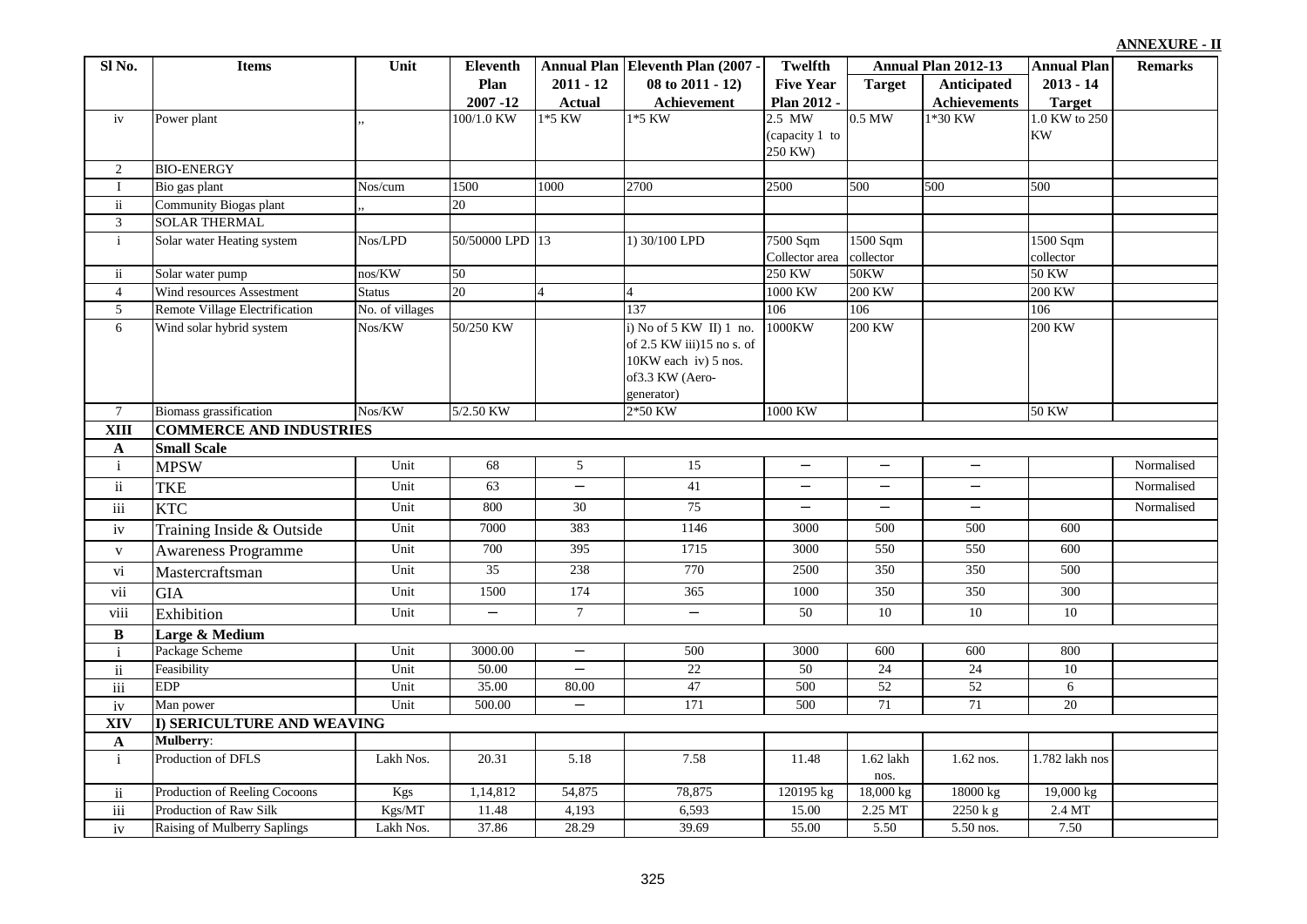| Sl No.       | <b>Items</b>                                       | Unit           | <b>Eleventh</b>               |                    | Annual Plan Eleventh Plan (2007 - | <b>Twelfth</b>   |                   | Annual Plan 2012-13 | <b>Annual Plan</b>   | <b>Remarks</b> |
|--------------|----------------------------------------------------|----------------|-------------------------------|--------------------|-----------------------------------|------------------|-------------------|---------------------|----------------------|----------------|
|              |                                                    |                | Plan                          | $2011 - 12$        | 08 to 2011 - 12)                  | <b>Five Year</b> | <b>Target</b>     | Anticipated         | $2013 - 14$          |                |
|              |                                                    |                | $2007 - 12$                   | <b>Actual</b>      | Achievement                       | Plan 2012 -      |                   | <b>Achievements</b> | <b>Target</b>        |                |
| $\mathbf{V}$ | Additional /New Coverage of                        | Acres          | 1,514                         | 1,250              | 1.706                             | 2560             | 220               | 220 acres           | 300 acres            |                |
|              | Plantation area                                    |                |                               |                    |                                   |                  |                   |                     |                      |                |
| vi           | Additional /New Coverage of                        | Nos.           | 1,514                         | 1,502              | 1,958                             | 2560             | 220               | 220 nos.            | $300$ nos            |                |
|              | beneficiaries                                      |                |                               |                    |                                   |                  |                   |                     |                      |                |
| B            | Eri:                                               |                |                               |                    |                                   |                  |                   |                     |                      |                |
| $\mathbf{i}$ | Production of Eri DFLS                             | Lakh Nos.      | 223.54                        | 123.43             | 159.43                            | 334.00           | 6954000.00        | 6954000 nos.        | 77.00 lakh nos.      |                |
| ii           | Production of Cut Cocoons                          | Lakh Kgs./MT   | 22.35                         | 14.27 Lakh<br>Kg's | 17.87                             | 33.40            | 695400 lakh<br>kg | 695400 kg           | 7.70 lakh kg         |                |
| $\rm iii$    | Production of Eri Spun Yarn                        | Lakh Kgs       | 17.8                          | 9.8                | 15.56                             | 26.72            | 556.32 MT         | 556.32 kg           | 611.95 MT            |                |
| iv           | Raising of Kesseru Nurseries                       | Lakh Nos.      | 77.05                         | 54.6               | 78.6                              | 90.00            | 15.00             | 15.00               | $16.5$ nos           |                |
| $\mathbf{V}$ | <b>Additional New Coverage Plantation</b>          | Acres          | 9,246                         | 7,012              | 7,372                             | 10,000           | 400               | 400 acres           | 800 acres            |                |
|              | area                                               |                |                               |                    |                                   |                  |                   |                     |                      |                |
| vi           | Additional New Coverage of<br><b>Beneficiaries</b> | Nos.           | 9,246                         | 9,012              | 9,372                             | 10,000           | 400               | 400 nos.            | 800 nos.             |                |
| $\mathbf C$  | Muga:                                              |                |                               |                    |                                   |                  |                   |                     |                      |                |
| i.           | Production of DFLS                                 | Lakh Nos.      | 33.24                         | 27.27              | 31.19                             | 46.78            | 400000.00         | 400,000 nos.        | 6.00 lakh nos        |                |
| ii           | Production of Reeling Cocoons                      | -do-           | 1994.4                        | 1,401.97           | 1,639                             | 2807.00          | 240.00            | 240.00 lakh nos.    | 360.00 lakh          |                |
|              |                                                    |                |                               |                    |                                   |                  |                   |                     | nos.                 |                |
| $\rm iii$    | Production of Raw Silk                             | Kg/MT          | $39.88$ (VA)<br>7.50 (Actual) | 26,790 Kgs         | 31,590                            | 56.14            | 4.8               | $4.80$ kg           | 7.2 MT               |                |
| iv           | Raising of Muga Saplings (Som &<br>Sualu)          | Lakh Nos.      | 7.41                          | 9.83               | 10.31                             | 11.12            | 3.00              | 2.00                | 3.30 lakh nos.       |                |
| $\mathbf{V}$ | <b>Additional New Coverage Plantation</b><br>Area  | Acres          | 1,482                         | 1,285              | 1,381                             | 2223.00          | 600.00            | 600 acres           | 660 acres            |                |
| vi           | Additional New Coverage of<br><b>Beneficiaries</b> | Nos.           | 1,482                         | 1,285              | 1,381                             | 2223.00          | 600.00            | 600 nos.            | 660 nos.             |                |
| D            | Training:                                          |                |                               |                    |                                   |                  |                   |                     |                      |                |
| $\mathbf{i}$ | Certificate Course on Self<br>employment           | Nos.           | 100                           | 100                | 145                               | 50.00            | 25.00             | 25                  | $15$ nos.            |                |
| $\,$ ii      | <b>In-Service Trainees</b>                         | Nos.           | 300                           | 300                | 350                               | 400.00           | 40.00             | 40 nos.             | 60 nos.              |                |
| $\rm iii$    | Sericulture Farmers/Reelers/Spinners               | Nos.           | 12,308                        | 12,308             | 16,308                            | 14,785           | 1220.00           | 1220 nos.           | 1400 nos.            |                |
| iv           | Training of Post - Cocoon<br>Technology            | Nos.           | 6,154                         | 6,154              | 6,654                             | 3000.00          | 300.00            | 300 nos.            | 345 nos.             |                |
| $\mathbf{V}$ | Post Graduate Diploma in Sericulture               | Nos.           | 20                            | 20                 | 37                                | 20.00            | $10$ nos.         | $10$ nos.           | 5 nos.               |                |
|              | II) HANDLOOM:                                      |                |                               |                    |                                   |                  |                   |                     |                      |                |
| $\mathbf{A}$ | Production of Handloom Fabrics                     | Lakh Sq. Mtrs. | 540                           | 168                | 609                               | 667              | 67                | 67                  | 15.00 lakh<br>sq.mts |                |
| $\, {\bf B}$ | <b>Training</b>                                    |                |                               |                    |                                   |                  |                   |                     |                      |                |
| $\mathbf{i}$ | Training of Pvt. Weavers in Clusters               | Nos.           | 2,320                         | 600                | 2,920                             | $\sim$           | $\sim$            | ÷.                  | 300 nos.             |                |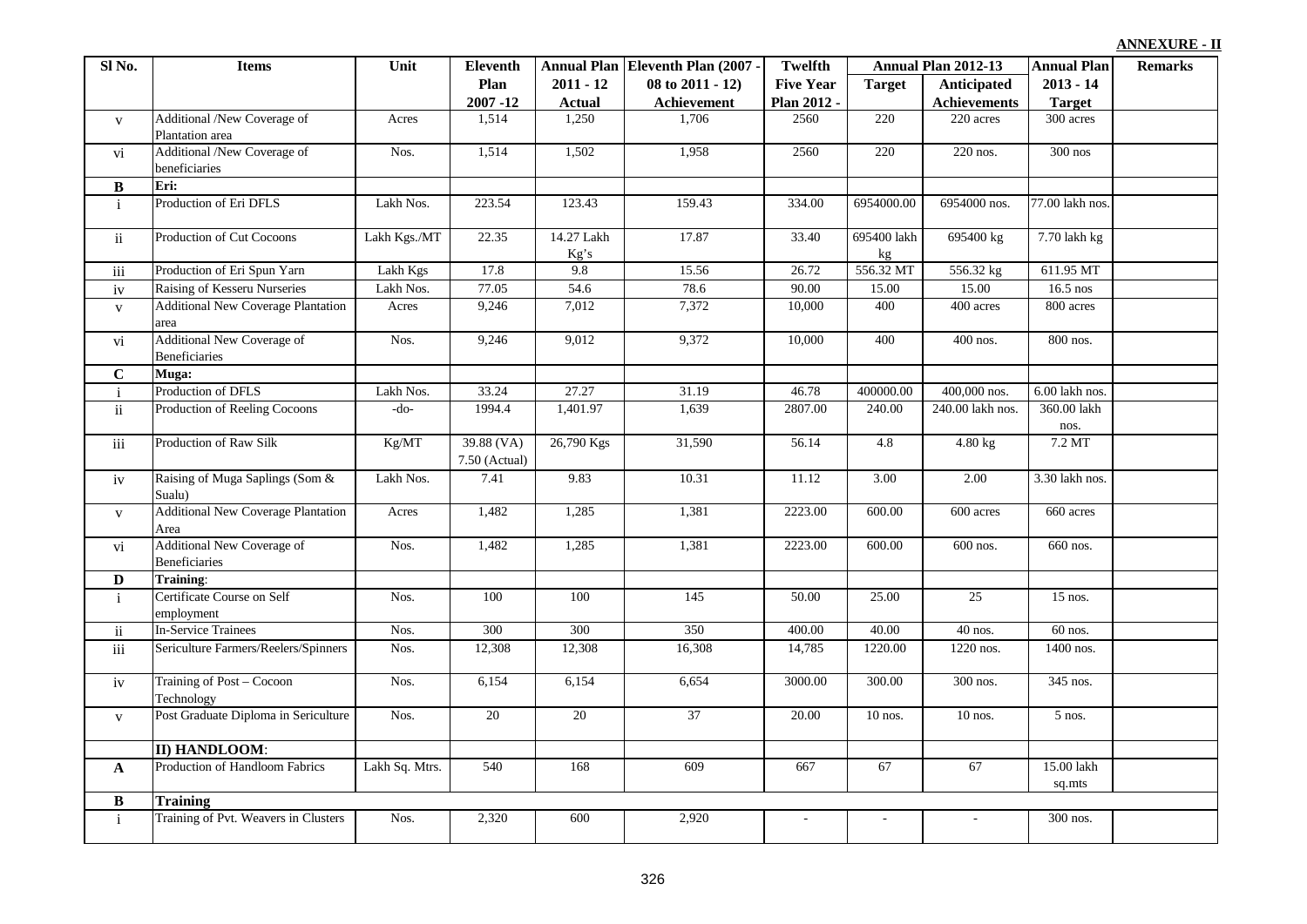| ANNEXURE - II |  |  |
|---------------|--|--|
|               |  |  |

| Sl No.        | <b>Items</b>                                                      | Unit           | Eleventh                    |                              | <b>Annual Plan Eleventh Plan (2007 -</b> | <b>Twelfth</b>                  |                | Annual Plan 2012-13                | <b>Annual Plan</b>           | <b>Remarks</b> |
|---------------|-------------------------------------------------------------------|----------------|-----------------------------|------------------------------|------------------------------------------|---------------------------------|----------------|------------------------------------|------------------------------|----------------|
|               |                                                                   |                | Plan<br>2007-12             | $2011 - 12$<br><b>Actual</b> | 08 to 2011 - 12)<br>Achievement          | <b>Five Year</b><br>Plan 2012 - | <b>Target</b>  | Anticipated<br><b>Achievements</b> | $2013 - 14$<br><b>Target</b> |                |
| $\mathbf{ii}$ | Indian Institute of Handloom<br>Technology                        | Nos.           | 10                          |                              |                                          | 20                              | $\overline{4}$ |                                    | $5$ nos.                     |                |
| iii           | Certificate Course on Self<br>employment                          | Nos.           | 60                          | $\omega$                     | $\omega$                                 | 60                              | 20             | 15                                 | 15 nos.                      |                |
| iv            | Training of Artisan Weavers                                       | Nos.           | 300                         | 110                          | 410                                      | $\mathcal{L}^{\mathcal{L}}$     | $\sim$         | $\sim$                             | 165 nos.                     |                |
| $\mathbf{V}$  | Adopted Handloom Model Villages                                   | Nos.           | $\mathbf{r}$                | $\sim$                       | $\mathbf{r}$                             | 100 villages                    | 10             | $\sim$                             | $10$ nos.                    |                |
| vi            | Intensive Identification of<br>Unorganised handloom weavers       | Nos.           | ä,                          | $\overline{\phantom{a}}$     | $\blacksquare$                           | 6500                            | 650            | $\omega$                           | $\overline{50}$ nos.         |                |
| vii           | Support to Silk weavers                                           | Nos.           | $\mathcal{L}_{\mathcal{A}}$ | $\sim$                       | $\sim$                                   | 3300                            | 330            | 55                                 | 500 nos.                     |                |
| viii          | Assistance to 1000 weavers for<br>product diversification         | Nos.           | $\mathbf{r}$                | $\sim$                       | $\mathcal{L}_{\mathcal{A}}$              | 1000                            | 100            | $\sim$                             | 200 nos.                     |                |
| ix            | Employment Support programme for<br>loom less weavers             | Nos.           | $\blacksquare$              | $\sim$                       | $\sim$                                   | 500                             | 50             | $\blacksquare$                     | 100 nos.                     |                |
| XV            | <b>MINING &amp; GEOLOGY</b>                                       |                |                             |                              |                                          |                                 |                |                                    |                              |                |
| $\mathbf{A}$  | <b>Geological Section</b>                                         |                |                             |                              |                                          |                                 |                |                                    |                              |                |
| $\mathbf{i}$  | <b>Small Scale Mapping</b>                                        | Sq.Km.         | 200.00                      | 79.65                        | 204.85                                   | 200.00                          | 40.00          | 40.00                              | 40.00                        |                |
| $\mathbf{ii}$ | <b>Large Scale Mapping</b>                                        | Sq. Km.        | 60.00                       | 15.96                        | 52.43                                    | 60.00                           | 12.00          | 12.00                              | 12.00                        |                |
| iii           | <b>Drilling</b>                                                   | r.m.           | 4000.00                     | 330.80                       | 1200.42                                  | 4000.00                         | 600.00         | 600.00                             | 600.00                       |                |
| iv            | Pitting & Trenching                                               | c.u.           | 1000.00                     | 185.00                       | 683.00                                   | 1000.00                         | 200.00         | 200.00                             | 200.00                       |                |
| $\mathbf V$   | Sampling                                                          | <b>Nos</b>     | 3000.00                     | 702.00                       | 1794.00                                  | 3000.00                         | 400.00         | 400.00                             | 400.00                       |                |
| vi            | Sample Analysis<br>(Chemical & Petrological)                      | $Nos$          | 3000.00                     | 326.00                       | 1423.00                                  | 3000.00                         | 400.00         | 400.00                             | 400.00                       |                |
| $\, {\bf B}$  | <b>MINING SECTION:</b>                                            |                |                             |                              |                                          |                                 |                |                                    |                              |                |
| $\mathbf{i}$  | Royalty on Major Minerals                                         | in lakhs       | 40000.00                    | 25212.03                     | 89891.11                                 | 130131.32                       | 26561.00       | 26561.00                           | 27922.00                     |                |
| $\mathbf{ii}$ | <b>Cess Receipt on Major Minerals</b>                             | in lakhs       | 140.00                      | 839.68                       | 4015.40                                  | 3058.79                         | 600.00         | 600.00                             | 660.00                       |                |
| XVI           | <b>TRANSPORT</b>                                                  |                |                             |                              |                                          |                                 |                |                                    |                              |                |
|               | Roads & bridges                                                   |                |                             |                              |                                          |                                 |                |                                    |                              |                |
| $\mathbf{i}$  | New Construciton                                                  | Km             | 861                         | 61.346                       | 672.918                                  | 397                             | 74             | 55.183                             | 79                           |                |
| $\mathbf{ii}$ | Metalling and Blacktopping                                        | Km             | 1693                        | 218.87                       | 1062.006                                 | 1572                            | 351            | 340.191                            | 302                          |                |
| iii           | Improvement/Widening                                              | Km             | 457                         | 243.757                      | 706.279                                  | 570                             | 184            | 285.46                             | 382                          |                |
| iv            | Major/Minor bridges                                               | Rm             | 6099                        | 793.2                        | 3654.344                                 | 5676                            | 1363           | 1396.861                           | 1972                         |                |
| <b>XVII</b>   | <b>SCIENCE &amp; TECHNOLOGY</b>                                   |                |                             |                              |                                          |                                 |                |                                    |                              |                |
| $\mathbf{i}$  | Popularisation of Science Programme No. of Schemes<br>(PSP)       |                | 30                          | 6                            | 31                                       | 40                              | 6              | 6                                  | $7\phantom{.0}$              |                |
| $\mathbf{ii}$ | Introduction of Appropriate<br>Technology Programme (IATP)        | No. of Schemes | 30                          | 2                            | 15                                       | 35                              | $\overline{2}$ | $\overline{2}$                     | $\mathfrak{S}$               |                |
| iii           | Specific Projects Programme (SPP)                                 | No. of Schemes | 6                           | Nil                          | 6                                        | 8                               | $\mathbf{1}$   | $\mathbf{1}$                       | $\mathbf{1}$                 |                |
| iv            | Students' Projects Programme $(StPP)$                             | No. of Schemes | $\overline{7}$              | Nil                          | Nil                                      | $\overline{7}$                  | Nil            | Nil                                | $\mathbf{1}$                 |                |
| $\mathbf{V}$  | <b>S&amp;T</b> Entrepreneurship Development<br>Programme (S&TEDP) | No. of Schemes | $\overline{15}$             | $\overline{5}$               | 18                                       | 20                              | 6              | 6                                  | $\overline{4}$               |                |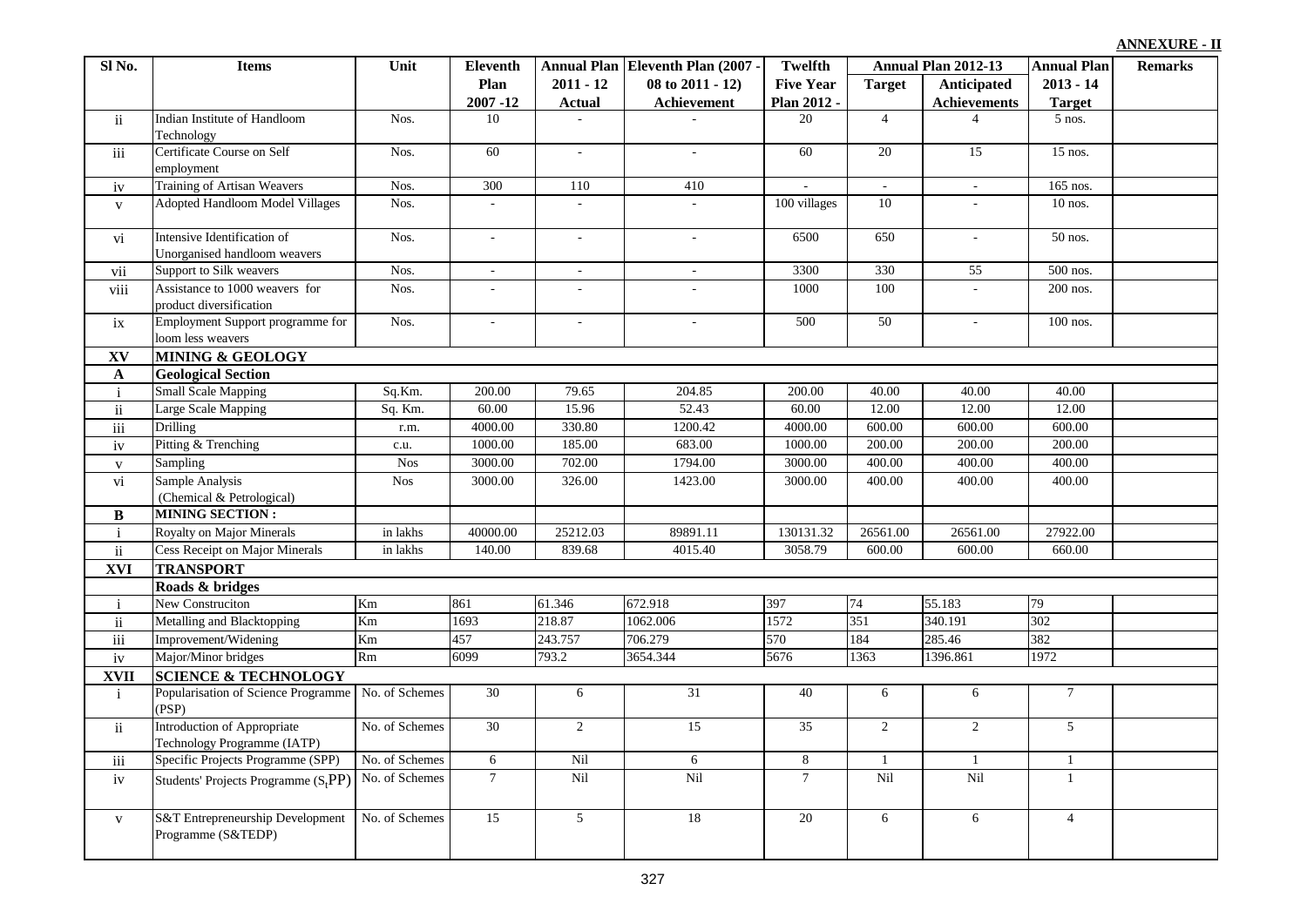| ANNEXURE - II |  |  |  |
|---------------|--|--|--|
|               |  |  |  |

| Sl No.              | <b>Items</b>                                         | Unit                       | Eleventh         |                  | Annual Plan Eleventh Plan (2007 - | <b>Twelfth</b>   |                  | Annual Plan 2012-13 | <b>Annual Plan</b> | <b>Remarks</b> |
|---------------------|------------------------------------------------------|----------------------------|------------------|------------------|-----------------------------------|------------------|------------------|---------------------|--------------------|----------------|
|                     |                                                      |                            | Plan             | $2011 - 12$      | 08 to 2011 - 12)                  | <b>Five Year</b> | <b>Target</b>    | <b>Anticipated</b>  | $2013 - 14$        |                |
|                     |                                                      |                            | $2007 - 12$      | <b>Actual</b>    | Achievement                       | Plan 2012 -      |                  | <b>Achievements</b> | <b>Target</b>      |                |
| vi                  | S&T Library & Documentation<br>Programme (S&T L&DP)  | No. of Schemes             | 15               | Nil              | 8                                 | 15               | Nil              | Nil                 | 3                  |                |
| vii                 | Science Centres Programme (SCP)                      | No. of Schemes             | $\overline{5}$   | $\mathbf{1}$     | 9                                 | $\sqrt{2}$       | $\overline{2}$   | $\overline{2}$      | $\overline{2}$     |                |
| viii                | <b>Bio-Resources Development</b><br>Programme (BRDP) | No. of Schemes             | $\overline{5}$   | $1$ (contd.)     | $1$ (contd.)                      | $\overline{2}$   | -1<br>(contd.)   | $1$ (contd.)        | $1$ (contd.)       |                |
| ix                  | Remote Sensing Application<br>Programme (RSAP)       | No. of Schemes             | $5\overline{)}$  | Nil              | $\overline{2}$                    | $5\overline{)}$  | -1               | $\mathbf{1}$        | $\mathbf{1}$       |                |
| $\mathbf X$         | State S&T Cell/Council (SSTC)                        | No. of Schemes             | $1$ (contd.)     | $1$ (contd.)     | $1$ (contd.)                      | $1$ (contd.)     | $1$ (contd.)     | $1$ (contd.)        | $1$ (contd.)       |                |
| <b>XVIII</b>        | <b>FOREST &amp; ENVIRONMENT</b>                      |                            |                  |                  |                                   |                  |                  |                     |                    |                |
| $\mathbf{i}$        | Social and farm Forestry                             | hac.                       | 15000            | 5337             | 18953                             | 18000            | 4149             | 4149                | 4500               |                |
|                     | including nurseries and                              |                            |                  |                  |                                   |                  |                  |                     |                    |                |
|                     | plantation schemes                                   |                            |                  |                  |                                   |                  |                  |                     |                    |                |
| <b>ii</b>           | Communication                                        |                            |                  |                  |                                   |                  |                  |                     |                    |                |
| (a)                 | New Roads                                            | km                         | $\overline{15}$  | $\overline{2}$   | 12                                | 15               | $\overline{2}$   | $\overline{2}$      | $\overline{2}$     |                |
| (b)                 | <b>Improvement of existing Roads</b>                 | km                         | 150              | 30               | 100                               | 180              | 30               | 30                  | 30                 |                |
| $\rm iii$           | <b>Building</b>                                      | nos                        | 100              | 10               | 50                                | 100              | 10               | 10                  | $10$               |                |
| iv                  | Seedling distribution to the                         | nos in lakhs               | 100              | 45.19            | 128.08                            | 120              | 44.53            | 44.53               | 45                 |                |
|                     | people under 20 point programme                      |                            |                  |                  |                                   |                  |                  |                     |                    |                |
|                     |                                                      |                            |                  |                  |                                   |                  |                  |                     |                    |                |
| <b>XIX</b>          | <b>VOLUNTARY ACTION FUND</b>                         |                            |                  |                  |                                   |                  |                  |                     |                    |                |
| $\mathbf{1}$        | Jowai                                                | Number of                  | $\overline{56}$  | 56               | 239                               | $\overline{500}$ | $\overline{75}$  | 75                  | 80                 |                |
|                     |                                                      | beneficiaries(             |                  |                  |                                   |                  |                  |                     |                    |                |
|                     |                                                      | VA/NGO)                    |                  |                  |                                   |                  |                  |                     |                    |                |
| $\overline{2}$      | Baghamara                                            |                            | $\overline{200}$ | $\overline{23}$  | 127                               | 400              | 120              | 100                 | 200                |                |
| $\mathfrak{Z}$      | Williamnagar                                         |                            | 826              | 145              | 334                               | 1450             | 230              | 230                 | 250                |                |
| $\overline{4}$      | Nongpoh                                              |                            | 200              | 48               | $\overline{132}$                  | $\overline{300}$ | $\overline{60}$  | 60                  | 60                 |                |
| $5\overline{)}$     | Shillong                                             |                            | $\overline{500}$ | 130              | 433                               | 890              | $\overline{150}$ | $\overline{150}$    | 170                |                |
| 6                   | Tura                                                 |                            | 1175             | 580              | 1091                              | 5400             | 800              | 800                 | 900                |                |
| $\overline{7}$      | Nongstoin                                            |                            | 449              | 449              | 172                               | $\overline{900}$ | 180              | 180                 | 200                |                |
|                     | Total                                                | Nos.of VAs/<br><b>NGOs</b> | 3406             | 1431             | 2528                              | 9840             | 1615             | 1595                | 1860               |                |
| XX                  | <b>TOURISM</b>                                       |                            |                  |                  |                                   |                  |                  |                     |                    |                |
| $\mathbf{i}$        | Development of Tourist Spot                          | Nos.                       | 70               | 12               | 52                                | 125              | $25\,$           | $25\,$              | 15                 |                |
| $\ddot{\mathbf{i}}$ | Beautification Scheme in and                         | Nos.                       |                  | $\theta$         | $\mathbf{1}$                      | $\Omega$         | $\Omega$         | $\Omega$            | $\Omega$           |                |
|                     | arround Cherrapunjee                                 |                            |                  |                  |                                   |                  |                  |                     |                    |                |
| iii                 | Construction / Upgradation /                         | Nos.                       | 10               | 19               | 29                                | 50               | 10               | 10                  | $\tau$             |                |
|                     | Renovation of Tourist Bungalows                      |                            |                  |                  |                                   |                  |                  |                     |                    |                |
|                     | Yatri Niwases/ Wayside                               |                            |                  |                  |                                   |                  |                  |                     |                    |                |
|                     | Amenities in Khasi Hills/Jaintia                     |                            |                  |                  |                                   |                  |                  |                     |                    |                |
|                     | Hills & Garo Hills                                   |                            |                  |                  |                                   |                  |                  |                     |                    |                |
| iv                  | <b>Tourist Transport Services</b>                    | Nos.                       | $\mathfrak{S}$   | $\boldsymbol{0}$ | $\boldsymbol{0}$                  | $\boldsymbol{0}$ | $\overline{0}$   | $\overline{0}$      | $\boldsymbol{0}$   | $\blacksquare$ |
| $\mathbf{V}$        | Training                                             | Nos.                       | $\overline{2}$   | $\overline{2}$   | 9                                 | $\overline{15}$  | 3                | $\overline{3}$      | 5                  |                |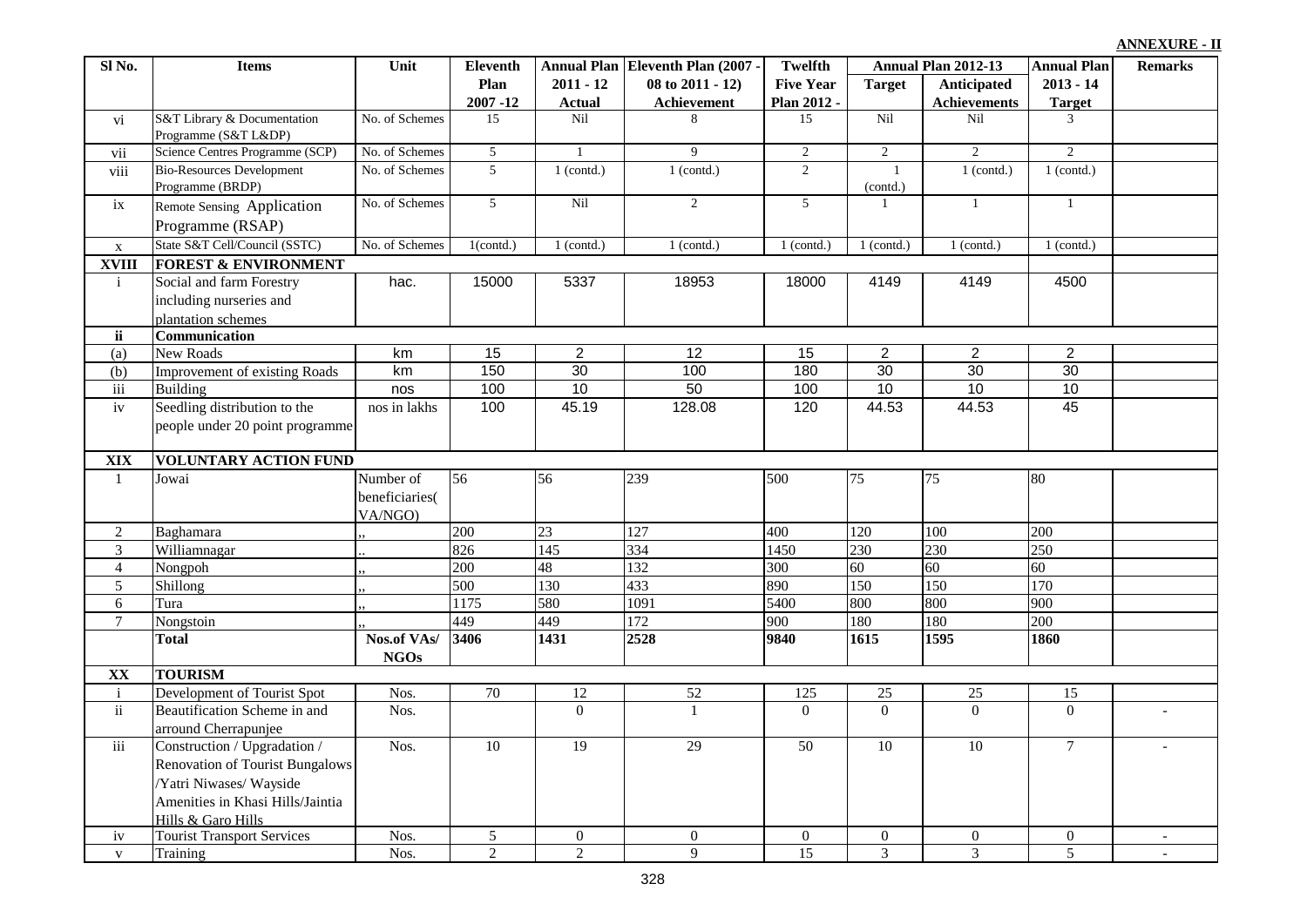|  | <b>ANNEXURE - II</b> |  |
|--|----------------------|--|
|  |                      |  |

| Sl <sub>No.</sub> | <b>Items</b>                             | Unit       | <b>Eleventh</b>  |                  | Annual Plan Eleventh Plan (2007 - | Twelfth          |                 | Annual Plan 2012-13 | <b>Annual Plan</b> | <b>Remarks</b>              |
|-------------------|------------------------------------------|------------|------------------|------------------|-----------------------------------|------------------|-----------------|---------------------|--------------------|-----------------------------|
|                   |                                          |            | Plan             | $2011 - 12$      | 08 to 2011 - 12)                  | <b>Five Year</b> | <b>Target</b>   | Anticipated         | $2013 - 14$        |                             |
|                   |                                          |            | $2007 - 12$      | <b>Actual</b>    | Achievement                       | Plan 2012 -      |                 | <b>Achievements</b> | <b>Target</b>      |                             |
| vi                | <b>Hospitality Scheme</b>                | Nos.       | 3                | 5                | 13                                | 10               | $\overline{2}$  |                     | 2                  | $\blacksquare$              |
| vii               | Direction & Administration               | Nos.       | $5\overline{)}$  | $\overline{0}$   | 1                                 | $\overline{5}$   | $\overline{1}$  | $\overline{1}$      | 1                  |                             |
| viii              | <b>Tourism Promotion Subsidy</b>         | <b>Nos</b> |                  |                  |                                   | $\mathbf{0}$     |                 |                     | $\overline{2}$     |                             |
| ix                | <b>Publicity Tourist Festivals</b>       | Nos.       | 250              | $\overline{45}$  | 268                               | $\overline{250}$ | $\overline{50}$ | $\overline{50}$     | $\overline{37}$    |                             |
|                   | &Printing of Publicity Materials         |            |                  |                  |                                   |                  |                 |                     |                    |                             |
|                   | & Production of documentary              |            |                  |                  |                                   |                  |                 |                     |                    |                             |
|                   | film                                     |            |                  |                  |                                   |                  |                 |                     |                    |                             |
| $\mathbf X$       | Wildlife Tourism/Trekking in             | Nos.       | $\Omega$         | $\mathbf{1}$     | 2                                 | 5                | -1              | $\overline{1}$      | 2                  |                             |
|                   | Natural Resort/ Adventure                |            |                  |                  |                                   |                  |                 |                     |                    |                             |
|                   | Tourism                                  |            |                  |                  |                                   |                  |                 |                     |                    |                             |
| xi                | Improvement of Pine wood Hotel           | Nos.       | $\overline{0}$   | -1               | $\overline{2}$                    | 5                | -1              | -1                  | $\mathbf{1}$       |                             |
|                   |                                          |            |                  |                  |                                   |                  |                 |                     |                    |                             |
| xii               | <b>Esstt. Of Task Force Committee</b>    | Nos.       | $\overline{0}$   | $\mathbf{0}$     | 1                                 | 5                | -1              | -1                  | 1                  |                             |
|                   | for Tourism Development                  |            |                  |                  |                                   |                  |                 |                     |                    |                             |
| xiii              | Toursm Promotion Subsidy under           | Nos.       | $\boldsymbol{0}$ | $\boldsymbol{0}$ | 1                                 | 5                | -1              | $\overline{0}$      | $\overline{0}$     |                             |
|                   | <b>NABARD</b> Loan                       |            |                  |                  |                                   |                  |                 |                     |                    |                             |
| xiv               | <b>Establishment of Food Craft</b>       | Nos.       | $\Omega$         |                  | $\overline{0}$                    | 5                | $\mathbf{1}$    | $\theta$            | $\theta$           |                             |
|                   | institute, Hotel Management              |            |                  |                  |                                   |                  |                 |                     |                    |                             |
|                   | Institute, Tourism related               |            |                  |                  |                                   |                  |                 |                     |                    |                             |
|                   | Institute under NABARD Loan              |            |                  |                  |                                   |                  |                 |                     |                    |                             |
| XV                | Asstt. From Financial Institution        | Nos.       | $\Omega$         | $\overline{4}$   | 5                                 | 25               | $\overline{5}$  | $\mathbf{1}$        | $\theta$           |                             |
|                   | under NABARD Loan                        |            |                  |                  |                                   |                  |                 |                     |                    |                             |
|                   |                                          |            |                  |                  |                                   |                  |                 |                     |                    |                             |
| xvi               | Tourism Mission on IBDP                  | Nos.       | $\overline{0}$   | $\mathbf{0}$     | $\overline{0}$                    | 25               | 12              | 12                  | $7\overline{ }$    | $\sim$                      |
| XXI               | <b>FOOD &amp; CIVIL SUPPLIES</b>         |            |                  |                  |                                   |                  |                 |                     |                    |                             |
| $\mathbf{i}$      | Annapurna                                |            | 9263 x 12 x 5    | 9263 x 12        | 9263 x 12 x 5                     | 9263 x 12 x 5    | 9263 x 12       | 9263 x 12           | 9263 x 12          |                             |
| $\overline{ii}$   | <b>Family Identity Cards</b>             |            | 15               | All District     | All District                      | All District     | All District    | All District        | All District       | $\sim$                      |
| iii               | Consumer Welfare Fund                    |            | ÷.               |                  | $\sim$                            | All District     |                 | $\sim$              | All District       |                             |
| iv                | <b>Consumer Protection and Awareness</b> |            | 35               | 8                | 8 x 5                             | 60               | 8               | 8                   | 12                 |                             |
|                   | Programme                                |            |                  |                  |                                   |                  |                 |                     |                    |                             |
| $\mathbf{V}$      | Mobile Shop on Vans                      |            | 8                | 8 continuing     | 8 continuing                      | 11 continuing    | 8 continuing    | 8 continuing        | 11 continuing      | $\sim$                      |
| vi                | <b>State Commission</b>                  |            | $\mathbf{1}$     | 1 continuing     | 1 continuing                      | 1 continuing     | 1 continuing    | 1 continuing        | 1 continuing       | $\mathcal{L}_{\mathcal{A}}$ |
| vii               | <b>District Forum</b>                    |            | $\tau$           | 7 continuing     | 7 continuing                      | 7 continuing     | 7 continuing    | 7 continuing        | 11 continuing      | $\sim$                      |
| viii              | Computerisation                          |            | $\overline{4}$   | 7 continuing     | 7 continuing                      | 11 continuing    | 7 continuing    | 7 continuing        | 11 continuing      | $\sim$                      |
| ix                | Maintenance/Improvement of Staff         |            | 8                | 2                | 2                                 | 6                | 2               |                     | 6                  |                             |
|                   | Quarters                                 |            |                  |                  |                                   |                  |                 |                     |                    |                             |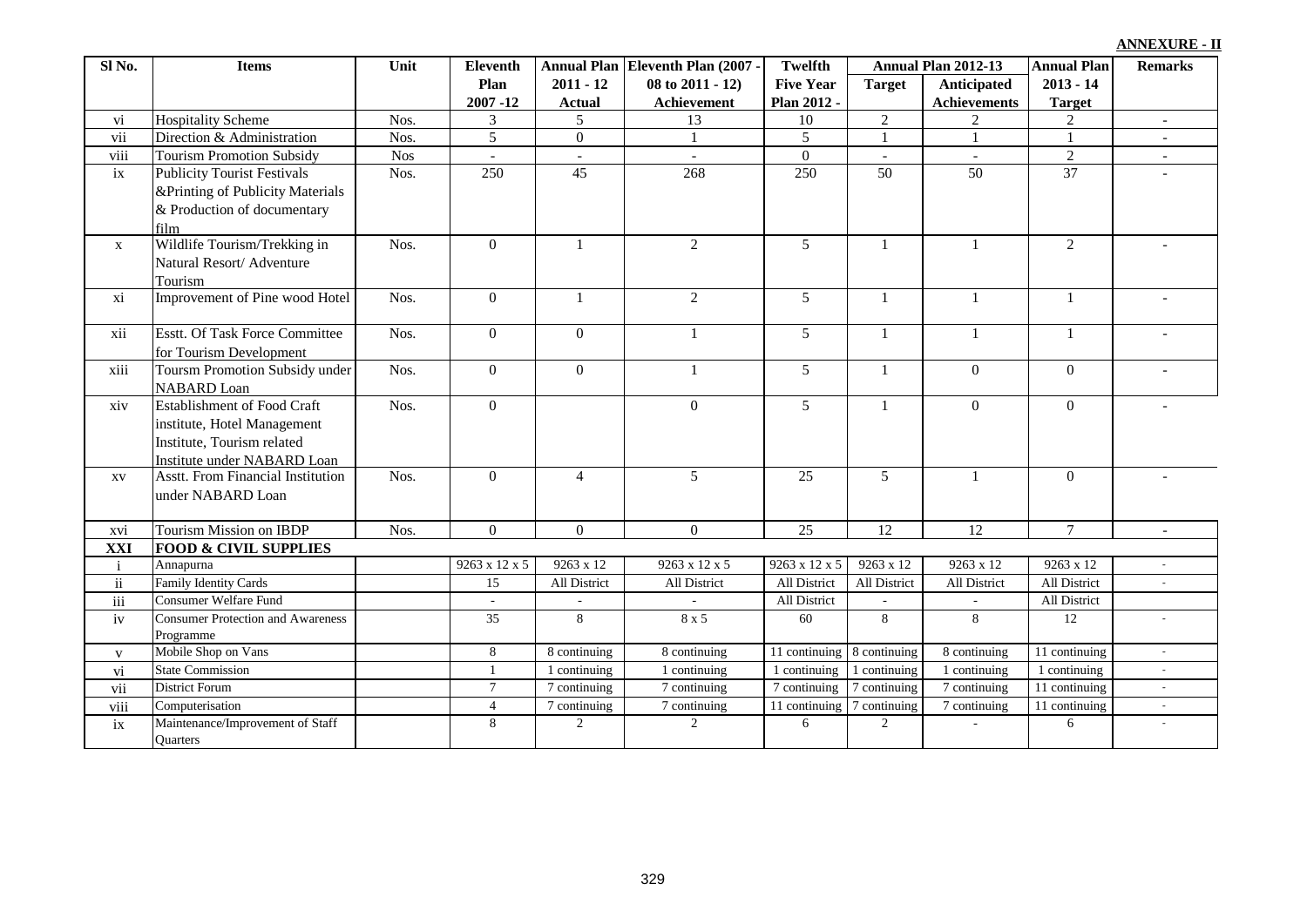| $2011 - 12$<br>$08$ to $2011 - 12$ )<br><b>Target</b><br>Anticipated<br>$2013 - 14$<br>Plan<br><b>Five Year</b><br>$2007 - 12$<br>Plan 2012 -<br><b>Achievements</b><br><b>Actual</b><br>Achievement<br><b>Target</b><br>Proposal for<br>Land Aquisation Cost for Storage<br>No target<br>No target<br>$\omega$<br>$\mathbf{X}$<br>provision of Fund<br>Project<br>will be made as<br>and when the<br>situation for<br>payment of Land<br>compensation<br>arises.<br><b>WEIGHTS AND MEASURES</b><br><b>XXII</b><br>Enforcement<br>A.<br>(1)<br><b>Verification &amp; Stamping Fees</b><br>87,000 Nos.<br>Traders<br>Nos.<br>80,000 Nos.<br>10,399 Nos.<br>12,200 Nos.<br>11,000<br>$\mathbf{i}$<br>95,000 Nos.<br>15,000<br>$\rm ii$<br>Verification fees<br>Rs.In Lakh<br>50<br>38.27<br>119.70<br>125<br>34.05<br>34<br>36<br>iii<br>Licence Fees<br>iv<br>No Target<br>2.1<br>9.10<br>3.54<br>Compounding fees<br>Rs.In Lakh<br>No Target<br>$\overline{\phantom{a}}$<br>B<br>240 Nos.<br>2,122 Nos.<br>1,000 Nos.<br>1000<br><b>Prosecution Cases</b><br>Nos.<br>No Target<br>266 Nos.<br>No Target<br>$\bf C$<br>Procurement of Working Standards<br>Sets<br>$\overline{4}$<br>6<br>$\overline{2}$<br>Nos.<br>Purchase of Vehicles<br>$\mathfrak{Z}$<br>5<br>$\overline{2}$<br>$\overline{2}$<br>$\mathbf D$<br>$\overline{2}$<br>$\overline{2}$<br>${\bf E}$<br>$\mathfrak{Z}$<br><b>Construction of Office Building</b><br>Nos.<br>$\mathbf{1}$<br>$\mathbf{1}$<br>$\mathbf X$<br>$\overline{\mathbf{3}}$<br>$\mathbf F$<br><b>Strengthening of Consumers</b><br>$\overline{2}$<br>14<br>$\overline{2}$<br>Rs. In Lakh.<br>awareness programme<br><b>XXIII</b><br>I) GENERAL EDUCATION<br><b>Elementary Education</b><br>$\mathbf A$<br>$\mathbf{i}$<br>Primary Schools Enrolment<br>000<br>581<br>516<br>525<br>520<br>530<br>516<br>600<br>$\ddot{\mathbf{u}}$<br><b>Upper Primary Enrolment</b><br>000<br>261<br>189<br>189<br>280<br>220<br>210<br>215<br><b>Secondary Schools Enrolment</b><br>iii<br>000<br>150<br>125<br>$\overline{125}$<br>130<br>120<br>118<br>118 | Sl No. | <b>Items</b> | Unit | Eleventh | Annual Plan Eleventh Plan (2007 - | <b>Twelfth</b> | Annual Plan 2012-13 | <b>Annual Plan</b> | <b>Remarks</b>   |
|-------------------------------------------------------------------------------------------------------------------------------------------------------------------------------------------------------------------------------------------------------------------------------------------------------------------------------------------------------------------------------------------------------------------------------------------------------------------------------------------------------------------------------------------------------------------------------------------------------------------------------------------------------------------------------------------------------------------------------------------------------------------------------------------------------------------------------------------------------------------------------------------------------------------------------------------------------------------------------------------------------------------------------------------------------------------------------------------------------------------------------------------------------------------------------------------------------------------------------------------------------------------------------------------------------------------------------------------------------------------------------------------------------------------------------------------------------------------------------------------------------------------------------------------------------------------------------------------------------------------------------------------------------------------------------------------------------------------------------------------------------------------------------------------------------------------------------------------------------------------------------------------------------------------------------------------------------------------------------------------------------------------------------------------------------------------------------------|--------|--------------|------|----------|-----------------------------------|----------------|---------------------|--------------------|------------------|
|                                                                                                                                                                                                                                                                                                                                                                                                                                                                                                                                                                                                                                                                                                                                                                                                                                                                                                                                                                                                                                                                                                                                                                                                                                                                                                                                                                                                                                                                                                                                                                                                                                                                                                                                                                                                                                                                                                                                                                                                                                                                                     |        |              |      |          |                                   |                |                     |                    |                  |
|                                                                                                                                                                                                                                                                                                                                                                                                                                                                                                                                                                                                                                                                                                                                                                                                                                                                                                                                                                                                                                                                                                                                                                                                                                                                                                                                                                                                                                                                                                                                                                                                                                                                                                                                                                                                                                                                                                                                                                                                                                                                                     |        |              |      |          |                                   |                |                     |                    |                  |
|                                                                                                                                                                                                                                                                                                                                                                                                                                                                                                                                                                                                                                                                                                                                                                                                                                                                                                                                                                                                                                                                                                                                                                                                                                                                                                                                                                                                                                                                                                                                                                                                                                                                                                                                                                                                                                                                                                                                                                                                                                                                                     |        |              |      |          |                                   |                |                     |                    |                  |
|                                                                                                                                                                                                                                                                                                                                                                                                                                                                                                                                                                                                                                                                                                                                                                                                                                                                                                                                                                                                                                                                                                                                                                                                                                                                                                                                                                                                                                                                                                                                                                                                                                                                                                                                                                                                                                                                                                                                                                                                                                                                                     |        |              |      |          |                                   |                |                     |                    |                  |
|                                                                                                                                                                                                                                                                                                                                                                                                                                                                                                                                                                                                                                                                                                                                                                                                                                                                                                                                                                                                                                                                                                                                                                                                                                                                                                                                                                                                                                                                                                                                                                                                                                                                                                                                                                                                                                                                                                                                                                                                                                                                                     |        |              |      |          |                                   |                |                     |                    |                  |
|                                                                                                                                                                                                                                                                                                                                                                                                                                                                                                                                                                                                                                                                                                                                                                                                                                                                                                                                                                                                                                                                                                                                                                                                                                                                                                                                                                                                                                                                                                                                                                                                                                                                                                                                                                                                                                                                                                                                                                                                                                                                                     |        |              |      |          |                                   |                |                     |                    |                  |
|                                                                                                                                                                                                                                                                                                                                                                                                                                                                                                                                                                                                                                                                                                                                                                                                                                                                                                                                                                                                                                                                                                                                                                                                                                                                                                                                                                                                                                                                                                                                                                                                                                                                                                                                                                                                                                                                                                                                                                                                                                                                                     |        |              |      |          |                                   |                |                     |                    |                  |
|                                                                                                                                                                                                                                                                                                                                                                                                                                                                                                                                                                                                                                                                                                                                                                                                                                                                                                                                                                                                                                                                                                                                                                                                                                                                                                                                                                                                                                                                                                                                                                                                                                                                                                                                                                                                                                                                                                                                                                                                                                                                                     |        |              |      |          |                                   |                |                     |                    |                  |
|                                                                                                                                                                                                                                                                                                                                                                                                                                                                                                                                                                                                                                                                                                                                                                                                                                                                                                                                                                                                                                                                                                                                                                                                                                                                                                                                                                                                                                                                                                                                                                                                                                                                                                                                                                                                                                                                                                                                                                                                                                                                                     |        |              |      |          |                                   |                |                     |                    |                  |
|                                                                                                                                                                                                                                                                                                                                                                                                                                                                                                                                                                                                                                                                                                                                                                                                                                                                                                                                                                                                                                                                                                                                                                                                                                                                                                                                                                                                                                                                                                                                                                                                                                                                                                                                                                                                                                                                                                                                                                                                                                                                                     |        |              |      |          |                                   |                |                     |                    |                  |
|                                                                                                                                                                                                                                                                                                                                                                                                                                                                                                                                                                                                                                                                                                                                                                                                                                                                                                                                                                                                                                                                                                                                                                                                                                                                                                                                                                                                                                                                                                                                                                                                                                                                                                                                                                                                                                                                                                                                                                                                                                                                                     |        |              |      |          |                                   |                |                     |                    |                  |
|                                                                                                                                                                                                                                                                                                                                                                                                                                                                                                                                                                                                                                                                                                                                                                                                                                                                                                                                                                                                                                                                                                                                                                                                                                                                                                                                                                                                                                                                                                                                                                                                                                                                                                                                                                                                                                                                                                                                                                                                                                                                                     |        |              |      |          |                                   |                |                     |                    |                  |
|                                                                                                                                                                                                                                                                                                                                                                                                                                                                                                                                                                                                                                                                                                                                                                                                                                                                                                                                                                                                                                                                                                                                                                                                                                                                                                                                                                                                                                                                                                                                                                                                                                                                                                                                                                                                                                                                                                                                                                                                                                                                                     |        |              |      |          |                                   |                |                     |                    |                  |
|                                                                                                                                                                                                                                                                                                                                                                                                                                                                                                                                                                                                                                                                                                                                                                                                                                                                                                                                                                                                                                                                                                                                                                                                                                                                                                                                                                                                                                                                                                                                                                                                                                                                                                                                                                                                                                                                                                                                                                                                                                                                                     |        |              |      |          |                                   |                |                     |                    |                  |
|                                                                                                                                                                                                                                                                                                                                                                                                                                                                                                                                                                                                                                                                                                                                                                                                                                                                                                                                                                                                                                                                                                                                                                                                                                                                                                                                                                                                                                                                                                                                                                                                                                                                                                                                                                                                                                                                                                                                                                                                                                                                                     |        |              |      |          |                                   |                |                     |                    |                  |
|                                                                                                                                                                                                                                                                                                                                                                                                                                                                                                                                                                                                                                                                                                                                                                                                                                                                                                                                                                                                                                                                                                                                                                                                                                                                                                                                                                                                                                                                                                                                                                                                                                                                                                                                                                                                                                                                                                                                                                                                                                                                                     |        |              |      |          |                                   |                |                     |                    |                  |
|                                                                                                                                                                                                                                                                                                                                                                                                                                                                                                                                                                                                                                                                                                                                                                                                                                                                                                                                                                                                                                                                                                                                                                                                                                                                                                                                                                                                                                                                                                                                                                                                                                                                                                                                                                                                                                                                                                                                                                                                                                                                                     |        |              |      |          |                                   |                |                     |                    |                  |
|                                                                                                                                                                                                                                                                                                                                                                                                                                                                                                                                                                                                                                                                                                                                                                                                                                                                                                                                                                                                                                                                                                                                                                                                                                                                                                                                                                                                                                                                                                                                                                                                                                                                                                                                                                                                                                                                                                                                                                                                                                                                                     |        |              |      |          |                                   |                |                     |                    |                  |
|                                                                                                                                                                                                                                                                                                                                                                                                                                                                                                                                                                                                                                                                                                                                                                                                                                                                                                                                                                                                                                                                                                                                                                                                                                                                                                                                                                                                                                                                                                                                                                                                                                                                                                                                                                                                                                                                                                                                                                                                                                                                                     |        |              |      |          |                                   |                |                     |                    |                  |
|                                                                                                                                                                                                                                                                                                                                                                                                                                                                                                                                                                                                                                                                                                                                                                                                                                                                                                                                                                                                                                                                                                                                                                                                                                                                                                                                                                                                                                                                                                                                                                                                                                                                                                                                                                                                                                                                                                                                                                                                                                                                                     |        |              |      |          |                                   |                |                     |                    |                  |
|                                                                                                                                                                                                                                                                                                                                                                                                                                                                                                                                                                                                                                                                                                                                                                                                                                                                                                                                                                                                                                                                                                                                                                                                                                                                                                                                                                                                                                                                                                                                                                                                                                                                                                                                                                                                                                                                                                                                                                                                                                                                                     |        |              |      |          |                                   |                |                     |                    |                  |
|                                                                                                                                                                                                                                                                                                                                                                                                                                                                                                                                                                                                                                                                                                                                                                                                                                                                                                                                                                                                                                                                                                                                                                                                                                                                                                                                                                                                                                                                                                                                                                                                                                                                                                                                                                                                                                                                                                                                                                                                                                                                                     |        |              |      |          |                                   |                |                     |                    |                  |
|                                                                                                                                                                                                                                                                                                                                                                                                                                                                                                                                                                                                                                                                                                                                                                                                                                                                                                                                                                                                                                                                                                                                                                                                                                                                                                                                                                                                                                                                                                                                                                                                                                                                                                                                                                                                                                                                                                                                                                                                                                                                                     |        |              |      |          |                                   |                |                     |                    |                  |
|                                                                                                                                                                                                                                                                                                                                                                                                                                                                                                                                                                                                                                                                                                                                                                                                                                                                                                                                                                                                                                                                                                                                                                                                                                                                                                                                                                                                                                                                                                                                                                                                                                                                                                                                                                                                                                                                                                                                                                                                                                                                                     |        |              |      |          |                                   |                |                     |                    |                  |
|                                                                                                                                                                                                                                                                                                                                                                                                                                                                                                                                                                                                                                                                                                                                                                                                                                                                                                                                                                                                                                                                                                                                                                                                                                                                                                                                                                                                                                                                                                                                                                                                                                                                                                                                                                                                                                                                                                                                                                                                                                                                                     |        |              |      |          |                                   |                |                     |                    |                  |
|                                                                                                                                                                                                                                                                                                                                                                                                                                                                                                                                                                                                                                                                                                                                                                                                                                                                                                                                                                                                                                                                                                                                                                                                                                                                                                                                                                                                                                                                                                                                                                                                                                                                                                                                                                                                                                                                                                                                                                                                                                                                                     |        |              |      |          |                                   |                |                     |                    |                  |
|                                                                                                                                                                                                                                                                                                                                                                                                                                                                                                                                                                                                                                                                                                                                                                                                                                                                                                                                                                                                                                                                                                                                                                                                                                                                                                                                                                                                                                                                                                                                                                                                                                                                                                                                                                                                                                                                                                                                                                                                                                                                                     |        |              |      |          |                                   |                |                     |                    |                  |
| <b>Higher Secondary (Enrolment)</b><br>000<br>007<br>010<br>050<br>015<br>015<br>020<br>010<br>iv                                                                                                                                                                                                                                                                                                                                                                                                                                                                                                                                                                                                                                                                                                                                                                                                                                                                                                                                                                                                                                                                                                                                                                                                                                                                                                                                                                                                                                                                                                                                                                                                                                                                                                                                                                                                                                                                                                                                                                                   |        |              |      |          |                                   |                |                     |                    |                  |
| $\bf{B}$<br><b>Pine Mount International Schools</b><br>3<br>3<br>$\mathfrak{Z}$<br>$\mathbf{1}$                                                                                                                                                                                                                                                                                                                                                                                                                                                                                                                                                                                                                                                                                                                                                                                                                                                                                                                                                                                                                                                                                                                                                                                                                                                                                                                                                                                                                                                                                                                                                                                                                                                                                                                                                                                                                                                                                                                                                                                     |        |              |      |          |                                   |                |                     |                    |                  |
| <b>Nos</b><br>5 <sup>5</sup><br>$\mathbf{C}$<br>$\overline{4}$<br>$\mathfrak{Z}$<br>Govt. Colleges<br>$\mathbf{1}$                                                                                                                                                                                                                                                                                                                                                                                                                                                                                                                                                                                                                                                                                                                                                                                                                                                                                                                                                                                                                                                                                                                                                                                                                                                                                                                                                                                                                                                                                                                                                                                                                                                                                                                                                                                                                                                                                                                                                                  |        |              |      |          |                                   |                |                     |                    | During 2008-09   |
| Govt. has                                                                                                                                                                                                                                                                                                                                                                                                                                                                                                                                                                                                                                                                                                                                                                                                                                                                                                                                                                                                                                                                                                                                                                                                                                                                                                                                                                                                                                                                                                                                                                                                                                                                                                                                                                                                                                                                                                                                                                                                                                                                           |        |              |      |          |                                   |                |                     |                    |                  |
|                                                                                                                                                                                                                                                                                                                                                                                                                                                                                                                                                                                                                                                                                                                                                                                                                                                                                                                                                                                                                                                                                                                                                                                                                                                                                                                                                                                                                                                                                                                                                                                                                                                                                                                                                                                                                                                                                                                                                                                                                                                                                     |        |              |      |          |                                   |                |                     |                    | provincialised 3 |
|                                                                                                                                                                                                                                                                                                                                                                                                                                                                                                                                                                                                                                                                                                                                                                                                                                                                                                                                                                                                                                                                                                                                                                                                                                                                                                                                                                                                                                                                                                                                                                                                                                                                                                                                                                                                                                                                                                                                                                                                                                                                                     |        |              |      |          |                                   |                |                     |                    | Colleges - Sohra |
| Khasi Hills,                                                                                                                                                                                                                                                                                                                                                                                                                                                                                                                                                                                                                                                                                                                                                                                                                                                                                                                                                                                                                                                                                                                                                                                                                                                                                                                                                                                                                                                                                                                                                                                                                                                                                                                                                                                                                                                                                                                                                                                                                                                                        |        |              |      |          |                                   |                |                     |                    | College in East  |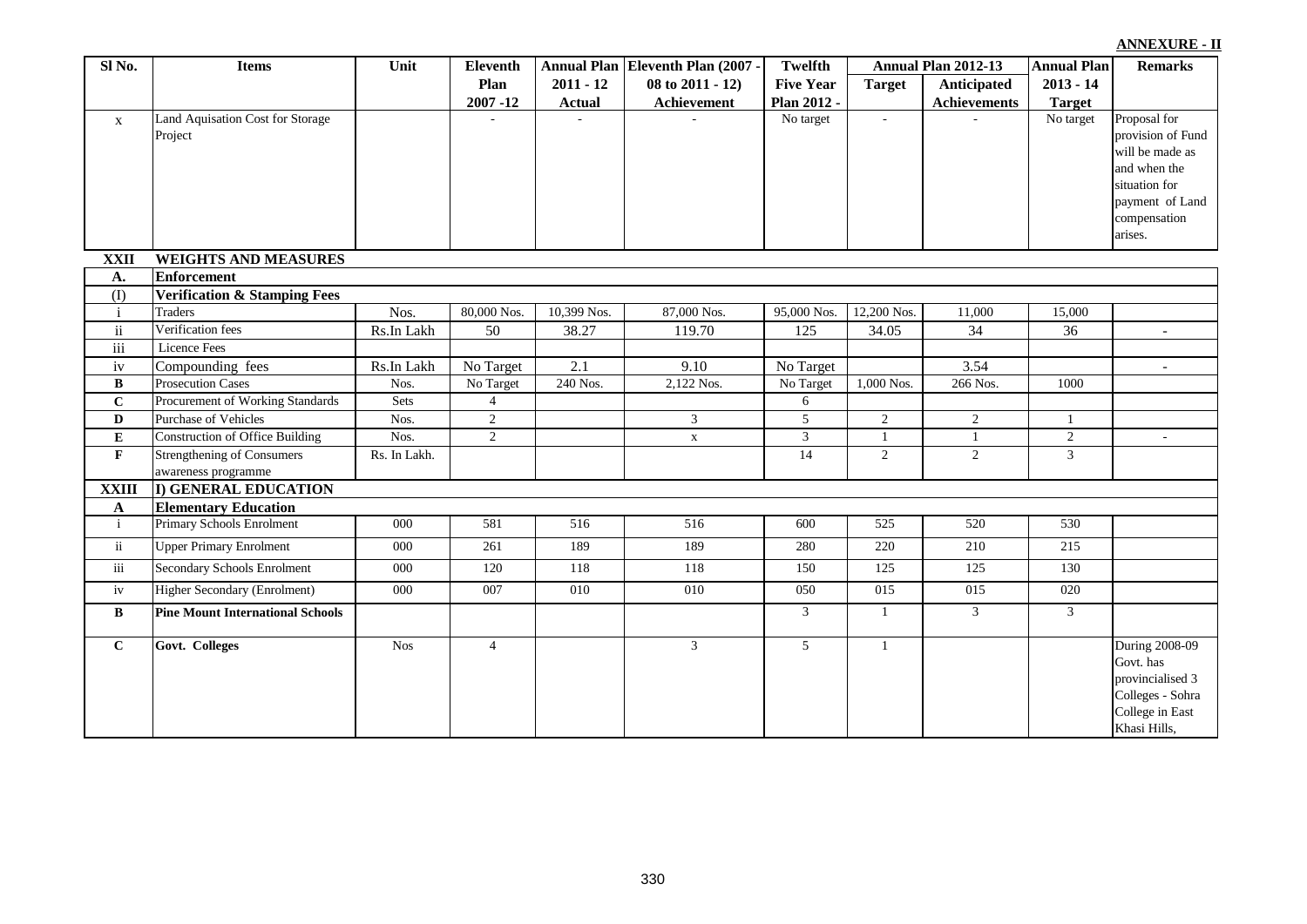| Sl No.          | <b>Items</b>                                                                   | Unit             | Eleventh        |                | Annual Plan Eleventh Plan (2007 - | <b>Twelfth</b>   |                | Annual Plan 2012-13 | <b>Annual Plan</b> | <b>Remarks</b>                                                                                                                                                                                                                                                                        |
|-----------------|--------------------------------------------------------------------------------|------------------|-----------------|----------------|-----------------------------------|------------------|----------------|---------------------|--------------------|---------------------------------------------------------------------------------------------------------------------------------------------------------------------------------------------------------------------------------------------------------------------------------------|
|                 |                                                                                |                  | Plan            | $2011 - 12$    | $08$ to $2011 - 12$ )             | <b>Five Year</b> | <b>Target</b>  | Anticipated         | $2013 - 14$        |                                                                                                                                                                                                                                                                                       |
|                 |                                                                                |                  | $2007 - 12$     | <b>Actual</b>  | Achievement                       | Plan 2012 -      |                | <b>Achievements</b> | <b>Target</b>      |                                                                                                                                                                                                                                                                                       |
|                 |                                                                                |                  |                 |                |                                   |                  |                |                     |                    | Captain<br>Williamson<br>Sangma College at<br>Baghmara, South<br>Garo Hills and<br>Williamnagar<br>College in East<br>Garo Hills.                                                                                                                                                     |
| $\mathbf{D}$    | <b>Non-Govt. Colleges (Lumpsum</b><br>Grant)                                   | Nos              |                 |                |                                   | $\overline{20}$  | $\overline{4}$ | $\overline{2}$      | 12                 |                                                                                                                                                                                                                                                                                       |
| ${\bf E}$       | <b>Enrolment of Students</b>                                                   |                  |                 |                |                                   |                  |                |                     |                    |                                                                                                                                                                                                                                                                                       |
| $\rm i$         | Colleges                                                                       | <b>Nos</b>       | 45000           | 45000          | 45000                             | 50000            | 46000          | 46000               | 47000              | no data available<br>for unaided<br>Colleges                                                                                                                                                                                                                                          |
| $\mathbf F$     | <b>Vocational Education</b>                                                    |                  |                 |                |                                   |                  |                |                     |                    |                                                                                                                                                                                                                                                                                       |
| $\mathbf{i}$    | Secondary Schools                                                              | <b>Nos</b>       | $\overline{21}$ |                | 1                                 | 6                | $\overline{2}$ |                     |                    | <b>During 2008-09</b><br>Govt. has<br>sanctioned an<br>amount of Rs. 1.00<br>Crore for<br>development of an<br>Institute of<br>Vocational<br>Education/<br>Skill Development<br>Centre/Centre of<br>Excellence, St.<br>Michael's Higher<br>Secondary School,<br>Umsning,<br>Meghalaya |
| $\overline{G}$  | <b>Trainings</b>                                                               |                  |                 |                |                                   |                  |                |                     |                    |                                                                                                                                                                                                                                                                                       |
| $\mathbf{i}$    | Long Term Training                                                             | Nos              | 3000            | 640            | 2661                              | 9430             | 1584           | 1584                | 600                |                                                                                                                                                                                                                                                                                       |
| $\rm ii$<br>iii | <b>Short Term Training</b><br>Programmes for the benefit of<br><b>Students</b> | Nos<br>$Nos$     | 7000<br>22000   | 1102<br>4400   | 1939<br>22000                     | 5000<br>28775    | 1000<br>5674   | 477<br>6669         | 1000<br>5755       | $\overline{\phantom{a}}$<br>$\overline{a}$                                                                                                                                                                                                                                            |
| iv              | Research Study /Survey                                                         | Nos <sup>1</sup> | $\overline{10}$ | $\overline{2}$ | 10                                | $\overline{15}$  | $\overline{3}$ | $\overline{2}$      | $\overline{3}$     | $\overline{\phantom{a}}$                                                                                                                                                                                                                                                              |
|                 | <b>II) Technical Education</b>                                                 |                  |                 |                |                                   |                  |                |                     |                    |                                                                                                                                                                                                                                                                                       |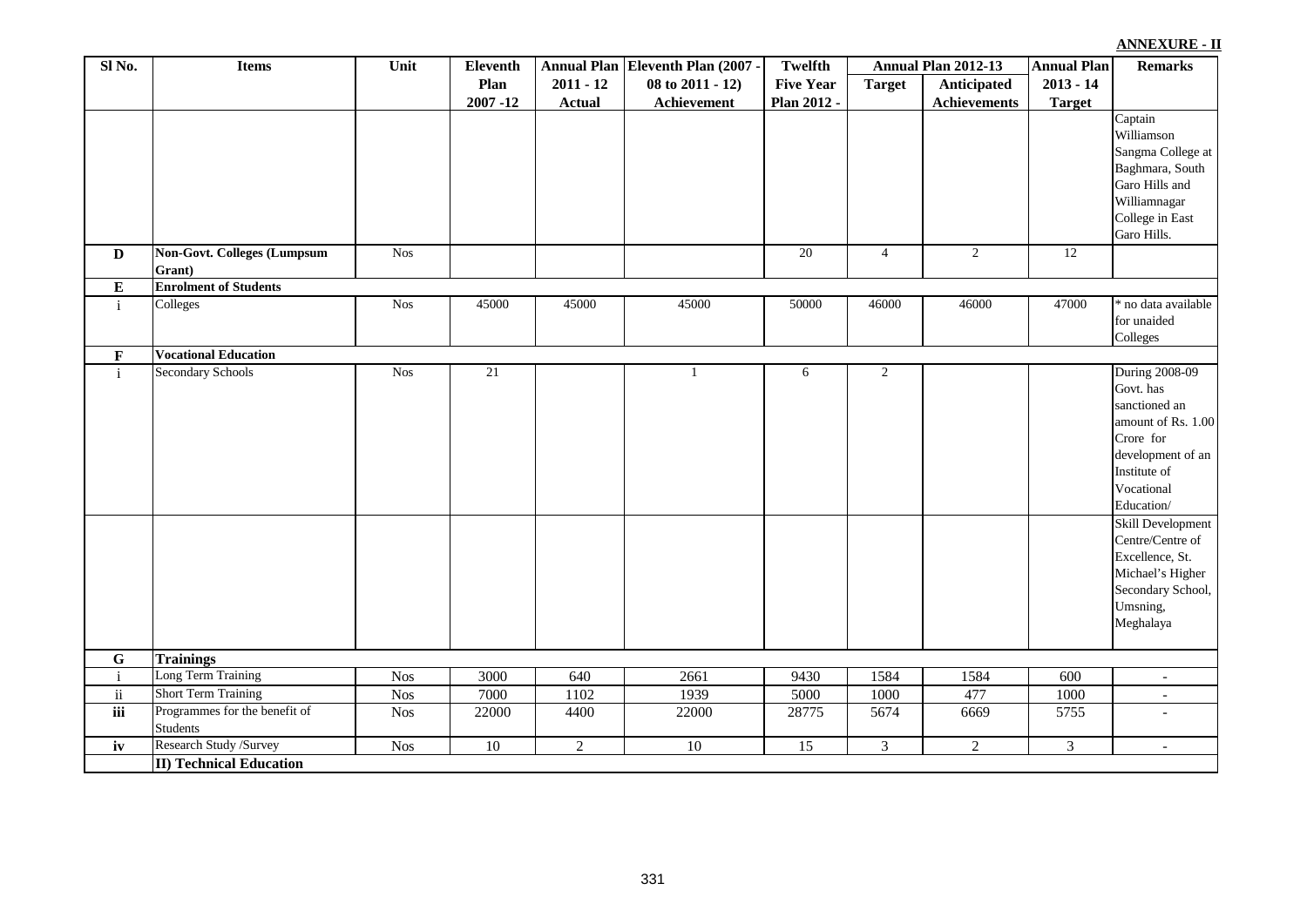332

| Sl No.                      | <b>Items</b>                                                           | Unit                  | <b>Eleventh</b> |                 | Annual Plan Eleventh Plan (2007 - | Twelfth          |                 | Annual Plan 2012-13 | <b>Annual Plan</b> | <b>Remarks</b>                    |
|-----------------------------|------------------------------------------------------------------------|-----------------------|-----------------|-----------------|-----------------------------------|------------------|-----------------|---------------------|--------------------|-----------------------------------|
|                             |                                                                        |                       | Plan            | $2011 - 12$     | 08 to 2011 - 12)                  | <b>Five Year</b> | <b>Target</b>   | Anticipated         | $2013 - 14$        |                                   |
|                             |                                                                        |                       | $2007 - 12$     | <b>Actual</b>   | Achievement                       | Plan 2012 -      |                 | <b>Achievements</b> | <b>Target</b>      |                                   |
| $\mathbf{i}$                | Setting up of Engineering College                                      | <b>Nos</b>            | $\mathbf{1}$    |                 |                                   | $\mathbf{1}$     |                 |                     | 1                  | It is proposed to                 |
|                             |                                                                        |                       |                 |                 |                                   |                  |                 |                     |                    | upgrade the                       |
|                             |                                                                        |                       |                 |                 |                                   |                  |                 |                     |                    | Shillong                          |
|                             |                                                                        |                       |                 |                 |                                   |                  |                 |                     |                    | Polytechnic to a                  |
|                             |                                                                        |                       |                 |                 |                                   |                  |                 |                     |                    | Degree level<br>Institution/Engin |
|                             |                                                                        |                       |                 |                 |                                   |                  |                 |                     |                    | eering College.                   |
|                             |                                                                        |                       |                 |                 |                                   |                  |                 |                     |                    |                                   |
| ii                          | Setting up of New Polytechnics                                         | <b>Nos</b>            | $\overline{4}$  | $\mathbf{1}$    |                                   | $\overline{4}$   | $\overline{2}$  | 1                   | $\overline{4}$     | Proposal have                     |
|                             |                                                                        |                       |                 |                 |                                   |                  |                 |                     |                    | been moved                        |
| iii                         | Setting up of State Technical                                          | <b>Nos</b>            |                 | $\mathbf{1}$    |                                   | $\mathbf{1}$     |                 | $\mathbf{1}$        | $\mathbf{1}$       | The State                         |
|                             | University                                                             |                       |                 |                 |                                   |                  |                 |                     |                    | Assembly have                     |
|                             |                                                                        |                       |                 |                 |                                   |                  |                 |                     |                    | passed a Bill to                  |
|                             |                                                                        |                       |                 |                 |                                   |                  |                 |                     |                    | set up Captain                    |
|                             |                                                                        |                       |                 |                 |                                   |                  |                 |                     |                    | Williamson<br>Sangma              |
|                             |                                                                        |                       |                 |                 |                                   |                  |                 |                     |                    | Technical                         |
|                             |                                                                        |                       |                 |                 |                                   |                  |                 |                     |                    | University in                     |
|                             |                                                                        |                       |                 |                 |                                   |                  |                 |                     |                    | Tura during                       |
|                             |                                                                        |                       |                 |                 |                                   |                  |                 |                     |                    | $2011 - 12$                       |
| iv                          | Setting up of IIIT in PPP Mode                                         | <b>Nos</b>            |                 |                 |                                   | $\overline{1}$   |                 |                     | $\mathbf{1}$       | Proposal will                     |
|                             |                                                                        |                       |                 |                 |                                   |                  |                 |                     |                    | be moved                          |
| <b>XXIV</b><br>$\mathbf{i}$ | <b>SPORTS &amp; YOUTH AFFAIRS</b><br>001- Direction and Administration | <b>Nos</b>            | 550             | 110             | 550                               | 650              | 116             | 116                 | 135                |                                   |
| $\ddot{\rm n}$              | 101- Physical Education                                                | <b>Nos</b>            | 20              | $\overline{4}$  | 20                                | 30               | $\overline{8}$  | 8                   | 8                  |                                   |
| iii                         | 102- Youth Welfare for Students                                        | <b>Nos</b>            | 100             | $\overline{20}$ | 100                               | 100              | $\overline{20}$ | $\overline{20}$     | 20                 |                                   |
| iv                          | 104- Sports & Games                                                    | <b>Nos</b>            | 2500            | 500             | 2500                              | 2500             | 500             | 500                 | 500                |                                   |
| $\mathbf{V}$                | 800- Other Expenditure                                                 |                       |                 |                 |                                   |                  |                 |                     |                    |                                   |
| $\rm{a}$                    | <b>CMYDS</b> Schemes                                                   | <b>Nos</b>            | $\overline{35}$ | $\tau$          | 35                                | 55               | $7\overline{ }$ | $\boldsymbol{7}$    | 11                 |                                   |
|                             | <b>ISYDP</b> Programme                                                 | <b>Nos</b>            |                 | 60              | 300                               |                  | 60              | 60                  | 60                 |                                   |
| $\mathbf b$                 |                                                                        |                       | 300             |                 |                                   | 300              |                 |                     |                    |                                   |
| <b>XXV</b><br>$\mathbf{i}$  | MEDICAL AND PUBLIC HEALTH<br><b>IMR</b>                                |                       | 26              | $59*SRS$        | 26                                | 26               | 26              | 26                  | 26                 |                                   |
| $\ddot{\rm n}$              | <b>MMR</b>                                                             |                       | 100             | 239.37(HIMS)    | 100                               | 100              | 100             | 100                 | 100                |                                   |
|                             |                                                                        |                       |                 |                 |                                   |                  |                 |                     |                    |                                   |
| $\rm iii$                   | TFR                                                                    |                       | 2.6             | 3.1(SRS)        | 2.6                               | 2.6              | 2.6             | 2.6                 | 2.6                |                                   |
| iv                          | CBR                                                                    |                       | 24.4            | 24.4(SRS)       | 24.4                              | 24.4             | 24.4            | 24.4                | 24.4               |                                   |
| <b>XXVI</b>                 | <b>WATER SUPPLY &amp; SANITATION</b>                                   |                       |                 |                 |                                   |                  |                 |                     |                    |                                   |
| $\mathbf{1}$                | <b>Rural Water Supply Programme:</b>                                   |                       |                 |                 |                                   |                  |                 |                     |                    |                                   |
| A.                          | No. of habitations provided with safe drinking water:                  |                       |                 |                 |                                   |                  |                 |                     |                    |                                   |
| $\mathbf{i}$                | <b>State Sector</b>                                                    | No. of<br>habitations | 1300            | 141             | 1029                              | 1452             | 150             | 100                 | 200                |                                   |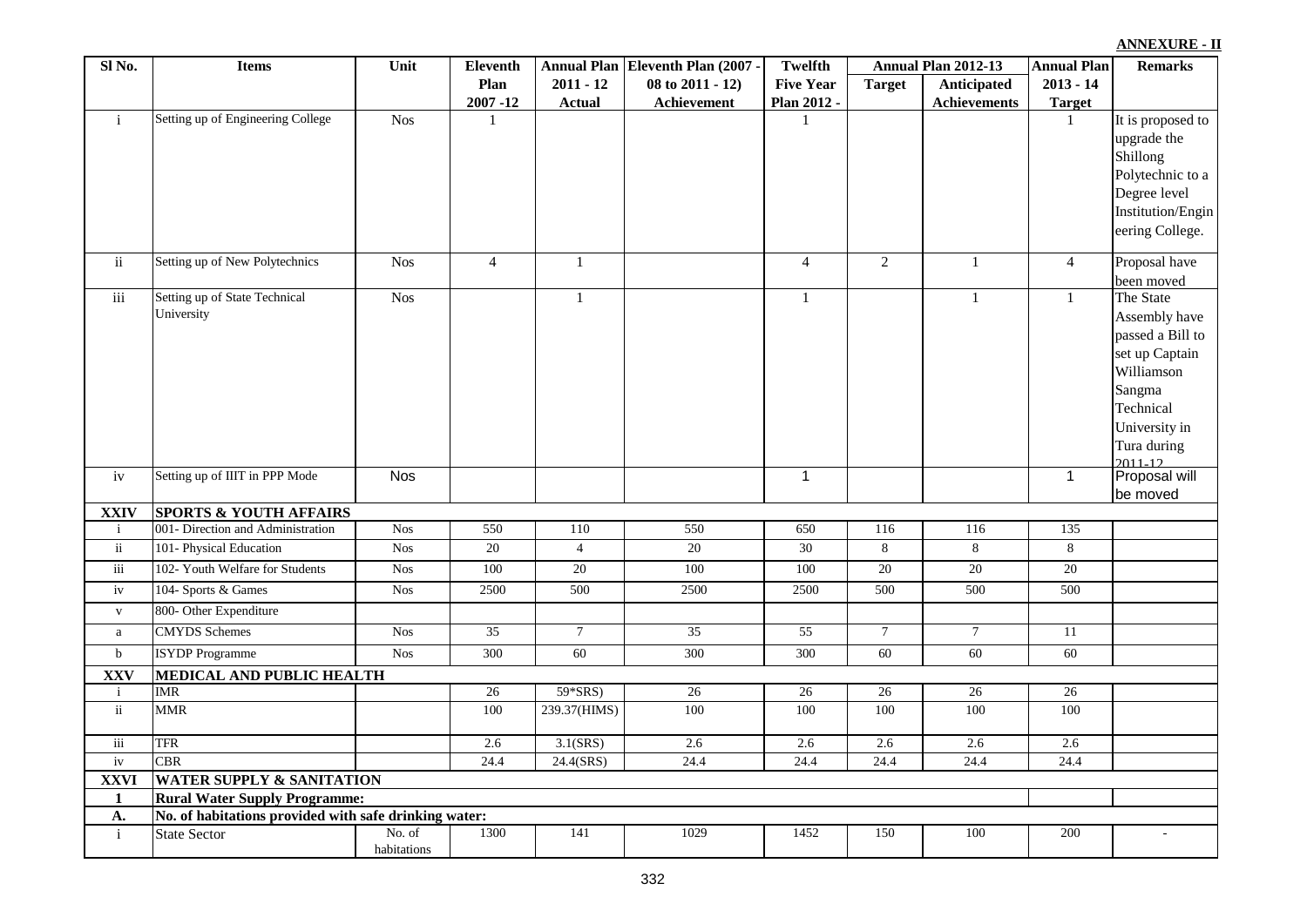| Sl No.              | <b>Items</b>                                                | Unit            | <b>Eleventh</b>                                                                                                                                                        |                                                                                                                                                        | Annual Plan Eleventh Plan (2007 -                                                                                     | Twelfth                                                                                                                        |                                                                                      | Annual Plan 2012-13                                                                                                        | <b>Annual Plan</b>                                                                                                    | <b>Remarks</b>            |
|---------------------|-------------------------------------------------------------|-----------------|------------------------------------------------------------------------------------------------------------------------------------------------------------------------|--------------------------------------------------------------------------------------------------------------------------------------------------------|-----------------------------------------------------------------------------------------------------------------------|--------------------------------------------------------------------------------------------------------------------------------|--------------------------------------------------------------------------------------|----------------------------------------------------------------------------------------------------------------------------|-----------------------------------------------------------------------------------------------------------------------|---------------------------|
|                     |                                                             |                 | Plan                                                                                                                                                                   | $2011 - 12$                                                                                                                                            | $08$ to $2011 - 12$ )                                                                                                 | <b>Five Year</b>                                                                                                               | <b>Target</b>                                                                        | Anticipated                                                                                                                | $2013 - 14$                                                                                                           |                           |
|                     |                                                             |                 | $2007 - 12$                                                                                                                                                            | <b>Actual</b>                                                                                                                                          | Achievement                                                                                                           | Plan 2012 -                                                                                                                    |                                                                                      | <b>Achievements</b>                                                                                                        | <b>Target</b>                                                                                                         |                           |
| ii                  | Central sector                                              | No. of          | 2400                                                                                                                                                                   | 369                                                                                                                                                    | 2587                                                                                                                  | 2400                                                                                                                           | 450                                                                                  | 300                                                                                                                        | 416                                                                                                                   | $\sim$                    |
|                     |                                                             | habitations     |                                                                                                                                                                        |                                                                                                                                                        |                                                                                                                       |                                                                                                                                |                                                                                      |                                                                                                                            |                                                                                                                       |                           |
| B                   | Schools/ICDS to be provided with safe drinking water supply |                 |                                                                                                                                                                        |                                                                                                                                                        |                                                                                                                       |                                                                                                                                |                                                                                      |                                                                                                                            |                                                                                                                       |                           |
| $\mathbf{i}$        | School                                                      | $\rm No$        | 1150                                                                                                                                                                   | 533                                                                                                                                                    | 1397                                                                                                                  | 4205                                                                                                                           | 1000                                                                                 | 575                                                                                                                        | 900                                                                                                                   |                           |
| $\rm ii$            | <b>ICDS</b>                                                 | $\overline{No}$ | $\overline{300}$                                                                                                                                                       | 186                                                                                                                                                    | 369                                                                                                                   | 1500                                                                                                                           | 300                                                                                  | $\overline{552}$                                                                                                           | 626                                                                                                                   | $\overline{a}$            |
| $\overline{2}$      | <b>Rural Sanitation Programme:</b>                          |                 |                                                                                                                                                                        |                                                                                                                                                        |                                                                                                                       |                                                                                                                                |                                                                                      |                                                                                                                            |                                                                                                                       |                           |
| $\mathbf{i}$        | Individual household latrines both<br><b>BPL &amp; APL</b>  | No. of units    | 208089                                                                                                                                                                 | 51550                                                                                                                                                  | 217538                                                                                                                | 89356                                                                                                                          | 50000                                                                                | 50000                                                                                                                      | 47291                                                                                                                 |                           |
| $\ddot{\mathbf{u}}$ | <b>School Toilets</b>                                       | do              | 4950                                                                                                                                                                   | 2077                                                                                                                                                   | 7921                                                                                                                  | 2740                                                                                                                           | 1200                                                                                 | 1200                                                                                                                       | 10746                                                                                                                 | $\bar{\phantom{a}}$       |
| iii                 | <b>Sanitary Complex</b>                                     | d <sub>o</sub>  | 310                                                                                                                                                                    | 40                                                                                                                                                     | 161                                                                                                                   | 155                                                                                                                            | 40                                                                                   | 40                                                                                                                         | 114                                                                                                                   |                           |
| iv                  | <b>Rural Sanitation Mart</b>                                | do              | 22                                                                                                                                                                     | $\mathbf{0}$                                                                                                                                           | 3                                                                                                                     | 33                                                                                                                             | $\overline{5}$                                                                       | $\overline{5}$                                                                                                             | 21                                                                                                                    | $\sim$                    |
| $\mathbf{V}$        | <b>Balwadi Toilets</b>                                      | do              | 1094                                                                                                                                                                   | 595                                                                                                                                                    | 1610                                                                                                                  | 246                                                                                                                            | 150                                                                                  | 150                                                                                                                        | 737                                                                                                                   |                           |
| vi                  | <b>SLWM</b>                                                 | d <sub>o</sub>  | $\mathbf{0}$                                                                                                                                                           |                                                                                                                                                        | $\overline{0}$                                                                                                        | 150                                                                                                                            | 15                                                                                   | 15                                                                                                                         | 1093                                                                                                                  |                           |
| $\mathbf{3}$        | <b>Urban Water Supply Programme:</b>                        |                 |                                                                                                                                                                        |                                                                                                                                                        |                                                                                                                       |                                                                                                                                |                                                                                      |                                                                                                                            |                                                                                                                       |                           |
| $\mathbf{i}$        | No. of Schemes                                              | No. completed   | 16                                                                                                                                                                     | -1                                                                                                                                                     | 10                                                                                                                    | 10                                                                                                                             | $\overline{4}$                                                                       | $\overline{4}$                                                                                                             | $\mathbf{1}$                                                                                                          |                           |
| $\mathbf{ii}$       | <b>Population Benefitted</b>                                | In lakhs        | 4.54                                                                                                                                                                   | 0.3                                                                                                                                                    | 2.692                                                                                                                 | 5                                                                                                                              | 0.05                                                                                 | 0.35                                                                                                                       | 0.6                                                                                                                   | $\mathbb{L}^{\mathbb{Z}}$ |
| <b>XXVII</b>        | <b>HOUSING</b>                                              |                 |                                                                                                                                                                        |                                                                                                                                                        |                                                                                                                       |                                                                                                                                |                                                                                      |                                                                                                                            |                                                                                                                       |                           |
| $\mathbf{i}$        | Rural Housing Scheme.                                       |                 | 48270 families                                                                                                                                                         | 3982 families                                                                                                                                          | 9850 families                                                                                                         | 23500 families 3633 families 3633 families                                                                                     |                                                                                      |                                                                                                                            | 3633 families                                                                                                         |                           |
| $\rm ii$            | Direction & Administration.                                 |                 | Creation of<br>new posts,<br>payment of<br>salaries, pur-<br>chase of<br>computers,<br>purchase of<br>drawing & Sur-<br>vey materials,<br>purchase of<br>vehicles etc. | Payment of<br>Salaries,<br>domestic travel<br>expenses etc.                                                                                            | Payment of salaries,<br>Purchase of computers,<br>xerox machine, purchase payment of<br>of vehicles etc.              | Creation of<br>new posts,<br>salaries.<br>purchase of<br>vehicles etc.                                                         | Creation of<br>new posts,<br>payment of<br>salaries,<br>purchase of<br>vehicles etc. | Creation of new<br>posts, payment of<br>salaries, purchase<br>of vehicles etc.                                             | Creation of<br>new posts,<br>payment of<br>Salaries etc                                                               |                           |
| iii                 | Training.                                                   |                 | Sponsoring of<br>trainees.                                                                                                                                             | Nil.                                                                                                                                                   | Nil                                                                                                                   | Sponsoring of<br>trainees.                                                                                                     | Sponsoring<br>of trainees.                                                           | Sponsoring of<br>trainees.                                                                                                 | Sponsoring of<br>trainees                                                                                             |                           |
| iv                  | Assistance to Meghalaya State<br>Housing Board.             |                 | Grant-in-aid to<br>administrative<br>Meghalaya<br><b>State Housing</b><br>Board.                                                                                       | Grant-in-aid to<br>partly meet the partly meet the<br>administrative<br>expenses of the expenses of the<br>Meghalaya<br><b>State Housing</b><br>Board. | Grant-in-aid to partly<br>meet the administrative<br>expenses of the<br>Meghalaya State Housing expenses of<br>Board. | Grant-in-aid to Grant-in-aid<br>partly meet the to partly<br>administrative<br>the Meghalaya<br><b>State Housing</b><br>Board. | meet the<br>administrativ<br>the<br>Meghalaya<br><b>State</b><br>Housing<br>Board.   | Grant-in-aid to<br>partly meet the<br>administrative<br>expenses of the<br>e expenses of Meghalaya State<br>Housing Board. | Grant-in-aid to<br>partly meet the<br>administrative<br>expenses of the<br>Meghalaya<br><b>State Housing</b><br>Board |                           |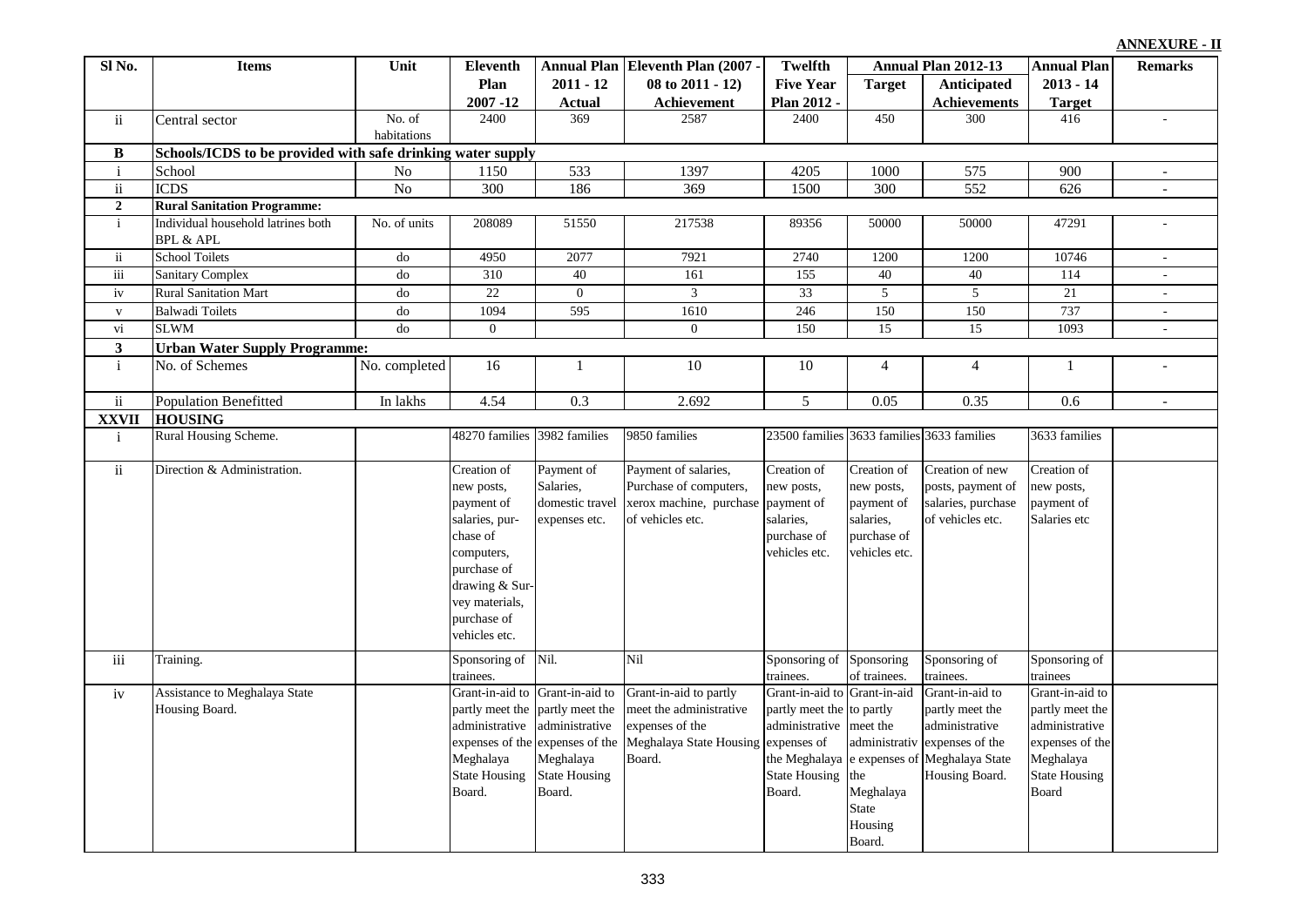| Sl No.       | <b>Items</b>                                            | Unit | <b>Eleventh</b>                                                                                                                                         |                                                                           | Annual Plan Eleventh Plan (2007 -                                                                                                                                                                                                                                                                                                                          | <b>Twelfth</b>                                         |                                                                                                                                                     | Annual Plan 2012-13                                                                                                                        | <b>Annual Plan</b>                                                                                 | <b>Remarks</b> |
|--------------|---------------------------------------------------------|------|---------------------------------------------------------------------------------------------------------------------------------------------------------|---------------------------------------------------------------------------|------------------------------------------------------------------------------------------------------------------------------------------------------------------------------------------------------------------------------------------------------------------------------------------------------------------------------------------------------------|--------------------------------------------------------|-----------------------------------------------------------------------------------------------------------------------------------------------------|--------------------------------------------------------------------------------------------------------------------------------------------|----------------------------------------------------------------------------------------------------|----------------|
|              |                                                         |      | Plan                                                                                                                                                    | $2011 - 12$                                                               | $08$ to $2011 - 12$ )                                                                                                                                                                                                                                                                                                                                      | <b>Five Year</b>                                       | <b>Target</b>                                                                                                                                       | Anticipated                                                                                                                                | $2013 - 14$                                                                                        |                |
|              |                                                         |      | $2007 - 12$                                                                                                                                             | <b>Actual</b>                                                             | <b>Achievement</b>                                                                                                                                                                                                                                                                                                                                         | Plan 2012 -                                            |                                                                                                                                                     | <b>Achievements</b>                                                                                                                        | <b>Target</b>                                                                                      |                |
| $\mathbf{V}$ | EWS/LIG Loan-cum-Subsidy                                |      | Govt.<br>commitment to<br>be paid to the<br>Meghalaya<br><b>State Housing</b><br>Board for<br>payment of<br>interest subsidy<br>etc.                    | Nil.                                                                      | Nil                                                                                                                                                                                                                                                                                                                                                        | Nil                                                    | Nil                                                                                                                                                 | Nil                                                                                                                                        | Nil                                                                                                |                |
|              |                                                         |      | and to meet the<br>One Time<br>Settlement<br>which is<br>proposed to<br>wipe out the<br>debt burden<br>faced by the<br>Board to be<br>paid to<br>HUDCO. |                                                                           |                                                                                                                                                                                                                                                                                                                                                            |                                                        |                                                                                                                                                     |                                                                                                                                            |                                                                                                    |                |
| vi           | Rental Housing Scheme Subsidy.                          |      | MIG-18 units,                                                                                                                                           | boundary walls                                                            | Construction of Construction of Part payment for<br>construction of LIG                                                                                                                                                                                                                                                                                    | Construction<br>of 15 Nos.                             | Spill over<br>work for                                                                                                                              | Spill over work for<br>construction of                                                                                                     | Spill over<br>work for                                                                             |                |
| vii          | Departmental Residential & Non<br>Residential Building. |      | staff's quarters                                                                                                                                        | Construction of Spill over work                                           | Construction of Retaining<br>-for construction wall, Office building and                                                                                                                                                                                                                                                                                   | Construction<br>of 10 Nos.                             | Spill over<br>work for                                                                                                                              | Spill over work for Spill over<br>construction of                                                                                          | work for                                                                                           |                |
| viii         | Construction of houses for the EWS<br>of the Community. |      | Construction of<br>100 units.                                                                                                                           | Nil                                                                       | Nil                                                                                                                                                                                                                                                                                                                                                        | Nil.                                                   | Nil.                                                                                                                                                | Nil.                                                                                                                                       |                                                                                                    |                |
| $i$ x        | Land Acquisition and Development.                       |      | Acquisition of<br>and<br>Development<br>of land - 1.50<br>hectres.                                                                                      | of retaining<br>wall at<br>Matchakolgre,<br>Tura, and part<br>payment for | Spill over work Final payment of<br>land - 3 hectres for construction construction of Retaining Hectares of<br>wall etc. at Matchakolgre, land and to<br>Tura. Improvement of<br>departmental land by<br>constructing Retaining<br>wall and site levelling for<br>retaining wall at Social Housing Scheme<br>new Nongstoin. etc. at Matchakolgre,<br>Tura. | To acquire 2<br>development<br>2.7 Hectres of<br>land. | Spill over<br>work for<br>construction<br>of Retaining<br>wall at<br>Jowai.<br>Construction<br>of boundary<br>wall at<br>Williamnagar<br>and Jowai. | Spill over work for<br>construction of<br>Retaining wall at<br>Jowai.<br>Construction of<br>boundary wall at<br>Williamnagar and<br>Jowai. | Spill over<br>work for<br>construction of<br>bituminous<br>approach road<br>Matchakolgre,<br>Tura. |                |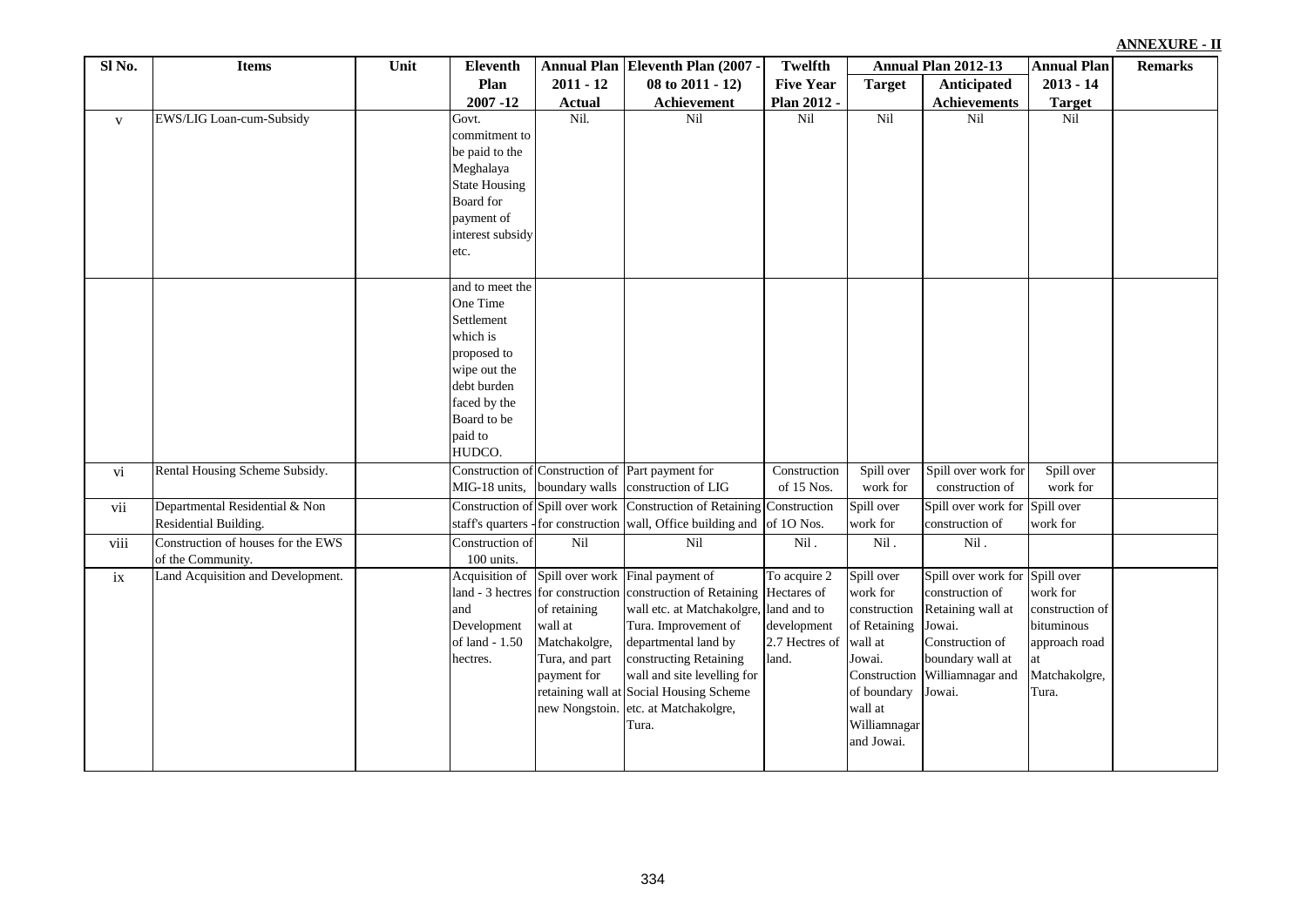|  | ANNEXURE - II |  |  |
|--|---------------|--|--|
|  |               |  |  |

| Sl No.        | <b>Items</b>                           | Unit                     | <b>Eleventh</b>                                                                                                                                                                                                |                  | Annual Plan Eleventh Plan (2007 -                                                                                                                                                                                                            | Twelfth          |               | Annual Plan 2012-13 | <b>Annual Plan</b> | <b>Remarks</b> |
|---------------|----------------------------------------|--------------------------|----------------------------------------------------------------------------------------------------------------------------------------------------------------------------------------------------------------|------------------|----------------------------------------------------------------------------------------------------------------------------------------------------------------------------------------------------------------------------------------------|------------------|---------------|---------------------|--------------------|----------------|
|               |                                        |                          | Plan                                                                                                                                                                                                           | $2011 - 12$      | 08 to 2011 - 12)                                                                                                                                                                                                                             | <b>Five Year</b> | <b>Target</b> | Anticipated         | $2013 - 14$        |                |
|               |                                        |                          | $2007 - 12$                                                                                                                                                                                                    | <b>Actual</b>    | Achievement                                                                                                                                                                                                                                  | Plan 2012 -      |               | <b>Achievements</b> | <b>Target</b>      |                |
|               |                                        |                          |                                                                                                                                                                                                                |                  | Spill over work for<br>construction of retaining<br>wall at Matchakolgre,<br>Tura, and part payment<br>for retaining wall at New<br>Nongstoin. Construction<br>of boundary wall and<br>retaining wall for MIG<br>houses at New<br>Nongstoin. |                  |               |                     |                    |                |
| $\mathbf{X}$  | Construction of Night Shelter.         |                          | Construction of<br>Night shelters<br>at different<br>Districts and<br>Sub-Divisional<br>Headquarters.<br>Renovation of<br>one existing<br>Night shelter<br>and extension<br>services to the<br>Building sites. | Nil.             | Nil                                                                                                                                                                                                                                          | Nil              | Nil           | Nil                 | Nil                |                |
| xi            | Middle Income Group Housing<br>Scheme. |                          | 580 MIG<br>units.                                                                                                                                                                                              | Nil.             | Nil                                                                                                                                                                                                                                          | Nil              | Nil           | Nil                 | Nil                |                |
| xii           | <b>Improved Rural Housing Scheme</b>   |                          | New Scheme                                                                                                                                                                                                     | Nil              | Nil                                                                                                                                                                                                                                          | Nil              | Nil           | Nil                 |                    |                |
| <b>XXVIII</b> | <b>POLICE</b>                          |                          |                                                                                                                                                                                                                |                  |                                                                                                                                                                                                                                              |                  |               |                     |                    |                |
| $\mathbf A$   | <b>POLICE HOUSING</b>                  |                          |                                                                                                                                                                                                                |                  |                                                                                                                                                                                                                                              |                  |               |                     |                    |                |
| $\mathbf i$   | Construction of L/S quarters           | Units                    | 400                                                                                                                                                                                                            | $\mathbf{0}$     | 250                                                                                                                                                                                                                                          | 600              | 100           | 6                   | 60                 |                |
| ii            | Construction of U/S quarters           | Units                    | 70                                                                                                                                                                                                             | $\boldsymbol{0}$ | 40                                                                                                                                                                                                                                           | 120              | 25            | $\overline{0}$      | $\overline{20}$    |                |
| $\rm iii$     | Construction of GO's quarters          | Units                    | $\overline{5}$                                                                                                                                                                                                 | $\overline{2}$   | $8\,$                                                                                                                                                                                                                                        | 30               | 6             | $\sqrt{2}$          | 6                  |                |
| <b>XXIX</b>   | <b>URBAN DEVELOPMENT.</b>              |                          |                                                                                                                                                                                                                |                  |                                                                                                                                                                                                                                              |                  |               |                     |                    |                |
| $\mathbf{A}$  | I.D.                                   | No., of works            | 100                                                                                                                                                                                                            | 58               | 209                                                                                                                                                                                                                                          | 650              | 80            | 80                  | 120                |                |
| $\, {\bf B}$  | E.I.U.S.                               | No., of Families         | 6750                                                                                                                                                                                                           | 1488             | 6174                                                                                                                                                                                                                                         | 7500             | 1500          | 1500                | 1750               |                |
| $\mathsf{C}$  | <b>Departmental Buildings</b>          | No. of Buildings         | 25                                                                                                                                                                                                             | 5                | 22                                                                                                                                                                                                                                           | $\overline{4}$   | 3             | 3                   | $\overline{2}$     |                |
| D             | <b>Assistance to Local Bodies</b>      | No. of Works             |                                                                                                                                                                                                                | 6                | 20                                                                                                                                                                                                                                           | 50               | 6             | 6                   | $10$               |                |
| ${\bf E}$     | $\overline{S}$ .J.S.R.Y:               |                          |                                                                                                                                                                                                                |                  |                                                                                                                                                                                                                                              |                  |               |                     |                    |                |
| $\mathbf{i}$  | (a) U.S.E.P. (subsidy)                 | No., of<br>beneficiaries | 649                                                                                                                                                                                                            | 31               | 292                                                                                                                                                                                                                                          | 1000             | 180           | 180                 | 180                |                |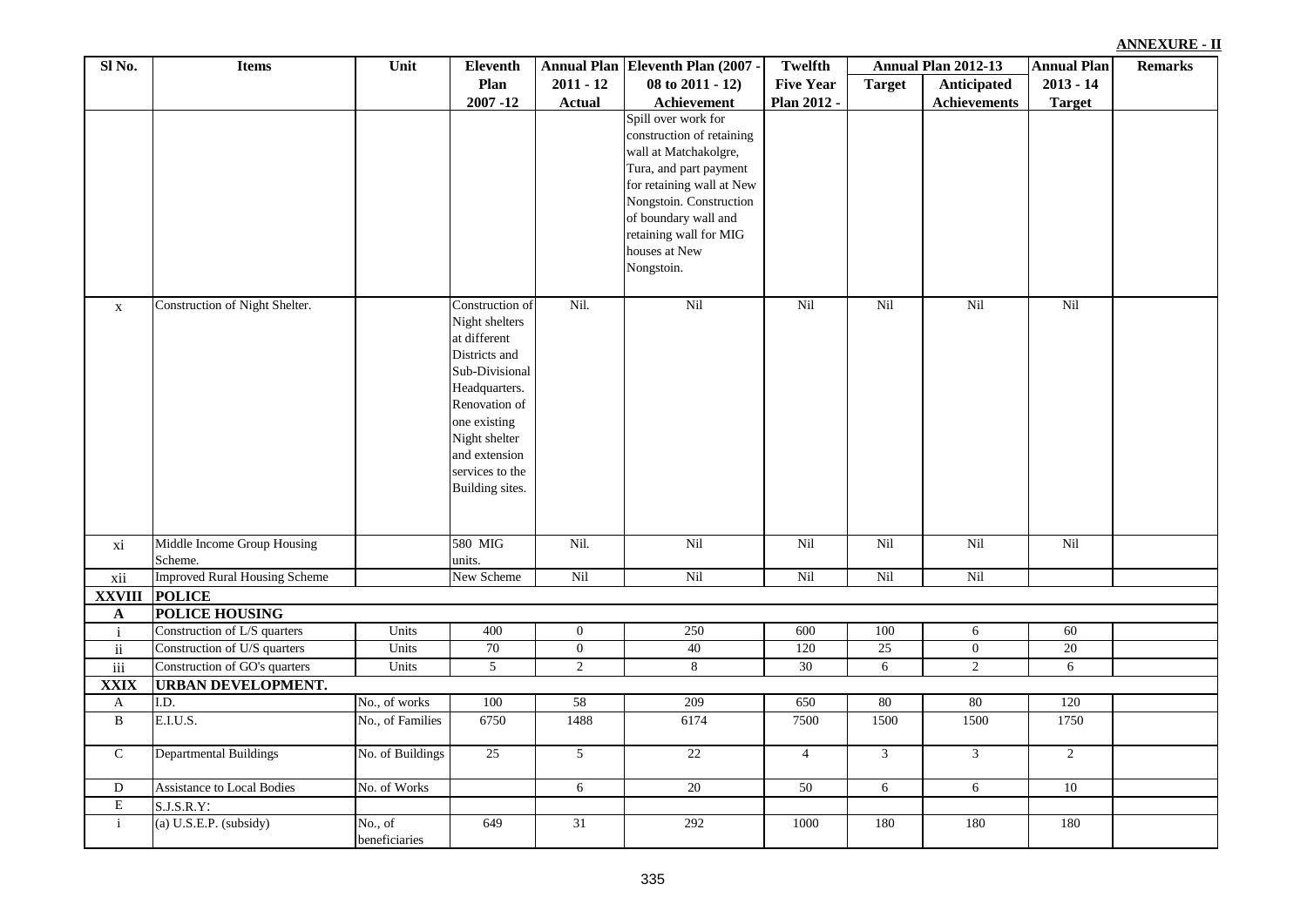| Sl No.                   | <b>Items</b>                                               | Unit                     | Eleventh       |                | Annual Plan Eleventh Plan (2007 - | <b>Twelfth</b>   |               | Annual Plan 2012-13 | Annual Plan   | <b>Remarks</b> |
|--------------------------|------------------------------------------------------------|--------------------------|----------------|----------------|-----------------------------------|------------------|---------------|---------------------|---------------|----------------|
|                          |                                                            |                          | Plan           | $2011 - 12$    | 08 to 2011 - 12)                  | <b>Five Year</b> | <b>Target</b> | Anticipated         | $2013 - 14$   |                |
|                          |                                                            |                          | $2007 - 12$    | <b>Actual</b>  | <b>Achievement</b>                | Plan 2012 -      |               | <b>Achievements</b> | <b>Target</b> |                |
| $\ddot{\mathbf{i}}$      | (b) U.S.E.P. (training)                                    | No., of Trainees         | 128            | $\Omega$       | 26                                |                  |               |                     |               |                |
| iii                      | $(c)$ U.W.E.P.                                             | No., of Mandays          | 14400          | 14484          | 119744                            | 280000           | 56140         | 56140               | 5400          |                |
| iv                       | $(d)$ D.W.C.U.A.                                           | No., of<br>beneficiaries | 230            | $\overline{0}$ | 40                                |                  |               |                     |               |                |
| $\mathbf{V}$             | (e) Community Structure                                    | No., of<br>beneficiaries | IM-630 $\,$    |                | IM-129                            |                  |               |                     |               |                |
|                          |                                                            |                          | SNP-1134       |                | SNP-233                           |                  |               |                     |               |                |
| $\mathbf{F}$             | Jawaharlal Nehru National Urban Renewal Mission            |                          |                |                |                                   |                  |               |                     |               |                |
| a                        | Housing at Nongmynsong Phase-I                             | No. of<br>Project/Works  | $\mathbf{1}$   | 0.25           | 0.75                              |                  | 0.25          | 0.25                |               |                |
| b                        | Housing at Nongmynson Phase-II                             | No. of<br>Project/Works  | $\mathbf{1}$   | 0.25           | 0.75                              |                  | 0.25          | 0.25                |               |                |
| ${\bf c}$                | <b>Integrated Slums</b>                                    | No. of<br>Project/Works  | $\mathbf{1}$   | 0.25           | 0.5                               | 0.25             | 0.25          | 0.25                | 0.25          |                |
| G                        | <b>IHSDP</b>                                               |                          |                |                |                                   |                  |               |                     |               |                |
| a                        | Housing at Tura                                            | No. of<br>Project/Works  | $\mathbf{1}$   |                | 0.5                               | 0.5              |               |                     | 0.5           |                |
| $\mathsf b$              | Housing at Williamnagar                                    | No. of<br>Project/Works  | $\mathbf{1}$   |                | 0.5                               | 0.5              |               |                     | 0.5           |                |
| $\mathbf{C}$             | <b>Housing at Nongpoh</b>                                  | No. of<br>Project/Works  | $\overline{1}$ |                | 0.5                               |                  | 0.5           | 0.5                 |               |                |
| H                        | UI&G                                                       |                          |                |                |                                   |                  |               |                     |               |                |
| a                        | Drainage                                                   | No. of<br>Project/Works  | $\mathbf{1}$   | 0.25           | 0.5                               | 0.1              | 0.4           | 0.4                 | 0.1           |                |
| b                        | Water Supply                                               | No. of<br>Project/Works  | $\mathbf{1}$   | 0.43           | 0.68                              | 0.33             | 0.1           | 0.1                 | 0.22          |                |
| $\mathbf{C}$             | <b>Public Transport</b>                                    | No. of<br>Project/Works  | $\mathbf{1}$   | 0.1            | 0.6                               |                  | 0.4           | 0.4                 |               |                |
|                          | <b>UIDSSMT</b>                                             |                          |                |                |                                   |                  |               |                     |               |                |
| a                        | Solid Waste Management at Tura                             | No. of<br>Project/Works  | $\mathbf{1}$   |                | 0.5                               |                  | 0.5           | 0.5                 |               |                |
| $\mathbf b$              | Solid Waste Management at Nongpoh No. of                   | Project/Works            | $\mathbf{1}$   |                | 0.5                               |                  | 0.5           | 0.5                 |               |                |
| <b>XXX</b>               | <b>LABOUR AND EMPLOYMENT</b>                               |                          |                |                |                                   |                  |               |                     |               |                |
| $\mathbf{A}$             | Labour                                                     |                          |                |                |                                   |                  |               |                     |               |                |
| $\mathbf{i}$             | Establishment of Labour Welfare No. of trainees<br>Centre. |                          | 750            | 240            | 690                               |                  |               |                     |               |                |
| B                        | <b>Employment</b>                                          |                          |                |                |                                   |                  |               |                     |               |                |
| (1)                      | <b>Employment Services &amp; Craftmen Training</b>         |                          |                |                |                                   |                  |               |                     |               |                |
| $\mathbf{i}$             | <b>Industrial Training Institutes</b>                      | Nos. (cum)               | 13             | 10             | 10                                | 13               | 13            | 10                  | 13            |                |
| $\overline{\textbf{ii}}$ | Trades                                                     | Nos. (cum)               | 30             | 18             | 18                                | 26               | 18            | 18                  | 18            |                |
| $\overline{iii}$         | Person Trained                                             | Nos.                     | 2400           | 725            | 1789                              | 10000            | 10000         | 1890                | 1890          |                |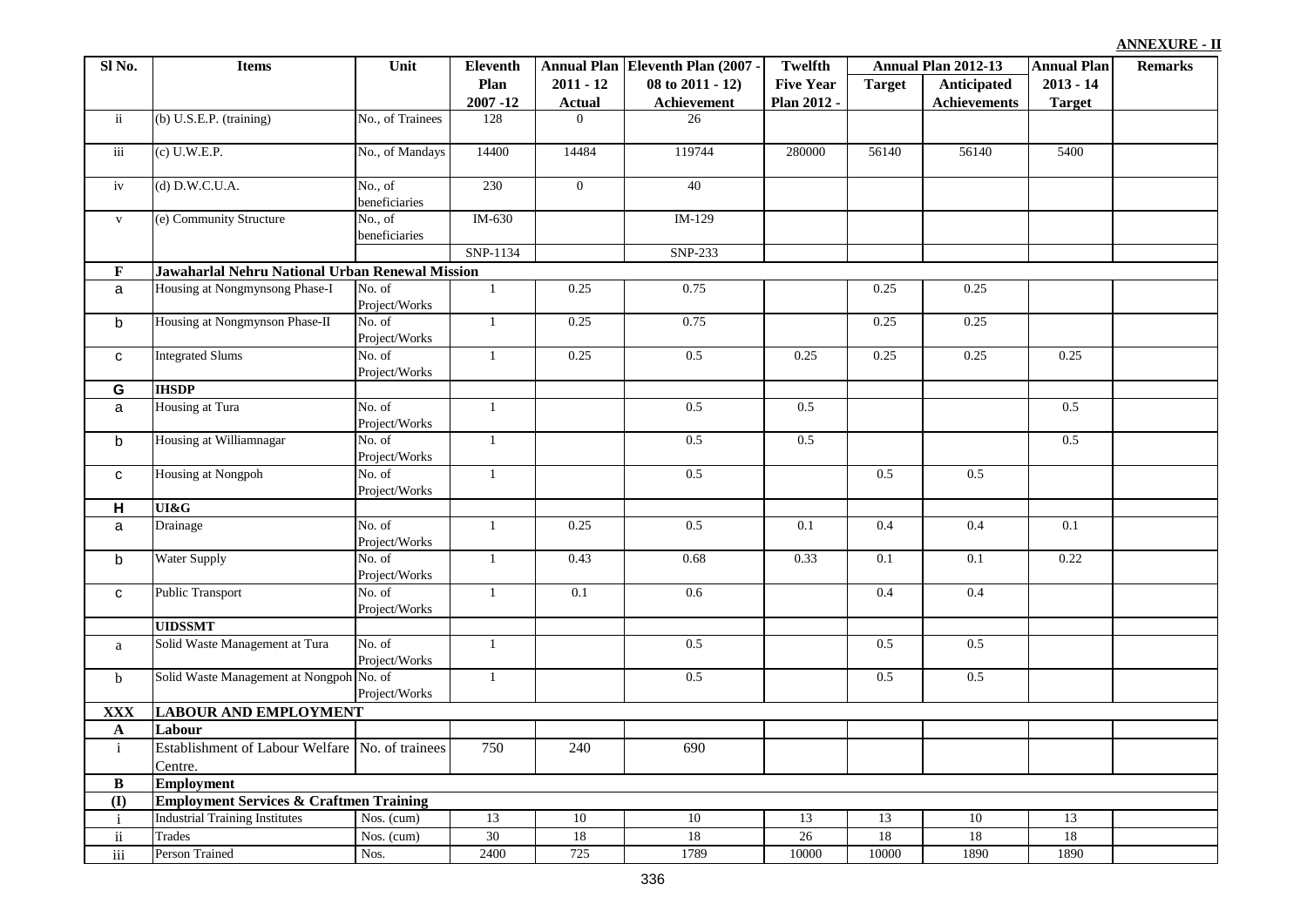#### **Target Anticipated Achievements Annual Plan 2011 - 12 Actual Eleventh Plan (2007) 08 to 2011 - 12) Achievement Twelfth Five Year Plan 2012 - Annual Plan 2012-13 Annual Plan Eleventh Remarks 2013 - 14 Target Plan 2007 -12 Sl No. Items Unit (II)** i VTPS Nos. (cum)  $4 \mid 11 \mid 11 \mid 50 \mid 11 \mid 23 \mid 30$ ii MES Courses Nos. (cum) 20 80 80 100 80 140 150 iii Person Trained Nos. 1975 635 862 50000 5000 106 4000 **(III)** i Courses 1 Nos. (cum) 18 28 35 50 50 50 50 50 50 ii Person-Trained 1 Nos. 3000 335 3935 17500 3500 2000 2757 **(IV)** i Establishment Nos. (cum) - - - 50 50 23 50 ii Trades 19 Nos. (cum) -  $\frac{1}{2}$  -  $\frac{1}{2}$  50 30 30 30 30 30 30 iii Person Trained Nos. (cum) - - - 2500 500 25 100 **XXXI A** i Headquarters Organisation IT related activities toward E-Governance Establishment  $\&$  1 establishment 1 establishment 1 establish-ment 1 establishment and IT related activities toward E-Governance 1 establishment and IT related activities toward E-Governance establish-ment and IT related activities toward E-Governance 1 establishment and IT related activities toward E-Governance Establishment is for the Directorate and IT related activities toward E-Governance is under process. ii District Social Welfare Officer Establishment 2 District **Offices** 2 Disttict **Offices** 2 District Offices 2 District **Offices** 2 Disttict **Offices** 2 District Offices 4 District **Offices** 4 new districts created during 2012-13 iii Govt. contribution to MSSWAB. No. of Establishment 1 establishment 1 establishment 1 establish-ment 1 establishment 1 establishment 1 establish-ment 1 establishment 50% State Share to the Central Board's Grant for maintenance of the establishment of State Social Welfare Board iv Field Survey of Social Problem No. of Survey 2 Survey 1 Survey 2 Survey 12 survey 4 survey 4 survey 4 survey v Establishment of Jt. Directorate at Tura Establishment 1 establishment 1 establishment 1 establishment establishment 1 establishment establishment establishment vi Meghalaya Boards of WAKFS -- 1 WAKF Board 1 WAKF Board 1 WAKF 1 WAKF 1 WAKF Board 1 WAKF Board 1 WAKF Board 1 WAKF Board **B** i Scholarship for Physically handicapped. No. of Disabled students 1000 883 900 1500 1000 1222 1222 ii Grant to voluntary organisation No. of NGOs 35 3 8 10 7 5 5 5 5 5 5 5 6 6 10 1 7 5 5 5 5 5 6 7 6 10 1 7 5 5 5 5 6 7 6 10 1 7 5 5 5 5 6 7 7 1 5 5 5 6 7 7 1 5 5 6 7 7 1 5 5 6 7 7 1 5 5 6 7 7 1 5 5 6 7 7 1 7 1 5 5 6 7 7 1 iii Asstt. to physically handicapped persons for vocational training/self employment. No. of Beneficiaries 350 360 60 350 70 70 70 **Direction and Administration Welfare of handicapped Apprenticeship Training Scheme SOCIAL WELFARE Short-Term Job Oriented Courses Skill Development Initiatives (SDI) Scheme based o MES**<br>VTPS **Nos. (cum)** 4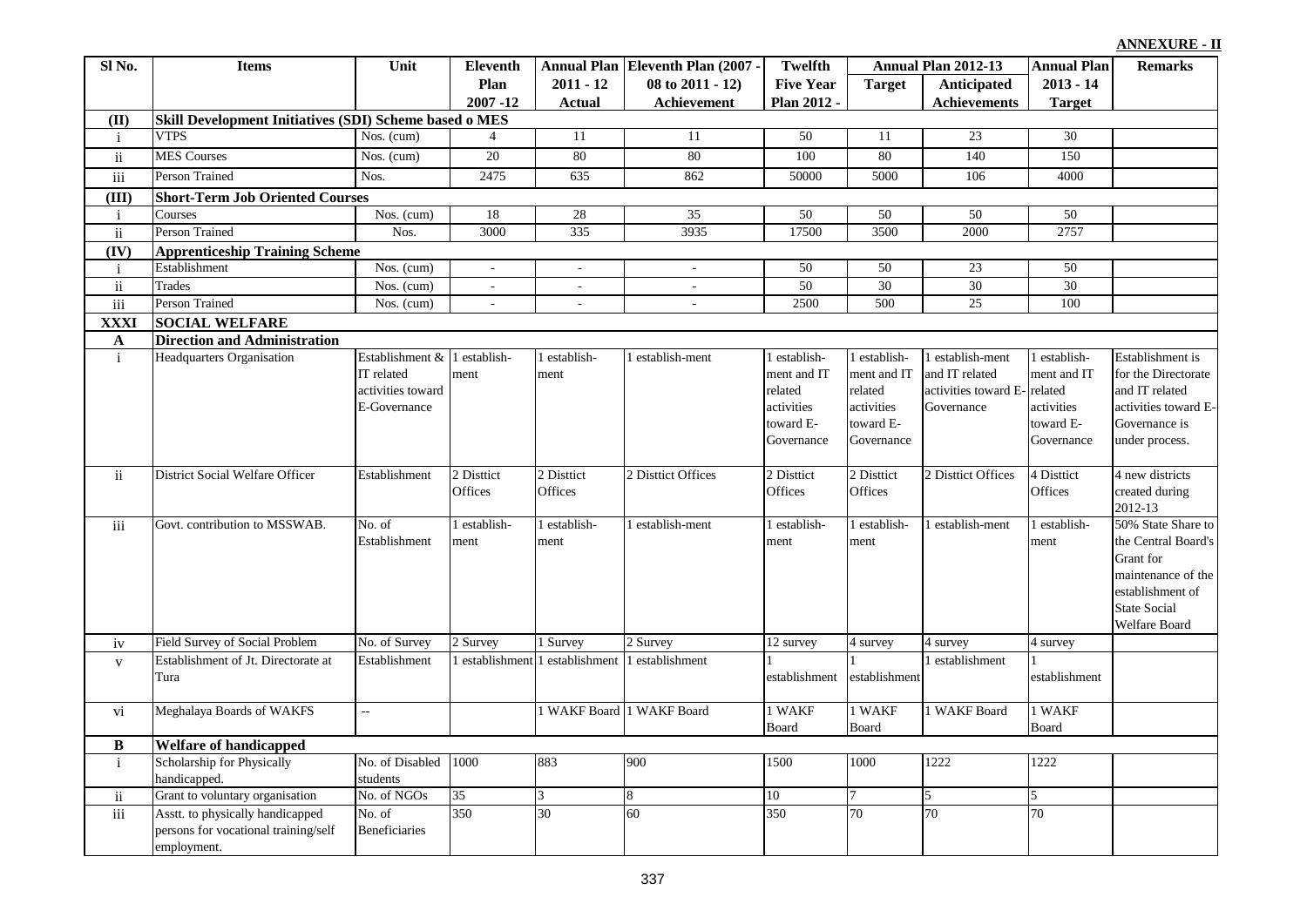338

|  | <b>ANNEXURE - II</b> |  |  |
|--|----------------------|--|--|
|--|----------------------|--|--|

| Sl No.       | <b>Items</b>                                                                                                                                         | Unit                           | Eleventh             |                      | Annual Plan Eleventh Plan (2007 -           | <b>Twelfth</b>        |                                   | Annual Plan 2012-13            | <b>Annual Plan</b>                | <b>Remarks</b>                                                                                         |
|--------------|------------------------------------------------------------------------------------------------------------------------------------------------------|--------------------------------|----------------------|----------------------|---------------------------------------------|-----------------------|-----------------------------------|--------------------------------|-----------------------------------|--------------------------------------------------------------------------------------------------------|
|              |                                                                                                                                                      |                                | Plan                 | $2011 - 12$          | 08 to 2011 - 12)                            | <b>Five Year</b>      | <b>Target</b>                     | Anticipated                    | $2013 - 14$                       |                                                                                                        |
|              |                                                                                                                                                      |                                | $2007 - 12$          | <b>Actual</b>        | Achievement                                 | Plan 2012 -           |                                   | <b>Achievements</b>            | <b>Target</b>                     |                                                                                                        |
| iv           | Implementation of Disability Act,<br>1995.                                                                                                           | No. of<br><b>Beneficiaries</b> | 1500                 | 974                  | 1528                                        | 1800                  | 1000                              | 1000                           | 1000                              |                                                                                                        |
| $\mathbf{V}$ | Rehabilitation treatment for the<br>disabled                                                                                                         | No. of<br><b>Beneficiaries</b> | 400                  | $\mathfrak{D}$       | $\overline{\mathbf{3}}$                     | 175                   | 35                                |                                |                                   |                                                                                                        |
| vi           | <b>Implementation of National</b><br>Programme for Rehabilitation of<br>Person with Disabilities                                                     | <b>SRCs &amp; DRCs</b>         |                      | 2 DDRC               | 1 SRC, 1 DRC, 1 SRC, 1 DRC, 2 DDRC 1 SRC, 1 | DRC, 2<br><b>DDRC</b> | 1 SRC, 1<br>DRC, 2<br><b>DDRC</b> | 1 SRC, 1 DRC, 2<br><b>DDRC</b> | 1 SRC, 1<br>DRC, 2<br><b>DDRC</b> |                                                                                                        |
| vii          | Implementation of PWD Act, 1995 -<br>Appointment of Commissioner of<br>Disabilities Act.                                                             | No. of<br>Establishment        | 1 establish-<br>ment | l establish-<br>ment | 1 establishment                             | 1 establish-<br>ment  | 1 establish-<br>ment              | l establish-ment               | l establish-<br>ment              | Office of the<br>Commissioner for<br>Persons with<br><b>Disabilities</b>                               |
| $\mathbf C$  | <b>Welfare of Aged Infirm and Destitute</b>                                                                                                          |                                |                      |                      |                                             |                       |                                   |                                |                                   |                                                                                                        |
| $\mathbf{i}$ | National Plan of Action for women<br>grant in aid to voluntary organisations Organisations<br>for care of destitute widows aged and<br>infirm women. | No. of                         | 6                    | $\overline{2}$       | $\overline{2}$                              | 6                     | 3                                 | 2                              | 2                                 |                                                                                                        |
| ii           | Medical treatment for the aged.                                                                                                                      | No. of<br><b>Beneficiaries</b> | 1000                 | 454                  | 1021                                        | 2500                  | 1500                              | 454                            | 454                               |                                                                                                        |
| iii          | National Plan of Action for Older<br>Persons - Maintenance of Senior<br>Citizens Welfare Act, 2007                                                   |                                | $\mathbf{u}$         | $\mathbf{u}$         | $\mathcal{L} =$                             | $-$                   | $\overline{\phantom{a}}$          | $\overline{\phantom{a}}$       | $\mathbf{u}$                      |                                                                                                        |
| iv           | International Day of Older Persons -<br>Maintenance of Senior Citizens<br>Welfare Act, 2007                                                          | No. of Districts               | 7 Districts          | 7 Districts          | 7 Districts                                 | 7 Districts           | 7 Districts                       | 7 Districts                    | 11 Districts                      |                                                                                                        |
| D            | <b>Other Expenditure</b>                                                                                                                             |                                |                      |                      |                                             |                       |                                   |                                |                                   |                                                                                                        |
| $\mathbf{i}$ | Construction of State Institute of<br>Social Welfare Development                                                                                     | No. of Building                |                      |                      |                                             | 1 Building            | 1 Building                        | 1 Building                     | 1 Building                        |                                                                                                        |
| $\rm ii$     | Construction of DSWO's building and No. of Building<br>staff quarters/repair of Departmental<br>buildings.                                           |                                |                      |                      |                                             |                       |                                   |                                |                                   |                                                                                                        |
| iii          | Construction of office building of the<br>Directorate of Social Welfare                                                                              | No. of Building                | 1 Building           | 1 Building           | 1 Building                                  | Ξ.                    | 1 Building                        | 1 Building                     | 1 Building                        | The Construction<br>of the Directorate<br>Building is under<br>progress and will<br>completed in 2013. |
| iv           | Purchase of land/construction of<br>Joint Directorate of Social Welfare at<br>Tura                                                                   | No. of Building                | $\sim$ $\sim$        | $\sim$ $\sim$        | $\sim$ $\sim$                               | 1 Building            | 1 Building                        | 1 Building                     | 1 Building                        |                                                                                                        |
| E            | Women & Child Development                                                                                                                            |                                |                      |                      |                                             |                       |                                   |                                |                                   |                                                                                                        |
| $($ $\Gamma$ | <b>Child Welfare</b>                                                                                                                                 |                                |                      |                      |                                             |                       |                                   |                                |                                   |                                                                                                        |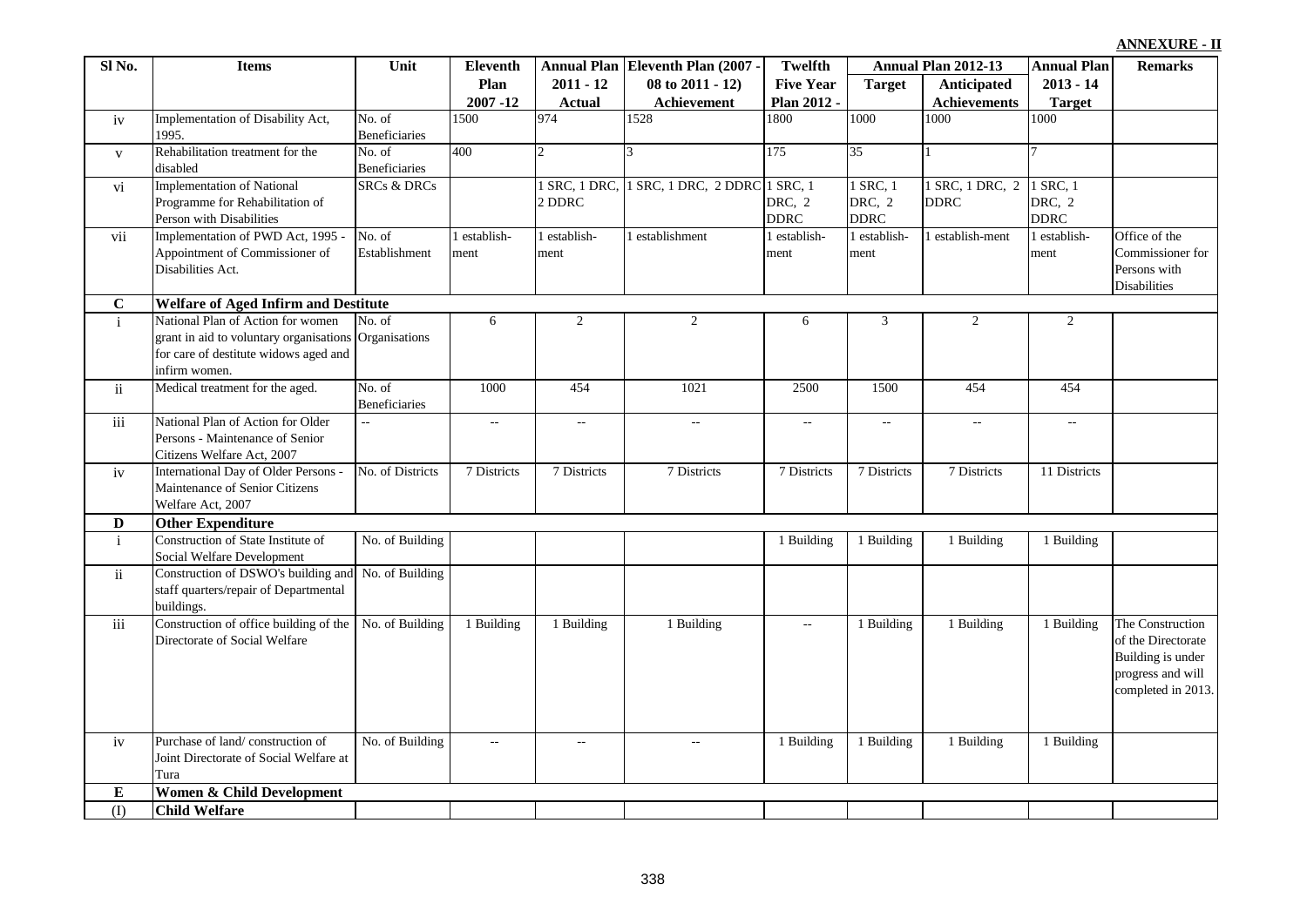| Sl No.              | <b>Items</b>                                                                        | Unit                       | <b>Eleventh</b>       |                                                                                                                                                      | Annual Plan Eleventh Plan (2007 -                                                                                             | <b>Twelfth</b>                                                                                                                                        |                                                                                                                          | Annual Plan 2012-13                                                                                                                           | <b>Annual Plan</b>                                                                                                               | <b>Remarks</b>                                                                                                                                                                                 |
|---------------------|-------------------------------------------------------------------------------------|----------------------------|-----------------------|------------------------------------------------------------------------------------------------------------------------------------------------------|-------------------------------------------------------------------------------------------------------------------------------|-------------------------------------------------------------------------------------------------------------------------------------------------------|--------------------------------------------------------------------------------------------------------------------------|-----------------------------------------------------------------------------------------------------------------------------------------------|----------------------------------------------------------------------------------------------------------------------------------|------------------------------------------------------------------------------------------------------------------------------------------------------------------------------------------------|
|                     |                                                                                     |                            | Plan                  | $2011 - 12$                                                                                                                                          | 08 to 2011 - 12)                                                                                                              | <b>Five Year</b>                                                                                                                                      | <b>Target</b>                                                                                                            | <b>Anticipated</b>                                                                                                                            | $2013 - 14$                                                                                                                      |                                                                                                                                                                                                |
|                     |                                                                                     |                            | $2007 - 12$           | <b>Actual</b>                                                                                                                                        | Achievement                                                                                                                   | Plan 2012 -                                                                                                                                           |                                                                                                                          | <b>Achievements</b>                                                                                                                           | <b>Target</b>                                                                                                                    |                                                                                                                                                                                                |
| $\mathbf{i}$        | Grant in aids to voluntary<br>Organisation working in the field of<br>child welfare | No. of<br>Organisations    | 90                    | 78                                                                                                                                                   | 78                                                                                                                            | 85                                                                                                                                                    | 80                                                                                                                       | 66                                                                                                                                            | 80                                                                                                                               | Beneficiaries of<br>the Eleventh Plan<br>are the same                                                                                                                                          |
| $\ddot{\mathbf{1}}$ | Creches for State Govt. employees<br>children                                       | No. of<br>Organisations    | $\mathbf{1}$          | $\mathbf{1}$                                                                                                                                         | $\mathbf{1}$                                                                                                                  | $\mathbf{1}$                                                                                                                                          | -1                                                                                                                       | $\mathbf{1}$                                                                                                                                  | -1                                                                                                                               |                                                                                                                                                                                                |
| $\overline{iii}$    | <b>Integrated Child Development</b><br>Services Scheme                              | L.                         |                       | 1 State ICDS<br>Cell, 5 District<br>ICDS Cell, 41<br><b>ICDS</b> Projects<br>and Urban<br>ICDS Project,<br>3881 AWCs<br>and 1234 Mini<br><b>AWCs</b> | 1 State ICDS Cell, 5<br>District ICDS Cell, 41<br>ICDS Projects and Urban<br>ICDS Project, 3881<br>AWCs and 1234 Mini<br>AWCs | 1 State ICDS<br>Cell, 5 District Cell, 5<br>ICDS Cell, 41<br><b>ICDS</b> Projects<br>and Urban<br>ICDS Project,<br>3881 AWCs<br>and 1234 Mini<br>AWCs | District<br>ICDS Cell,<br>41 ICDS<br>Projects and<br>Urban ICDS<br>Project, 3881<br>AWCs and<br>1234 Mini<br><b>AWCs</b> | 1 State ICDS 1 State ICDS Cell,<br>5 District ICDS<br>Cell, 41 ICDS<br>Projects and Urban<br>ICDS Project,<br>3881 AWCs and<br>1234 Mini AWCs | 1 State ICDS<br>ICDS Cell, 41<br><b>ICDS</b> Projects<br>and Urban<br>ICDS Project,<br>3881 AWCs<br>and 1234 Mini<br><b>AWCs</b> | Expenditure on the<br>Cell, 5 District scheme is borne<br>10% by the State<br>Government and<br>90% by the Central<br>Government                                                               |
| iv                  | Training Programme of the<br>Anganwadi Workers under ICDS<br>Scheme                 |                            |                       | Job - 303<br>Refresher - 300 Course - 1896                                                                                                           | Job - 3904 Refresher                                                                                                          | $-$                                                                                                                                                   | $\overline{\phantom{a}}$                                                                                                 | $\mathcal{L}_{\mathcal{A}}$                                                                                                                   | $\sim$                                                                                                                           | Expenditure on the<br>scheme is borne<br>10% by the State<br>Government and<br>90% by the Central<br>Government.<br><b>Training Action</b><br>Plan for 2012-<br>2013 has not yet<br>completed. |
| (II)                | <b>Women Welfare</b>                                                                |                            |                       |                                                                                                                                                      |                                                                                                                               |                                                                                                                                                       |                                                                                                                          |                                                                                                                                               |                                                                                                                                  |                                                                                                                                                                                                |
| $\mathbf{i}$        | Training for Self Employment of<br>Women in need of care and<br>protection.         | No. of Training<br>centres | 4 Training<br>centres | 3 Training<br>centres                                                                                                                                | 3 Training centres                                                                                                            | 6 Training<br>centres                                                                                                                                 | 5 Training<br>centres                                                                                                    | 3 Training centres                                                                                                                            | 5 Training<br>centres                                                                                                            | During the<br>Eleventh Plan two<br>New Training<br>Centres were<br>approved by the<br>Planning<br>Commission.                                                                                  |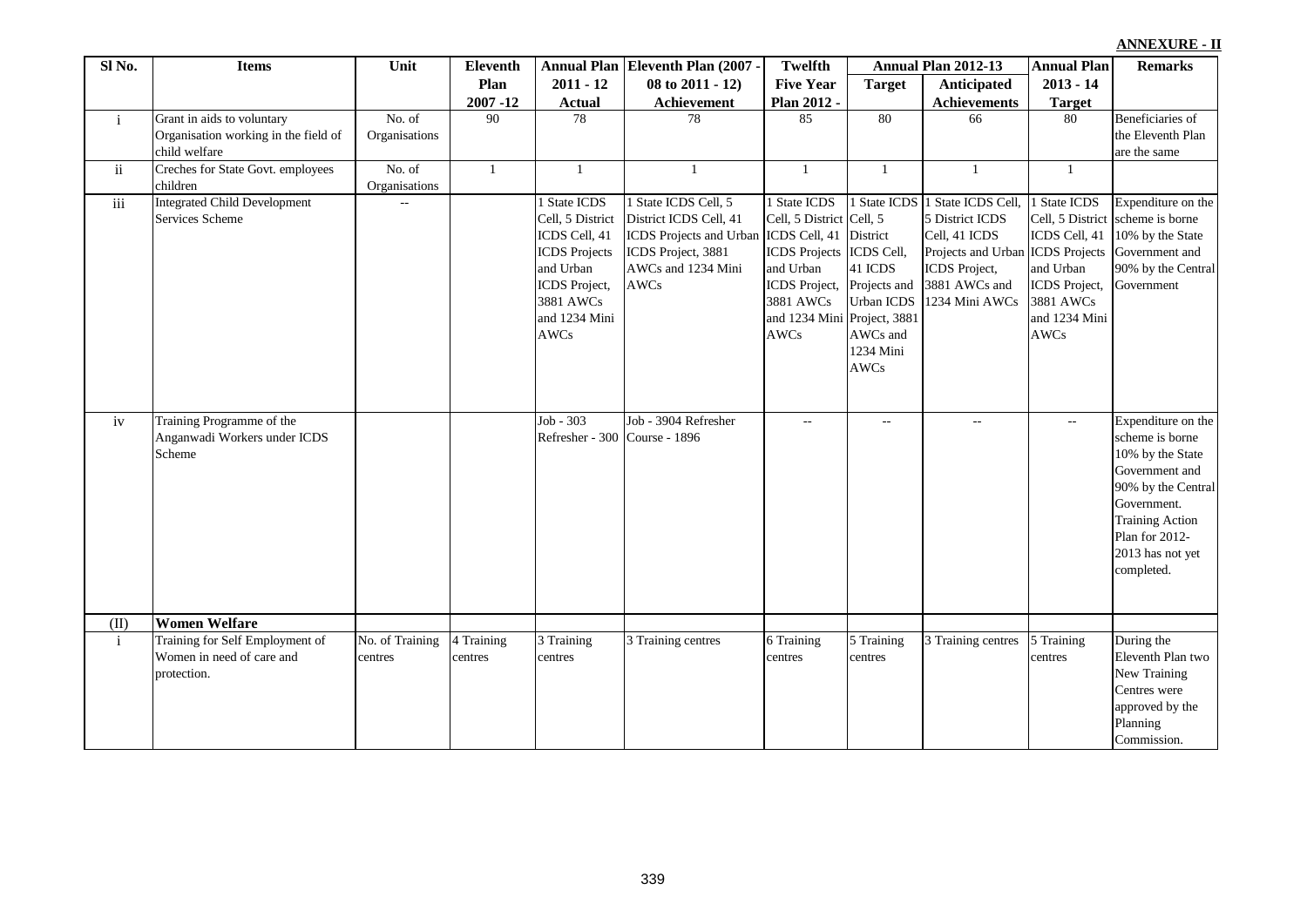| Sl No.           | <b>Items</b>                                                                                          | Unit                    | <b>Eleventh</b>     |                       | Annual Plan Eleventh Plan (2007 - | <b>Twelfth</b>            |                       | Annual Plan 2012-13   | <b>Annual Plan</b>    | <b>Remarks</b>                                                                                                                           |
|------------------|-------------------------------------------------------------------------------------------------------|-------------------------|---------------------|-----------------------|-----------------------------------|---------------------------|-----------------------|-----------------------|-----------------------|------------------------------------------------------------------------------------------------------------------------------------------|
|                  |                                                                                                       |                         | Plan                | $2011 - 12$           | 08 to 2011 - 12)                  | <b>Five Year</b>          | <b>Target</b>         | Anticipated           | $2013 - 14$           |                                                                                                                                          |
|                  |                                                                                                       |                         | $2007 - 12$         | <b>Actual</b>         | Achievement                       | Plan 2012                 |                       | <b>Achievements</b>   | <b>Target</b>         |                                                                                                                                          |
|                  |                                                                                                       |                         |                     |                       |                                   |                           |                       |                       |                       | However, approval<br>from the State<br>Government was<br>not received and<br>hence it is<br>proposed again in<br>the 12th Plan<br>Period |
| ii.              | National Plan of Action on Women<br>Policy and Empowerment                                            | No. of Districts        | 7 Districts         | 7 Districts           | 7 Districts                       | 7 Districts               | 7 Districts           | 7 Districts           | 11 Districts          |                                                                                                                                          |
| iii              | Meghalaya State Commission for<br>Women                                                               | 1 State<br>Commission   | State<br>Commission | I State<br>Commission | 1 State Commission                | 1 State<br>Commission     | 1 State<br>Commission | 1 State<br>Commission | 1 State<br>Commission |                                                                                                                                          |
| iv               | Setting up employment -cum- income No. of<br>generating units for women<br>(NORAD) 31. Grants-in-aid  | Organisations           | ä,                  |                       | $\overline{A}$                    | $\overline{25}$           | $\overline{15}$       | 19                    | 20                    |                                                                                                                                          |
| (III)            | <b>Correctional Services</b>                                                                          |                         |                     |                       |                                   |                           |                       |                       |                       |                                                                                                                                          |
| $\mathbf{i}$     | Implementation of Children Act.<br>Establishment of Juvenile guidance<br>centre.                      | No. of Homes            | 4 Homes             | 4 Homes               | 4 Homes                           | 4 Homes                   | 4 Homes               | 4 Homes               | 4 Homes               |                                                                                                                                          |
| $\mathbf{ii}$    | Grant in aid to voluntary organisation No. of NGOs<br>for protective homes and anti drug<br>campaign. |                         | Щ.                  | 6                     | 9                                 | 20                        | 12                    | 18                    | 20                    |                                                                                                                                          |
| iii              | Intervention programmes for drug<br>abuse                                                             |                         | L.                  | uu.                   | L.                                | цú.                       | u.                    | $\overline{a}$        | u.                    |                                                                                                                                          |
| iv               | Celebration of Anti Drug Day                                                                          | No. of Districts        |                     | 7 Districts           | 7 Districts                       | 7 Districts               | 7 Districts           | 7 Districts           | 11 Districts          |                                                                                                                                          |
| $\mathbf{V}$     | <b>Integrated Child Protection Service</b>                                                            | No. of Districts        |                     | 7 Districts           | 7 Districts                       | 7 Districts               | 7 Districts           | 7 Districts           | 11 Districts          |                                                                                                                                          |
| vi               | Implementation of Domestic Violence No. of Homes<br>Act - Establishment of Shelter Home               |                         |                     | 1 Shelter Home        | 1 Shelter Home                    | 1 Shelter<br>Home         | 1 Shelter<br>Home     | 1 Shelter Home        | 1 Shelter<br>Home     |                                                                                                                                          |
| (IV)             | <b>Women and Child Development (Nutrition)</b>                                                        |                         |                     |                       |                                   |                           |                       |                       |                       |                                                                                                                                          |
| $\mathbf{i}$     | <b>Supplementary Nutrition Programme</b><br>in Urban Areas (Non-ICDS)                                 | No. of<br>beneficiaries | 14200               | 8800                  | 8800                              | 8800                      | 8800                  | 8800                  | 8800                  |                                                                                                                                          |
| $\mathbf{ii}$    | <b>Supplementary Nutrition Programme</b><br>for Integrated Child Development<br>Services Scheme       | No. of<br>beneficiaries | 322818              | 518067                | 518067                            | 700000                    | 600000                | 522051                | 656000                |                                                                                                                                          |
| $\overline{iii}$ | Rajiv Gandhi Scheme for<br><b>Empowerment of Adolescent Girls</b><br>(RGSEAG) SABLA                   | No. of<br>beneficiaries | $\omega_{\rm m}$    | 47105                 | 47105                             | $\mathbb{L}^{\mathbb{L}}$ | 47105                 | 47105                 | 49000                 |                                                                                                                                          |
| <b>XXXII</b>     | PRINTING AND STATIONERY                                                                               |                         |                     |                       |                                   |                           |                       |                       |                       |                                                                                                                                          |
|                  | Purchase of Motor Vehicle                                                                             | $\overline{4}$          | $\overline{4}$      |                       | -1                                | $\overline{4}$            |                       |                       | 3                     |                                                                                                                                          |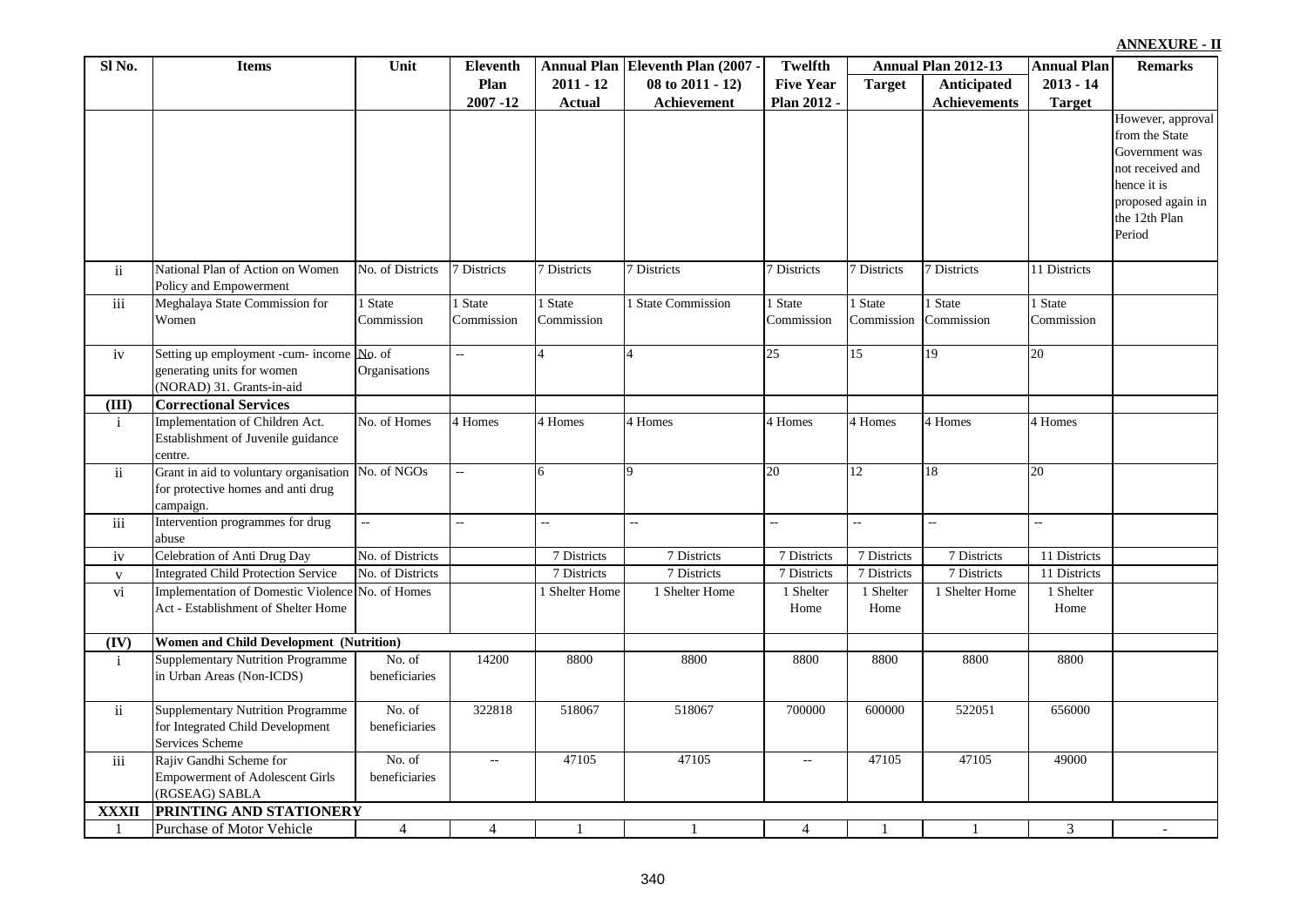| Sl No.                   | <b>Items</b>                                            | Unit         | <b>Eleventh</b>          |                          | Annual Plan Eleventh Plan (2007 - | Twelfth                  |                          | Annual Plan 2012-13      | <b>Annual Plan</b>       | <b>Remarks</b>           |
|--------------------------|---------------------------------------------------------|--------------|--------------------------|--------------------------|-----------------------------------|--------------------------|--------------------------|--------------------------|--------------------------|--------------------------|
|                          |                                                         |              | Plan                     | $2011 - 12$              | 08 to 2011 - 12)                  | <b>Five Year</b>         | <b>Target</b>            | Anticipated              | $2013 - 14$              |                          |
|                          |                                                         |              | $2007 - 12$              | <b>Actual</b>            | Achievement                       | Plan 2012 -              |                          | <b>Achievements</b>      | <b>Target</b>            |                          |
| 2                        | Purchase of Machineries &                               | 80           | 80                       | $\mathbf{1}$             | 70                                | 90                       | 20                       | 20                       | 20                       |                          |
|                          | Equipment.                                              |              |                          |                          |                                   |                          |                          |                          |                          |                          |
| $\mathfrak{Z}$           | <b>Construction of Additional</b>                       | $\mathbf{1}$ | $\mathbf{1}$             | $\mathbf{1}$             | $\mathbf{1}$                      | $\blacksquare$           | $\overline{a}$           |                          | $\blacksquare$           |                          |
|                          | Building for Stationert Wing at                         |              |                          |                          |                                   |                          |                          |                          |                          |                          |
|                          | Govt. Branch Press, Tura.                               |              |                          |                          |                                   |                          |                          |                          |                          |                          |
| $\overline{4}$           | <b>Construction of Boundary Wall</b>                    | $\mathbf{1}$ | $\mathbf{1}$             | $\mathbf{1}$             | $\mathbf{1}$                      | $\overline{\phantom{a}}$ | $\overline{\phantom{a}}$ | $\overline{\phantom{a}}$ | $\overline{\phantom{a}}$ |                          |
|                          | around Office Complex at Govt.                          |              |                          |                          |                                   |                          |                          |                          |                          |                          |
|                          | Branch Press, Tura.                                     |              |                          |                          |                                   |                          |                          |                          |                          |                          |
| $5\overline{)}$          | <b>Construction of Office Building</b>                  | $\mathbf{1}$ | $\overline{a}$           |                          | $\overline{a}$                    | $\mathbf{1}$             |                          |                          | $\equiv$                 |                          |
|                          | to House the Press and Stationery                       |              |                          |                          |                                   |                          |                          |                          |                          |                          |
|                          | at Jowai                                                |              |                          |                          |                                   |                          |                          |                          |                          |                          |
| 6                        | <b>Construction of Boundary Wall</b>                    | $\mathbf{1}$ |                          |                          |                                   | $\overline{1}$           | $\overline{a}$           | $\overline{a}$           | $\overline{\phantom{a}}$ |                          |
|                          | around the Office Complex at                            |              |                          |                          |                                   |                          |                          |                          |                          |                          |
|                          | Jowai                                                   |              |                          |                          |                                   |                          |                          |                          |                          |                          |
| $\tau$                   | <b>Construction of Residential</b>                      | $\mathbf{1}$ |                          |                          | $\blacksquare$                    | 1                        | $\overline{a}$           | $\overline{a}$           | $\overline{a}$           |                          |
|                          | <b>Ouarters for Govt. Press and</b>                     |              |                          |                          |                                   |                          |                          |                          |                          |                          |
|                          | <b>Stationery Stores at Jowai</b>                       |              |                          |                          |                                   |                          |                          |                          |                          |                          |
| $\,8\,$                  | <b>Construction of Boundary Wall</b>                    | $\mathbf{1}$ | $\overline{a}$           |                          | $\blacksquare$                    | $\mathbf{1}$             |                          |                          | $\overline{\phantom{a}}$ |                          |
|                          | around Residential Quarter for                          |              |                          |                          |                                   |                          |                          |                          |                          |                          |
|                          | Govt. Press and Stationery Stores                       |              |                          |                          |                                   |                          |                          |                          |                          |                          |
|                          | at Jowai.                                               |              |                          |                          |                                   |                          |                          |                          |                          |                          |
| 9                        | <b>Construction of of Additional</b>                    | $\mathbf{1}$ |                          |                          |                                   | $\mathbf{1}$             |                          |                          |                          |                          |
|                          | Office Building with light                              |              |                          |                          |                                   |                          |                          |                          |                          |                          |
|                          | materials over the existing                             |              |                          |                          |                                   |                          |                          |                          |                          |                          |
| 10                       | structure at Shillong<br>Renovation/Reparing/Maintenanc | $\mathbf{1}$ | $\sim$                   |                          | $\sim$                            | $\mathbf{1}$             |                          |                          |                          |                          |
|                          | e of Residential Quarters and                           |              |                          |                          |                                   |                          |                          |                          |                          |                          |
|                          |                                                         |              |                          |                          |                                   |                          |                          |                          |                          |                          |
|                          | Office Building at Govt. Branch<br>Press, Tura.         |              |                          |                          |                                   |                          |                          |                          |                          |                          |
| 11                       | <b>Construction of Officers Quarters</b>                | $\mathbf{1}$ | $\overline{a}$           |                          | $\omega$                          | $\mathbf{1}$             |                          | $\sim$                   | $\overline{a}$           |                          |
|                          | at Govt. Branch Press, Tura.                            |              |                          |                          |                                   |                          |                          |                          |                          |                          |
|                          |                                                         |              |                          |                          |                                   |                          |                          |                          |                          |                          |
| 12                       | <b>Meghalaya Assembly Press</b>                         |              |                          |                          |                                   |                          |                          |                          |                          |                          |
| $\rm i$                  | Machineries                                             | Nos.         | $\overline{25}$          | $\overline{5}$           | $\overline{25}$                   | $\overline{10}$          | $\overline{3}$           | $\overline{3}$           | 5                        | $\blacksquare$           |
| $\rm ii$                 | Computers & Servers                                     | Nos.         | 10                       | $\overline{5}$           | $\overline{15}$                   | $\overline{10}$          | $\overline{3}$           |                          | $\overline{5}$           | $\sim$                   |
| iii                      | Printers & Scanners                                     | Nos.         | $\mathfrak{Z}$           | $8\,$                    | $\overline{17}$                   | $\overline{10}$          | $\overline{3}$           |                          | 15                       | $\sim$                   |
| iv                       | Equipments & Tools                                      | Nos.         | $\overline{20}$          | 42                       | 48                                | $\overline{10}$          | $\overline{4}$           | $\mathbf{1}$             | $\overline{50}$          | $\sim$                   |
| $\mathbf{V}$             | <b>Softwares</b>                                        | Nos.         | $\overline{30}$          | $\overline{\phantom{a}}$ | 52                                | $\overline{10}$          | $\overline{3}$           |                          | $\overline{2}$           | $\overline{\phantom{a}}$ |
| $\overline{\mathbf{vi}}$ | Motor Vehicle (Bolero                                   | Nos.         | $\overline{\phantom{a}}$ | $\overline{\phantom{a}}$ | $\overline{\phantom{a}}$          | $\mathbf{1}$             | $\blacksquare$           | $\blacksquare$           | $\mathbf{1}$             |                          |
|                          | Mahindra)                                               |              |                          |                          |                                   |                          |                          |                          |                          |                          |
| vii                      | Residential Quarters (for Officer                       | Nos.         | $\overline{a}$           |                          | $\sim$                            | $\overline{2}$           | $\mathbf{1}$             |                          | $\mathbf{1}$             |                          |
|                          | and Staff)                                              |              |                          |                          |                                   |                          |                          |                          |                          |                          |